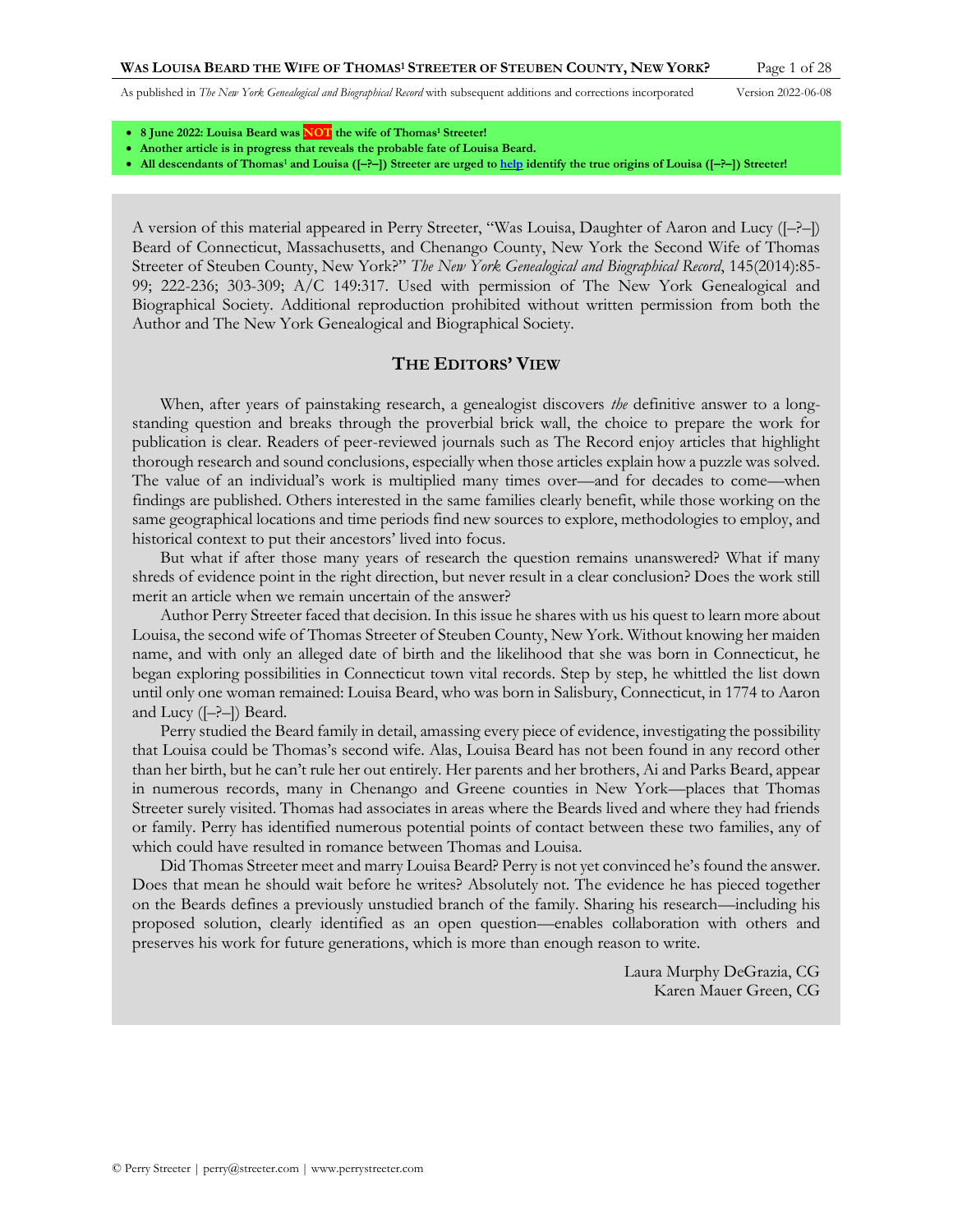<span id="page-1-2"></span>

- **8 June 2022: Louisa Beard was NOT the wife of Thomas<sup>1</sup> Streeter!**
- **Another article is in progress that reveals the probable fate of Louisa Beard.**

• **All descendants of Thomas<sup>1</sup> and Louisa ([–?–]) Streeter are urged t[o help](http://www.perrystreeter.com/help/streeter.pdf) identify the true origins of Louisa ([–?–]) Streeter!**

# **WAS LOUISA, DAUGHTER OF AARON AND LUCY ([–?–]) BEARD OF CONNECTICUT, MASSACHUSETTS, AND CHENANGO COUNTY, NEW YORK, THE SECOND WIFE OF THOMAS STREETER OF STEUBEN COUNTY, NEW YORK?**

### <span id="page-1-1"></span><span id="page-1-0"></span>BY PERRY STREETER\*

Thomas Streeter and his second wife, Louisa, were married say 1807, before their first child was born in the Town of Bath, Steuben County, New York, in 1808.<sup>1</sup> Louisa was most likely born in Connecticut;<sup>2</sup> handwritten loose papers in a descendant's Bible list her date of birth as 25 June 1773.<sup>3</sup> No record of her maiden surname has been found, but indirect evidence shows she may have been Louisa Beard, the only-known daughter of Aaron and Lucy ([–?–]) Beard, lastly of the Town of Greene, Chenango County, New York.

The family papers that list Louisa's birth date as 25 June 1773 show her husband's date of birth as 22 or 25 June 1753.<sup>4</sup> Although it is possible that they were born on or about the same date twenty years apart, it is also possible that one or both dates are incorrect. Assuming Louisa's age was recorded accurately within the brackets defined for the 1810, 1820, and 1830 censuses,<sup>5</sup> she was born no earlier than 1771 and no later than 1775.

Connecticut town birth records are fairly complete for the colonial era. <sup>6</sup> The probability that Louisa's birth was recorded by any town cannot be estimated with any confidence but, in general, of the vital records that were recorded in Connecticut, transcriptions of approximately 70 to 80 percent are found in the Barbour Collection.<sup>7</sup> Using the digitized version of the Barbour Collection to search for Louisa's birth within a range of

 $\frac{4}{5}$  Hall, research notes (not[e 3\)](#page-1-0).

Perry Streeter is a great-great-great-great-grandson of Thomas and Louisa ( $[-2-]$ ) Streeter. Corrections and additions will be welcomed at 3273 State Route 248, Canisteo, NY 14823 or perry@streeter.com and made available to all at www.perrystreeter.com/beard.pdf. Significant contributors to this<br>article include Beard descendants Terri (Clouston) Batt, Janette (Str Mary (Asman) Pagel, and Cindy (Friedman) Willmot, as well as Lola Barrett (genealogist of the Streeter Family Association), Beverly (Branning) Green, and Karlyn L. Shedlowski. Others providing assistance include Robert Ray Baird, Kathryn Barton (Senior Library Clerk, Genealogy and Local History,<br>Guernsey Memorial Library, Norwich, N.Y.), Ronnie Beard, Lloyd Bentzoni, Na and Kay Stephenson (Wayne County [Pa.] Historical Society), Karen Mae Branning, Elizabeth Clark (Town Historian, Canaan, Conn.), David Egleston, Patricia E. Evans (Chenango Co. [N.Y.] Historian), Evalyn (Branning) Tygret, Ruth Harriet (Adams) Guthrie, Sylvia Hasenkopf, Vicky House (Town of<br>Oxford [N.Y.] Historian), Rachel Lamb (Assistant Town Clerk, Salisbury, Conn

The Sheffield [Mass.] Historical Society), Kelly Strozeski (St. Clair County [Mich.] Probate Court), and Howard "Howie" L. Turner Jr.<br><sup>1</sup> For full details see Perry Streeter, "Streeter Immigrants of Greene and Steuben Coun posted a revised and updated version of this article online at www.perrystreeter.com/streeter.pdf.

<sup>2</sup> Of Louisa's nine children, seven lived past 1880, when the census enumerations first include mother's birthplace. Only one of those children lived<br>to be enumerated in 1900. Listings for five children show Conn. as Louisa Co., N.Y., Enumeration District [ED] 175, p. 2 [penned], dw. 16, fam. 16 (National Archives and Records Administration microfilm [NARA] T9, roll 933); Elizebeth Dunn in the Chas. M. Dunn household, 1880 U.S. census, Camp Branch Twp., Cass Co., Mo., ED 89, p. 23 [penned], p. 177 [stamped],<br>[dw. not given], fam. 217 (NARA T9, roll 680); William C. Streeter household, [penned], dw. 76, fam. 83 (NARA T9, roll 1047); Sarah Porter in the Edwin Porter household, 1900 U.S. census, Ellsworth Twp., Meeker Co., Minn., ED 107, p. 1 [penned], dw. 13, fam. 13 (NARA T623, roll 775); R. Streeter household, 1880 U.S. census, Clinton, Rock Co., Minn., ED 236, p. 15<br>[penned], p. 477 [stamped], dw. 142, fam. 145 (NARA T9, roll 632). The mother's in the Salmon Kenfield household, 1880 U.S. census, Town of Ischua, Cattaraugus Co., N.Y., ED 16, p. 17 [penned], dw. 181, fam. 188 [NARA T9, roll 812]). The place of birth for Mary A. (Streeter) Ellsworth's mother was listed as N.Y. (Mary A. Ellsworth in the A. K. Ellsworth household, 1880 U.S.<br>census, Town of Prattsburgh, Steuben Co., N.Y., ED 186, p. 34 [penned], of Sarah (Streeter) Porter's mother as Vt. (Sarah Porter in the Danford Porter household, 1880 U.S. census, Ellsworth Twp., Meeker Co., Minn., ED 56, p. 16 [penned], dw. 116, fam. 119 [NARA T9, roll 626]).

<sup>&</sup>lt;sup>3</sup> Kaye (Kenfield) Hall, research notes in reference to the Bible of Lewis Felton<sup>4</sup> Kenfield (Felton Taylor<sup>3</sup> Kenfield, Ruth<sup>2</sup> [Streeter] Kenfield, Thomas<sup>1</sup> Streeter), including photocopies (now in the possession of the author) of three penned documents found in the Bible: [Ruth (Streeter) Kenfield], "Reccord Of Ages," [Canisteo, 19 Jan. 1845]; "Reccord of Ages," [undated]; and an untitled, undated half-page record of dates of birth and death for<br>Thomas and Lovica [sit] Streeter and the death of J. Streeter. Ruth (Stre the Bible in which it was found was later owned by her grandson and the record was written before Ruth's children were born.

<sup>5</sup> Thomas Streeter households: 1810 U.S. census, Town of Bath, Steuben Co., N.Y., p. 371 [penned], p. 41 [stamped] (NARA M252, roll 37); 1820 U.S. census, Canisteo, Steuben Co., N.Y., p. 217 [penned] (NARA M33, roll 74); 1830 U.S. census, Town of Canisteo, Steuben Co., N.Y., folio 473 (NARA M19, roll 107).

<sup>&</sup>lt;sup>6</sup> Donald Lines Jacobus and Paul W. Prindle, "Connecticut," in *Genealogical Research: Methods and Sources*, Vol. 1, rev. ed., ed. by Milton Rubincam (Washington, D.C.: The American Society of Genealogists, 1980), 153–54, which reports that town vital records from the colonial period are "fairly complete." Helen Schatvet Ullmann, "Connecticut and Massachusetts Vital Records: A Little Statistical Survey," *Connecticut Nutmegger* 33 (2000): 367–68, cites a limited study in which 49.5 percent of births for one Connecticut family were found in vital records.<br>7 David Lambert, Chief Genealogist, New England Historic Genealogical Society, phone calls to the author, 16 May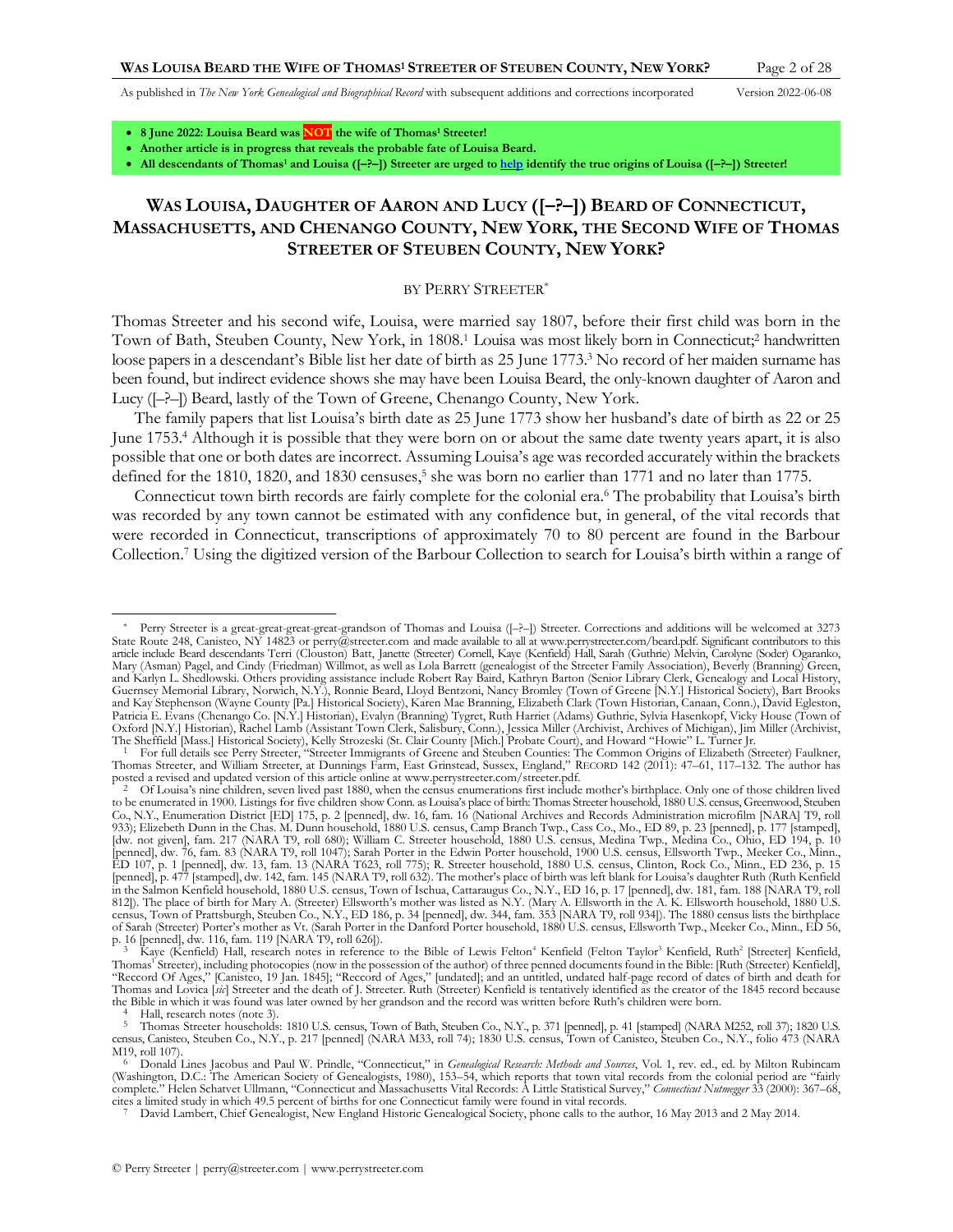<span id="page-2-2"></span><span id="page-2-0"></span>

- **8 June 2022: Louisa Beard was NOT the wife of Thomas<sup>1</sup> Streeter!**
- **Another article is in progress that reveals the probable fate of Louisa Beard.**
- **All descendants of Thomas<sup>1</sup> and Louisa ([–?–]) Streeter are urged t[o help](http://www.perrystreeter.com/help/streeter.pdf) identify the true origins of Louisa ([–?–]) Streeter!**

years and without specifying a surname,<sup>8</sup> forty-seven candidates were identified. To pare down the list, marriage and death records were sought for each candidate and any husband(s), bearing in mind that Louisa could have been a young widow when she married Thomas Streeter. Through a process of elimination, Louisa Beard, born in Salisbury, Litchfield County, Connecticut, 8 June 1774, to Aaron Beard and Lucy, his wife,<sup>9</sup> eventually emerged as the only possible match.

As mentioned above, Thomas and Louisa's descendants thought that Louisa was approximately—perhaps even exactly—twenty years younger than Thomas, but Thomas was born probably in 1754, not 1753, as family records show. He was baptized at St. Swithun's Church in East Grinstead, Sussex, England, 16 June 1754. His sister Elizabeth (Streeter) Faulkner was baptized at St. Swithun's Church just three days after the birth date recorded in her family Bible. <sup>10</sup> If the parents followed the same pattern with Thomas, he would have been a few days old when he was baptized, therefore born in the first half of June 1754; and if Louisa were twenty years younger than Thomas, she was born probably about June 1774—the month and year in which Louisa Beard was born.

## <span id="page-2-4"></span><span id="page-2-3"></span><span id="page-2-1"></span>AARON AND LUCY ([–?–]) BEARD IN CONNECTICUT AND MASSACHUSETTS

Aaron and Lucy ([–?–]) Beard are not discussed in Catching's *Baird and Beard Families: A Genealogical, Biographical,*  and Historical Collection of Data<sup>11</sup> or in Sherwood and Falley's *The New England Ancestry of Wyllys Warner Baird*,<sup>12</sup> but records of the couple and their children are found in Litchfield County, Connecticut, and Berkshire County, Massachusetts.

Just over three years after Louisa's birth, Aaron and Lucy had another child, a son named Ai Frost Beard, who was born in Salisbury 11 August 1777.<sup>13</sup> The given name "Ai" (pronounced "aii") is apparently derived from a Biblical place name meaning "heap of ruins," in reference to a Canaanite royal city conquered by the Israelites.<sup>14</sup> "Ai frost," as it is recorded in the original Salisbury vital records, has been concatenated and misspelled in transcriptions and indexes, <sup>15</sup> so others may have assumed that "Aifrost" and "Atrost" were errors intended for the use of the surname Alfrost as a given name. Ai's middle name of Frost is revealed only in his birth record. As will be discussed, his middle name suggests a connection to Aaron and Susannah (Frost) Beard, whose son Aaron was born in 1742.<sup>16</sup>

Louisa's father, Aaron, was probably not a native of Salisbury and there is no indication that he ever owned property there or was admitted as an inhabitant entitled to vote. Aaron "Bard" was explicitly identified as an addition to the 1772 Grand List for Salisbury, when he was assessed  $\text{\textsterling}18.17$  No tax list survives for 1771 and Aaron was not mentioned in 1769 or 1770. Aaron and Lucy may have married elsewhere, or Lucy may have

<sup>&</sup>lt;sup>8</sup> Jacquelyn Ladd Ricker, compiler, *Ricker Compilation of Vital Records of Early Connecticut . . . (Baltimore, Md.: Genealogical Publishing Co., 2006) CD-*ROM, which includes the Barbour Collection of Connecticut Town Vital Records and other sources. Searching for women without maiden surnames in the Barbour Collection is also now possible via databases on *FamilySearch.org* and *AmericanAncestors.org.* Abstracts, indexes, and databases may contain errors and omissions. Ricker's compilation is an additional generation removed from Barbour's typescripts.

Salisbury Book of Records for Town Vo[tes][,] Marriages[,] Births[,] Dea[ths][,] December 14th 1767, [rebound and labeled as "Births Deaths Marriages 1767–1796 Town Meetings 1767–1784 Salisbury"], p. 12, Salisbury Town Clerk, Salisbury, Litchfield Co., Conn.<br><sup>10</sup> St. Swithun's Church (East Grinstead, Sussex, England), Parish Registers, 1743–1823 (Family Histor

<sup>8).</sup> Thomas<sup>2</sup> Faulkner (William<sup>1</sup> ) family Bible records, 1750–1900, loose "Family Record" pages found by Sally Mosgrove among the belongings of her paternal grandmother Nelle (Faulkner) Mosgrove. Sally Mosgrove is a descendant of William<sup>1</sup> and Elizabeth (Streeter) Faulkner. The whereabouts of the Bible is unknown. Digital images of the family record are held by the author. Thomas and Elizabeth had other siblings, but none of their birth dates are known. 11 Fermine Baird Catchings, *Baird and Beard Families: A Genealogical, Biographical, and Historical Collection of Data* (Nashville, Tenn.: Ward Publishers, 1918).

<sup>&</sup>lt;sup>12</sup> Claire M. Sherwood and Margaret D. Falley, *The New England Ancestry of Wyllys Warner Baird and His Wife Olivia Pomeroy Green (Strasburg, Va.:* 

Shenandoah Publishing House, 1976). 13 Salisbury Book of Records 1767–1796 (not[e 9\),](#page-2-0) 12.

<sup>14</sup> The city of Ai is named in multiple books of the New King James Version of The Holy Bible and the fall of the city is detailed in Joshua 7:2–5; 8:1– 3, 9–12, 14, 16–18, 20–21, 23–29; 9:3; 10:1–2; 12:9.

<sup>&</sup>lt;sup>15</sup> Erroneous transcriptions include Salisbury Association (Conn.), Historical Collections Relating to the Town of Salisbury, Litchfield County, Connecticut, 2<br>vols. (Salisbury: The Association: 1913–1916), 2:42, which re *FamilySearch* (www.familysearch.org), citing FHL 1,509,740 (Salisbury births, deaths, marriages, and town meetings), which refers to Atrost Beard, born 11 Aug. 1777.

<sup>16</sup> Catchings, *Baird and Beard Families* (note [11\)](#page-2-1)*,* 61. Sherwood and Falley, *New England Ancestry of Wyllys Warner Baird* (not[e 12\)](#page-2-2), 5.

<sup>17</sup> 1772 Grand List, Grand Lists 1746–1787, p. 143, Salisbury Town Clerk, Salisbury, Litchfield Co., Conn.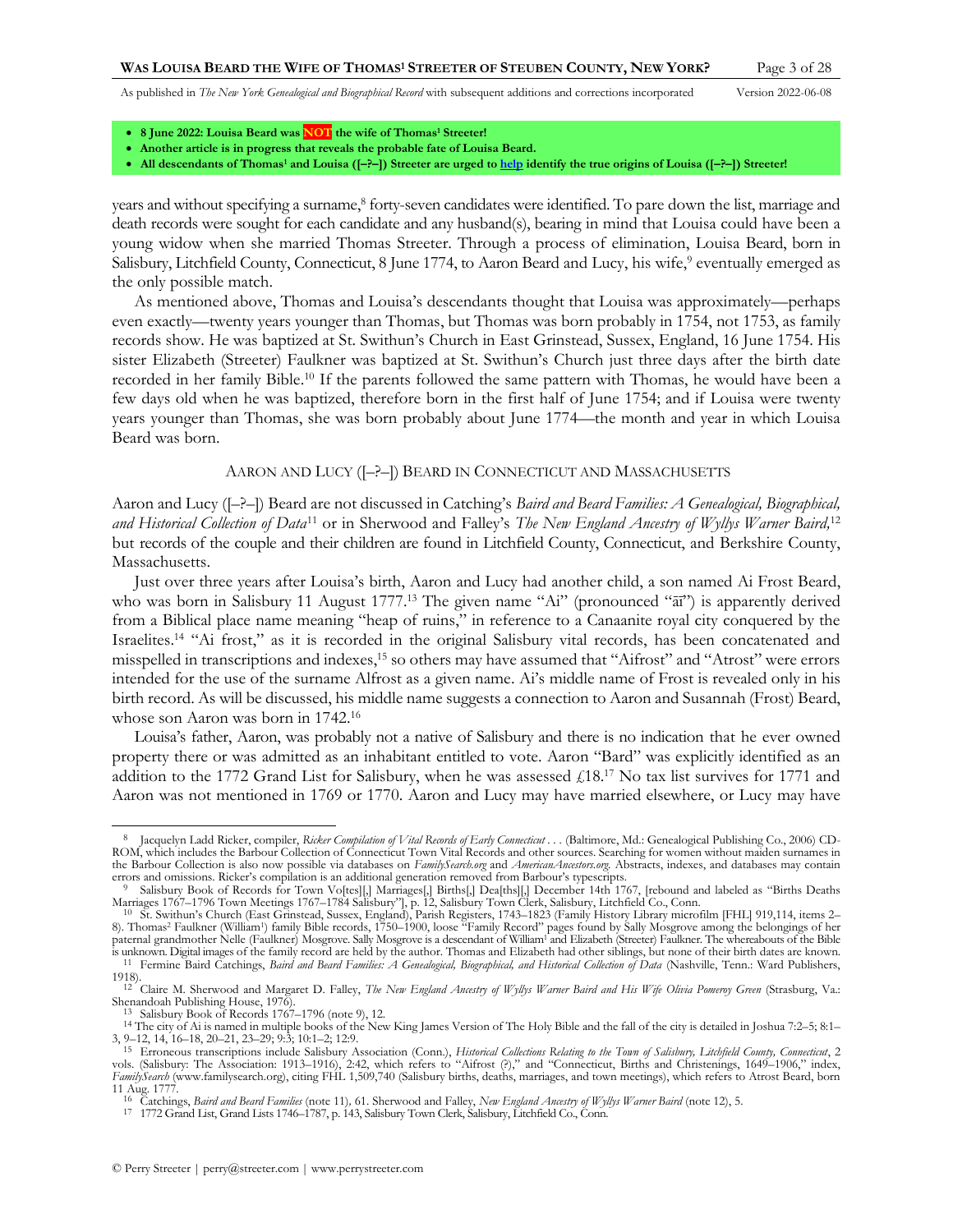<span id="page-3-0"></span>

- **8 June 2022: Louisa Beard was NOT the wife of Thomas<sup>1</sup> Streeter!**
- **Another article is in progress that reveals the probable fate of Louisa Beard.**
- **All descendants of Thomas<sup>1</sup> and Louisa ([–?–]) Streeter are urged t[o help](http://www.perrystreeter.com/help/streeter.pdf) identify the true origins of Louisa ([–?–]) Streeter!**

been an existing resident of Salisbury. A 1773 unrecorded marriage would fit logically between Aaron Beard's probable arrival there about 1772 and Louisa's birth in 1774.

Given Aaron's small assessment relative to that of other residents and the lack of any deeds attributable to him, it seems likely that in 1772 Aaron was taxed only on personal property and owned no real estate. He was assessed a small amount again in 1774 and 1777. A lack of real estate may explain why he was omitted from the Grand List in 1773 and 1775; no list survives for 1776.<sup>18</sup>

By 1779 Aaron and Lucy were evidently in Canaan, Litchfield County, Connecticut, where the birth of their third-known child was recorded. The March 1779 birth of Parks Baird, son of Aaron Baird and Lucy his wife, was recorded by Abiel Fellows, Town Clerk.<sup>19</sup> There is no mention of Aaron in Canaan land or church records to approximate when he entered or exited the town,<sup>20</sup> but his movement from Salisbury may have been due to allegations he faced while residing there.

On 4 September 1777 "Aaron Beard of Salisbury"was charged with failing to serve in the American Revolution:

Aaron Beard being so draughted notified & ordered as aforesaid, did not muster, march & join s<sup>d</sup> Continental Army as afores<sup>d</sup> but the same utterly neglected and refused to do, in contempt of said Act & Orders and against the laws of the State.<sup>21</sup>

On 10 September 1777 in Salisbury, Sheriff Lynde Lord testified that "I read this information & Summon in the hearing of the within Named Aaron Beard."<sup>22</sup> Additional notes tally the prosecution's expenses at £3.4.6, which matches the amount charged to Aaron on 10 February 1779, in addition to a fine of  $\text{\pounds}10^{23}$  There is no indication that Aaron Beard paid the fine and court costs, but there is no record of further prosecution either. Aaron's reputation in Salisbury may have been tarnished by these events, which may have been a factor in his relocation to the neighboring town of Canaan.

A broad search of the 1790 census has not yielded any potential matches for Aaron Beard, but, as will be shown below, in 1800 he was listed in Sheffield, Berkshire County, Massachusetts, adjacent to Salisbury and Canaan, as the head of a one-man-and-one-woman household, both age 45 or over, therefore born in or before 1755.<sup>24</sup> There is no mention of Aaron Beard in Sheffield land, tax, or church records to approximate when he entered or exited the town.

Louisa, Ai, and Parks Beard were ages 26, 22, and 21, respectively, in 1800. None have been found in the 1800 census, but, as discussed below, both Ai and Parks were in New York State by 1801, and Aaron was there by 1803.

#### <span id="page-3-1"></span>PARKS BAIRD IN GREENE COUNTY, NEW YORK, AND PENNSYLVANIA

On 4 October 1801 Parks "Beard" and Sally "Lasly," both of Freehold, were married in the new meetinghouse of the Congregational Church of Greenfield (subsequently known as the Greenville Presbyterian Church) in the Town of Freehold (now Greenville), <sup>25</sup> Greene County, New York. <sup>26</sup> The marriage date matches that found in the Bible of Parks and Sarah (Lassley) Baird of Damascus Township, Wayne County, Pennsylvania. That Bible

<sup>18</sup> 1772, 1774, and 1777 Grand List, Grand Lists 1746–1787 (not[e 17\)](#page-2-3).

<sup>19</sup> Canaan Vital Records, A:34, Canaan Town Clerk, Falls Village, Litchfield Co., Conn. Abiel Fellows made many other entries on the same page and always in the form of "Month Day Year," so he either did not know the day of birth or he omitted it in error.

<sup>&</sup>lt;sup>20</sup> Pre-1843 tax lists for Canaan have not survived, according to Elizabeth Clark, Archivist and Curator, Falls Village-Canaan Historical Society, and Town Historian.

<sup>21</sup> Aaron Beard summons, 1777, Litchfield Co. [Conn.] American Revolutionary War-era court records (2010-373-0), Series 1, American Revolutionary War soldier records, 1777–1779, folder 3, item 4, Litchfield Historical Society, Helga J. Ingraham Memorial Library, Litchfield, Conn. Aaron Beard summons (not[e 21\)](#page-3-0).

<sup>&</sup>lt;sup>23</sup> Aaron Beard judgment and fine, Record Group 003, Records of the Judicial Department, Litchfield Co., County Court Records, vol. 6, p. 184, Connecticut State Library, State Archives, Hartford.

<sup>24</sup> Aaron Beard household, 1800 U.S. census, Sheffield, Berkshire Co., Mass., p. 231 [stamped] (NARA M32, roll 13).

<sup>25</sup> The Town of Greenfield, Greene Co., was formed from the towns of Coxsackie and Freehold in 1803. The town was renamed Freehold in 1808, and Greenville in 1809 (J. H. French, Gazetteer of the State of New York . . . [Syracuse, N.Y.: R. Pearsall Smith, 1860], 332).<br><sup>26</sup> Parks Beard–Sally Lasly marriage, New York Genealogical and Biographical Society (NYG&B),

Greenville, Greene County, N.Y.," ed. by Royden Woodward Vosburgh (typescript, 1920), p. 27 (FHL 533,479, item 4).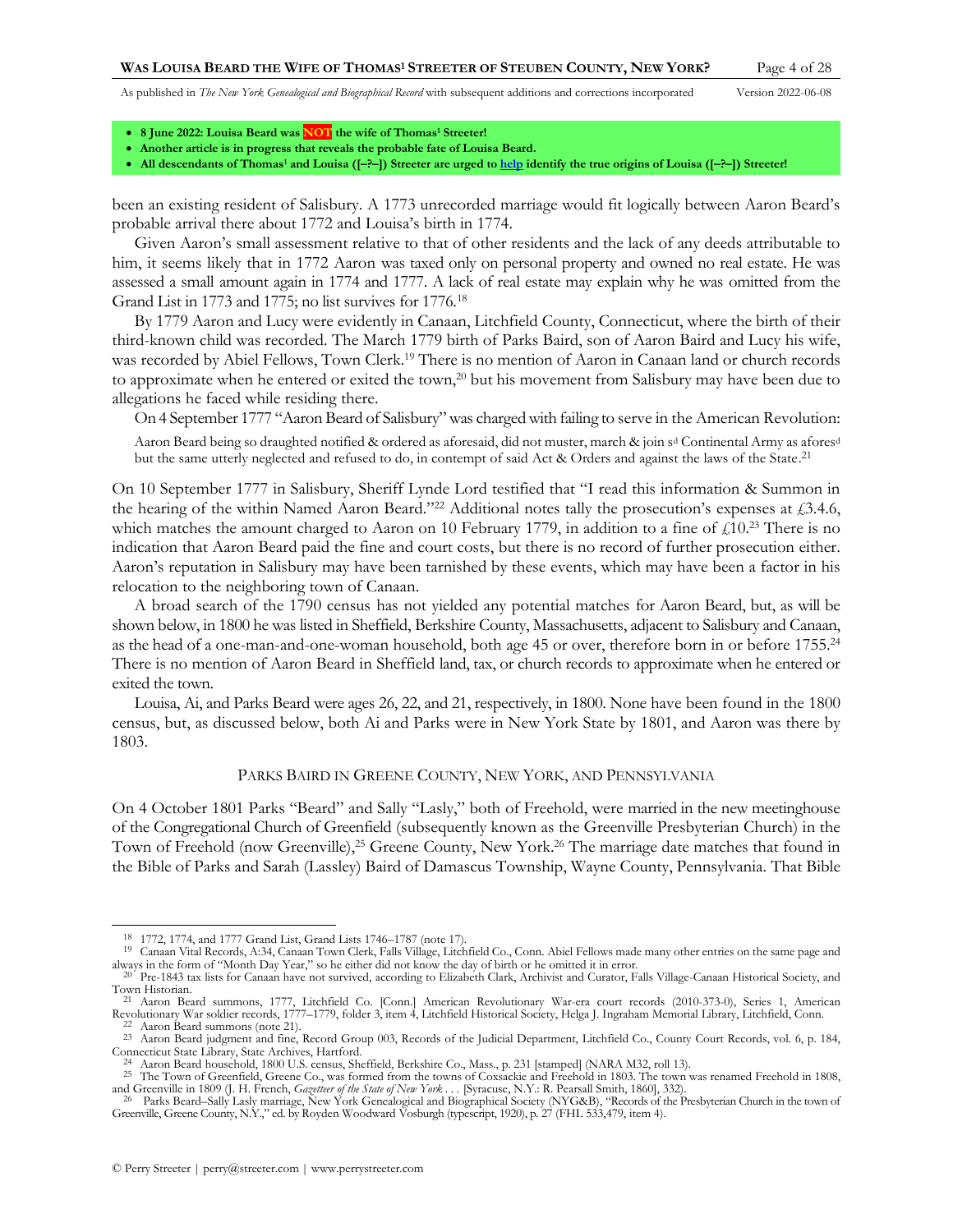<span id="page-4-5"></span><span id="page-4-2"></span>

- **8 June 2022: Louisa Beard was NOT the wife of Thomas<sup>1</sup> Streeter!**
- **Another article is in progress that reveals the probable fate of Louisa Beard.**
- **All descendants of Thomas<sup>1</sup> and Louisa ([–?–]) Streeter are urged t[o help](http://www.perrystreeter.com/help/streeter.pdf) identify the true origins of Louisa ([–?–]) Streeter!**

also lists Parks's birth date,<sup>27</sup> the month and year of which match those of Parks Baird, son of Aaron and Lucy, born in Canaan, Connecticut. Y-chromosome DNA test results of a documented descendant of Parks Baird of Damascus match those of a documented descendant of Ai Beard of Chenango County, New York (discussed below), on twenty-four of twenty-five markers.<sup>28</sup>

<span id="page-4-0"></span>Parks Baird was not included in the 1800, 1801, or 1802 Freehold tax assessments or the 20 April 1803 Greenfield tax assessment.<sup>29</sup> He probably owned no real estate there until 29 April 1807, when Parks "Bard" purchased one acre from his Lassley in-laws in the Town of Greenfield, "where he now lives," for \$13.75.<sup>30</sup> Parks was enumerated in the Town of Greenville in 1810.<sup>31</sup>

<span id="page-4-3"></span>Parks "Bard" was accused of stealing hundreds of trees worth \$50 from the Greenville property of John V. D. S. Scott between 1 October 1809 and 11 May 1811. Parks failed to appear in court in May 1812.<sup>32</sup> The threat of legal action may explain his permanent relocation to Damascus Township, Wayne County, Pennsylvania. Damascus was a logical destination for the family. In 1798 Sarah's father, John Lassley, owned 274 acres there. 33 The Lassleys migrated to Freehold (now Greenville), Greene County, by 1800.<sup>34</sup>

The first deed found for Parks Baird in Pennsylvania, dated 30 August 1816, by which he bought thirty acres of "land laying on the West Bank of the River Delaware" in Damascus for \$100, identified him as a cooper of Damascus Township.<sup>35</sup> He was enumerated in Damascus in censuses from 1820 through 1850,<sup>36</sup> and died there by 1 June 1852. 37

### <span id="page-4-4"></span><span id="page-4-1"></span>AI BEARD AND HIS PARENTS IN CHENANGO COUNTY, NEW YORK

Approximately four months before Parks Beard married in Greene County, New York, his brother Ai was taxed in Chenango County, New York. On 8 June 1801 Ai Beard was taxed on real estate and personal property in the Town of Oxford; he was not included in the Oxford 1799 or 1800 lists. Ai was taxed again in the Town

<sup>27</sup> Parks Beard-Sarah Lassley family Bible records (1779–1823), family record pages only, digital images provided to the author by Beverly (Branning) Green from Karen Mae Branning, a descendant of Parks and Sarah (Lassley) Baird. With frequent use of the phrases "my son" and "my daughter," the<br>entries—all in the same hand—were either recorded by Parks or Sarah. The Bibl of Keturah (Baird) Branning, Parks's granddaughter through his son Parks Jr. After Keturah's death, her granddaughter Jessie Branning wrote to Jessie's uncle Chester Branning (Keturah's son): "Mamma . . . is going to send you Grandmas bible. . . . All that you find in the bible was in there as Grandma<br>left it, we didn't take anything out" (Jessie Branning to Chester Brann birth date is challenging to read. It appears to be 11 Mar. 1779, but may be 12 or 22 Mar.

<sup>&</sup>lt;sup>28</sup> "Baird, Bard, & Beard FamilyTreeDNA Y Project," database, FamilyTreeDNA (FamilyTreeDNA.com).<br><sup>29</sup> New York (State) Comptroller's Office, Tax Assessment Rolls of Real and Personal Estates, 1799–1804, Series No. B0950, Greene Co., box 18, folders 3 (1800), 7 (1801), and 11 (1802); and Town of Greenfield, Greene Co., box 18, folder 18 (1803), New York State Archives, Albany. 30 Greene Co., N.Y., Deeds C:339–40 (John and Sarah Lassley to Parks Bard, dated 29 Apr. 1807, recorded 29 Aug. 1809). Willard I. Tyler Brigham

and Calvin Cedric Tyler, *The Tyler Genealogy,* 3 vols (Plainfield, N.J., and Grand Rapids, Mich.: privately printed, 1912–1976), 3:8. The entry for #8269, Sarah<sup>5</sup> (Tyler) Lassley (Bezaleel<sup>4-3</sup>, Charles<sup>2</sup>, Roger'), includes her daughter's marriage to Parks Baird and seven of the Baird children.<br><sup>31</sup> Parks Beard household, 1810 U.S. census, Town of Greenville, Greene Co., N

<sup>32</sup> John V. D. S. Scott vs. Parks Bard, Record of Judgment, filed 8 Jan. 1813, Court of Common Pleas, Greene Co., N.Y. The plaintiff was likely John Van der Spiel Scott, a non-resident taxpayer in the Town of Greenfield in 1803 (New York [State] Comptroller's Office, Tax Assessment Rolls of Real and Personal Estates [not[e 29\]](#page-4-0), Town of Greenfield, Greene Co., box 18, folder 18 [1803]).<br><sup>33</sup> John Lassley entry, U.S. Direct Tax of 1798, Damascus, Wayne Co., Pa., [unpaginated], digital image, *Ancestry.com* (www.ances

NARA M372, [roll not identified]. Alfred Mathews, *History of Wayne, Pike and Monroe Counties, Pennsylvania* (Philadelphia: R. T. Peck and Co., 1886), 456– 57. 34 John Lassley household, 1800 U.S. census, Town of Freehold, Greene Co., N.Y., p. 40 [penned] (NARA M32, roll 22).

<sup>&</sup>lt;sup>35</sup> Wayne Co., Pa., Deeds 4:491–92 (George and Eleanor Brown to Parks Baird, recorded 27 Sept. 1817).<br><sup>36</sup> Parks Bard households: 1820 U.S. census, Damascus Twp., Wayne Co., Pa., p. 48 [penned] (NARA M33, roll 112); 1830 Twp., Wayne Co., Pa., p. 191 [penned] (NARA M19, roll 160). Parks Baird household, 1840 U.S. census, Damascus, Wayne Co., Pa., p. 266 [stamped] (NARA M704, roll 493). Parks Baird in the Aaron Baird household, 1850 U.S. census, Damascus Twp., Wayne Co., Pa., p. 75 [stamped], p. 149 [penned], dw. 217, fam. 218 (NARA M432, roll 835). 37 Parks's son Cornelius was appointed administrator of his father's estate 1 June 1852 (Wayne Co., Pa., Administration File 385). Parks's marker in

Overlook Cemetery is too weathered to read (Parkes [sic] Baird marker, Overlook Cemetery, Damascus Twp., Pa., memorial #15,897,893, digital image<br>of worn, illegible stone, Find A Grave [www.findagrave.com]). A 1990 transcr 5 Apr. 1853 (Burlin Abbey and Richard O. Eldred, transcribers, "Overlook Cemetery, Damascus Twp., Wayne Co., PA," in "Cemeteries of Wayne County" [typescript, Wayne Co. (Pa.) Historical Society, ca. 1990], section C-27, p. 1). Chester I. Branning family history notebook, transcription by<br>Evalyn (Branning) Tygret, undated, copy provided by Beverly (Branning) 5 Apr. 1853). Chester I. Branning's mother was Keturah (Baird) Branning, Parks's granddaughter through his son Parks Jr.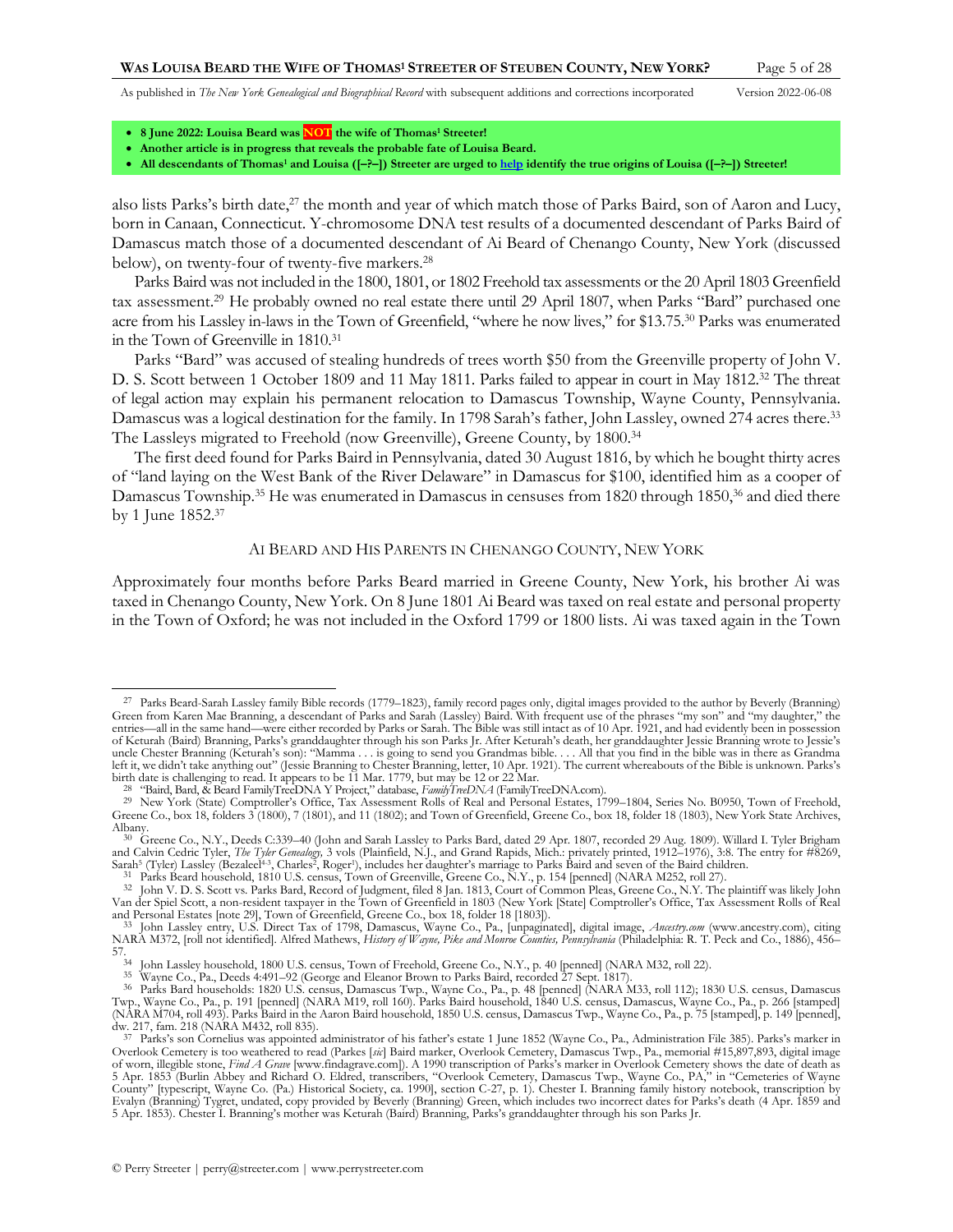<span id="page-5-4"></span><span id="page-5-3"></span>

- **8 June 2022: Louisa Beard was NOT the wife of Thomas<sup>1</sup> Streeter!**
- **Another article is in progress that reveals the probable fate of Louisa Beard.**
- **All descendants of Thomas<sup>1</sup> and Louisa ([–?–]) Streeter are urged t[o help](http://www.perrystreeter.com/help/streeter.pdf) identify the true origins of Louisa ([–?–]) Streeter!**

<span id="page-5-2"></span>of Oxford on 25 May 1802 and 17 May 1803. In 1803 Ai was listed just after "Aron Baird"; Aaron had no real estate.<sup>38</sup>

Ai and Aaron Beard were enumerated in close proximity in the Town of Oxford in 1810. Aaron's household consisted of one free white male and one free white female, both age 45 and over,<sup>39</sup> consistent with Aaron's household in Sheffield, Massachusetts, in 1800.

Ai Beard moved from the Town of Oxford to the adjacent Town of Greene, Chenango County, about 1814. On 1 March 1814 Ai was identified as "late of Oxford" when he and his wife quitclaimed to Samuel Balcom rights, title, and interest to sixteen acres that were part of lot 13 in the fourth Township of the Chenango Triangle, along with mills and associated privileges, all of which were already in Balcom's possession.<sup>40</sup> On 15 November 1814 Ai Beard was identified as a resident of the Town of Greene, Chenango County, when he bought property there.<sup>41</sup> It is likely that Aaron and Lucy accompanied Ai in his move. The 1820 census entry for Aaron "Baird" in Greene, which immediately follows the entry for Ai "Baird," is the last record found of Aaron.<sup>42</sup>

Neither Ai nor his parents were enumerated in Chenango County in 1830. Ai was probably the "A. I. Beard" found that year in Barton, Tioga County, New York, with a household consisting of one male age 50–59, three males age 20–29, and one female age 20–29.<sup>43</sup> The Town of Barton is approximately 60 miles west of the Town of Greene, by way of the Chenango and Susquehanna rivers.

Aaron may have died between 1820 and 1830. Ideally the New York state census of 1825 would enable the timeframe of Aaron's death to be narrowed, but that census has been lost for Chenango County.<sup>44</sup> Fortunately, Lucy ([–?–]) Beard's grave marker in Tillotson Cemetery, Town of Greene, was transcribed in 1933. It reveals that Lucy Beard, "wife of Aaron," died in August 1828, aged 83 years.<sup>45</sup>

By 1933 Tillotson Cemetery was only in "fair condition."<sup>46</sup> In 1981 it was abandoned and neglected,<sup>47</sup> and Lucy's marker could no longer be found.<sup>48</sup> It is likely that Aaron Beard died in the Town of Greene during the 1820s and was buried with Lucy. His grave marker—if he had one—probably did not survive to be transcribed.

About 1830 Ai Beard migrated to Michigan, where records of him are found in St. Clair County. <sup>49</sup> He died in Port Huron, Michigan, "on or about" 24 October 1852.<sup>50</sup>

### <span id="page-5-5"></span><span id="page-5-1"></span><span id="page-5-0"></span>ARA FITCH: BEARD FAMILY ASSOCIATE

The distinctive given name of Aaron Beard's eldest son, Ai, and Ai and Aaron Beard's appearances together in records in Chenango County, New York, are indicators that the Beards of Chenango County are the same people who had been in Salisbury. Strengthening the link between Aaron of Salisbury with Aaron of Sheffield,

<sup>38</sup> New York (State) Comptroller's Office, Tax Assessment Rolls of Real and Personal Estates (note [29\)](#page-4-0), Town of Oxford, Chenango Co., box 7, folders 8 (1799), 18 (1800), 28 (1801), and box 8, folders 8 (1802), 18 (1803). The first deed found for Ai (dated 21 June 1804), by which he purchased 100 acres in the Town of Greene, identified him as a resident of the Town of Oxford (Chenango Co., N.Y., Deeds G:395–96 [Platt and Eliza Brush to<br>Ai Beard, consideration \$300, recorded 9 Aug. 1805]). No earlier deeds have that lie between or adjacent to them—Delaware, Otsego, Broome, and Tioga. In 1803 Aaron was taxed only twenty-one cents on personal property valued at \$115. The names in the tax lists are grouped by the first letter of the surname. People whose names are listed together on the list may or may not have lived near one another.

<sup>39</sup> Aaron Bard and Ai Bard households, 1810 U.S. census, Oxford, Chenango Co., N.Y, p. 300 [stamped], p. 1025 [penned] (NARA M252, roll 26).

<sup>&</sup>lt;sup>40</sup> Chenango Co., N.Y., Deeds R:389-91 (Ai and Peggy Baird to Samuel Balcom, consideration \$1000, quitclaim, dated 1 Mar. 1814, recorded 22 Mar.<br>1814). This quitclaim refers to the same property and rights granted by Jona

Aug. 1813 (Chenango Co., N.Y., Deeds Q:404-7 [consideration \$1346.65, recorded 8 Oct. 1813]).<br><sup>41</sup> Chenango Co., N.Y., Deeds S:486–88 (Andrew and Jemima Ackhorn to Ai Beard, consideration \$2600, recorded 28 Jan. 1815).<br><sup>42</sup>

<sup>43</sup> A. I. Beard household, 1830 U.S. census, Barton, Tioga Co., N.Y., p. 167 [penned] (NARA M19, roll 109).

<sup>44</sup> William Dollarhide, New York State Censuses and Substitutes (Baltimore: Genealogical Publishing Co., 2005), 3.<br><sup>45</sup> "Tillotson Family Plot on State Road Below Brisben," in "Chenango County—Greene Township," New York DAR *Report*, series 1, vol. 46 (1933): 26.

<sup>&</sup>lt;sup>46</sup> "Tillotson Family Plot" (note [45\),](#page-5-0) 26.<br><sup>47</sup> Thomas F. Lloyd, *Gone but not Forgotten: Greene Burial Grounds* (n.p.: privately printed, May 1981), 6; courtesy of Chenango Co. Historian.

<sup>48</sup> Lloyd, *Gone but not Forgotten* (not[e 47\),](#page-5-1) 63.

<sup>&</sup>lt;sup>49</sup> Biographical Memoirs of St. Clair County, Michigan . . . (Logansport, Ind: B. F. Bowen, 1903), 398–99. William Lee Jenks, St. Clair County, Michigan: Its History and Its People . . . 2 vols. [paginated continuously] (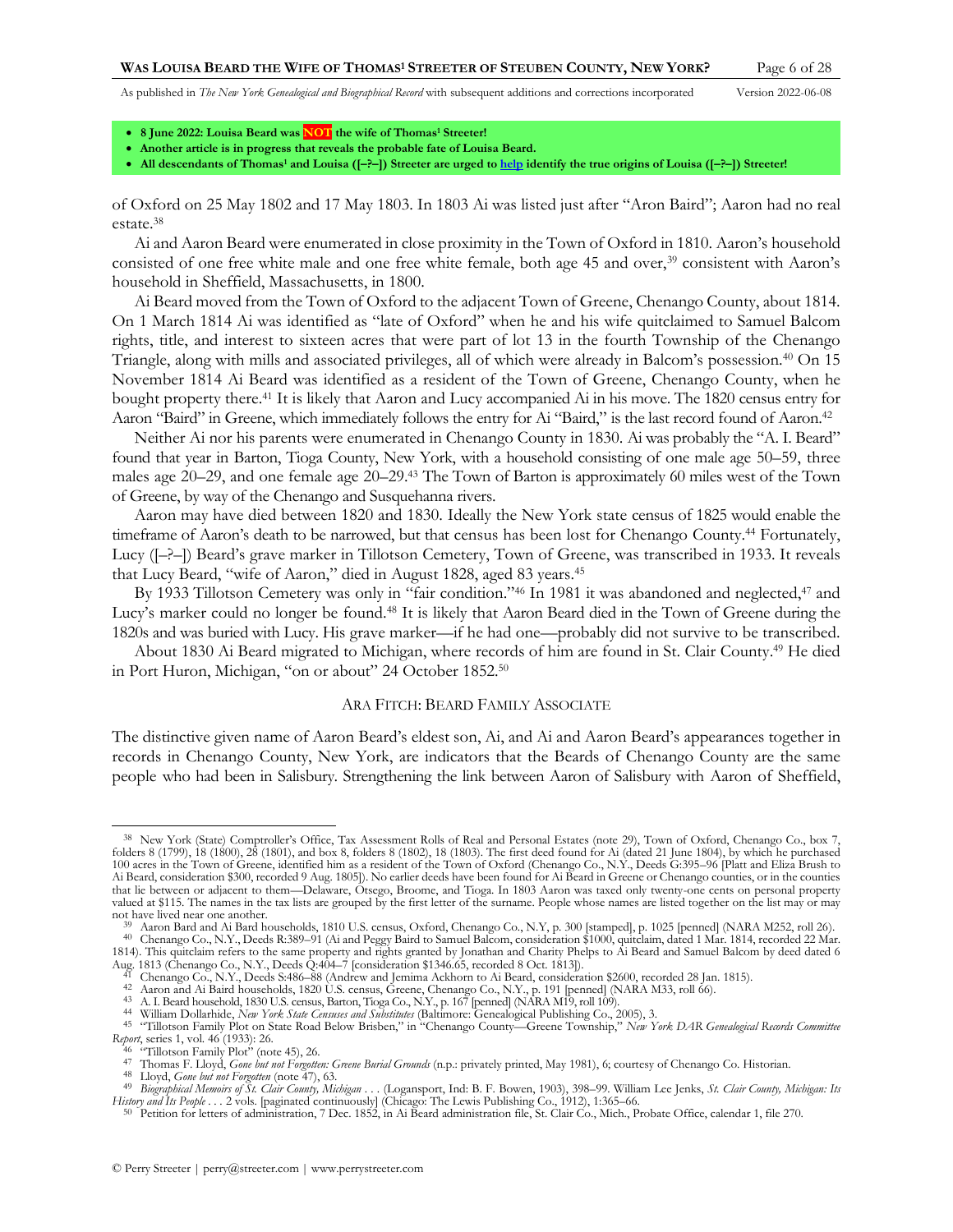- **8 June 2022: Louisa Beard was NOT the wife of Thomas<sup>1</sup> Streeter!**
- **Another article is in progress that reveals the probable fate of Louisa Beard.**
- **All descendants of Thomas<sup>1</sup> and Louisa ([–?–]) Streeter are urged t[o help](http://www.perrystreeter.com/help/streeter.pdf) identify the true origins of Louisa ([–?–]) Streeter!**

Massachusetts, and Chenango County, New York, is the fact that a man named Ara Fitch was associated with Aaron and Ai Beard in both of those places. Ara Fitch was born probably in Salisbury, Connecticut.

- In 1800 "Ari" Fitch was enumerated in Sheffield, Massachusetts, immediately after Aaron Beard.<sup>51</sup>
- "Ari" Fitch was taxed in the Town of Oxford, Chenango County, New York, 25 May 1802, and taxed there again (as Ara Fitch) 17 May 1803. Ai Beard was taxed in that town in 1802 and 1803, and Aaron Beard in 1803.<sup>52</sup>
- Ara Fitch witnessed a deed dated 17 March 1809 by which Ai Beard and his wife Margaret disposed of property and rights in the "Township of Fayette" in Oxford.<sup>53</sup>
- Ara "Fich" was enumerated in the Town of Oxford in 1810, immediately after Aaron "Bard."<sup>54</sup>

Ara has not been found in the 1820 census, but a man by the same name was enumerated in Franklinville, Cattaraugus County, New York, in 1830, <sup>55</sup> and an Ara Fitch was imprisoned as an insolvent debtor in the Town of Ellicottville, Cattaraugus County, in 1837.<sup>56</sup> No land or probate records have been recorded for Ara Fitch in Chenango or Cattaraugus counties.

Ara Fitch of Sheffield, Massachusetts, and the Town of Oxford, Chenango County, New York, was probably Ara<sup>5</sup> Fitch (Joshua<sup>4-3</sup>, Nathaniel<sup>2</sup>, James<sup>1</sup>), born in Salisbury, Litchfield County, Connecticut, on 20 October 1778, son of Joshua<sup>4</sup> Jr. and Rebecca "Rebe" (Rood) Fitch.<sup>57</sup> Beyond his unusual given name, this identification is further supported by the fact that "Ara Fitch of Canaan in Litchfield County" quitclaimed his share of the real estate of his "Hon<sup>d</sup> Father Joshua Fitch late of Salisbury" on 1 December 1801,<sup>58</sup> not long before Ara was first taxed in the Town of Oxford.

Members of the Beard and Fitch families resided in close proximity for decades in New England and New York, which suggests possible kinship, but research has not yielded further evidence.

### <span id="page-6-0"></span>THE CATSKILL TURNPIKE: A ROAD TO ROMANCE?

Louisa Beard's brother Parks was living in Greene County, New York, and her father and brother Ai were living in Chenango County, New York, in the years immediately preceding Thomas Streeter's marriage to his second wife, Louisa. If Louisa Beard was the woman he married, where might they have met? The Catskill Turnpike may have provided that opportunity.

From 1794 until 1813 Thomas Streeter was a resident primarily of the area that in 1796 became the Town of Bath, Steuben County, but from about 1800 until as late as 1807, he also owned property in the Town of Windham (first Ulster County, later Greene County), now the Town of Lexington, Greene County. After his sister and her family became permanent residents of the Town of Windham, Thomas built a home there between 1800 and 1801.<sup>59</sup> He probably travelled between Bath and Windham on the Catskill Turnpike many

<sup>&</sup>lt;sup>51</sup> Ari Fitch household, 1800 U.S. census, Sheffield, Berkshire Co., Mass., p. 231 [stamped] (NARA M32, roll 13).<br><sup>52</sup> Tax Assessment Rolls of Real and Personal Estates, 1799–1804, Series No. B0950, Town of Oxford, Chenan

<sup>53</sup> Chenango Co., N.Y., Deeds M:247–49 (Ai and Margaret Beard to Russell Root, consideration \$3000, recorded 7 June 1809).

<sup>54</sup> Aaron Bard and Ara Fich households, 1810 U.S. census (not[e 39\)](#page-5-3).

<sup>55</sup> Ara Fitch household, 1830 U.S. census, Franklinville, Cattaraugus Co., N.Y. p. 164 [penned] (NARA M19, roll 85). Presuming Ara was the eldest male in the household, he was between age 50 and 60, therefore born between 1770 and 1780.<br><sup>56</sup> "To exhonerate from Imprisonment," *Cattaraugus Republican* (Ellicottville, N.Y.), 30 Mar. 1837, p. 3, col. 5. Ara had probabl

at least 23 Feb. 1837, when the notice was first published.

<sup>57</sup> Ara's given name is revealed in the original vital and land records of Salisbury (Ara Fitch birth, Salisbury, Litchfield Co., Conn., Records of births, deaths, marriages, and town meetings, 1740–1848, 2:27 [FHL 1,509,740]; and Salisbury, Litchfield Co., Conn., land records 11:116 [Ara Fitch to Robert<br>Rood, quitclaim, consideration \$30, dated 1 Dec. 1801, recorded 22 Feb. and authored works. For example, John T. Fitch, *Descendants of the Reverend James Fitch 1622–1702*, 3 vols. (Camden and Rockport, Me.: Picton Press, 1996–2002), 1:184, presents his name in error as Asa. Ara is also presented as Asa in "Salisbury Vital Records," p. 43, Barbour Collection, digital image,<br>NEHGS (www.americanancestors.org). For Ara's parents' marriage see [15\),](#page-2-4) 2:99.

Ara Fitch to Robert Rood (not[e 57\)](#page-6-0).

<sup>59</sup> Streeter, "Streeter Immigrants of Greene and Steuben Counties" (note [1\)](#page-1-1), 48–50, 54–58, 121–22. Charles Williamson, Ledger A, Steuben County Historical Society, Magee House, Bath, N.Y. The last- known reference to Thomas Streeter's brother-in-law William Faulkner in Steuben Co. is dated 30 July 1796. The Faulkners permanently removed to the Town of Woodstock (later Windham, now Lexington), sometime thereafter. Thomas Streeter acquired property there by 10 June 1800. See Streeter, "Streeter Immigrants of Greene and Steuben Counties" (not[e 1\)](#page-1-1), for details. French, *Gazetteer of the State of New York* (not[e 25\)](#page-3-1), 329, 334, 668.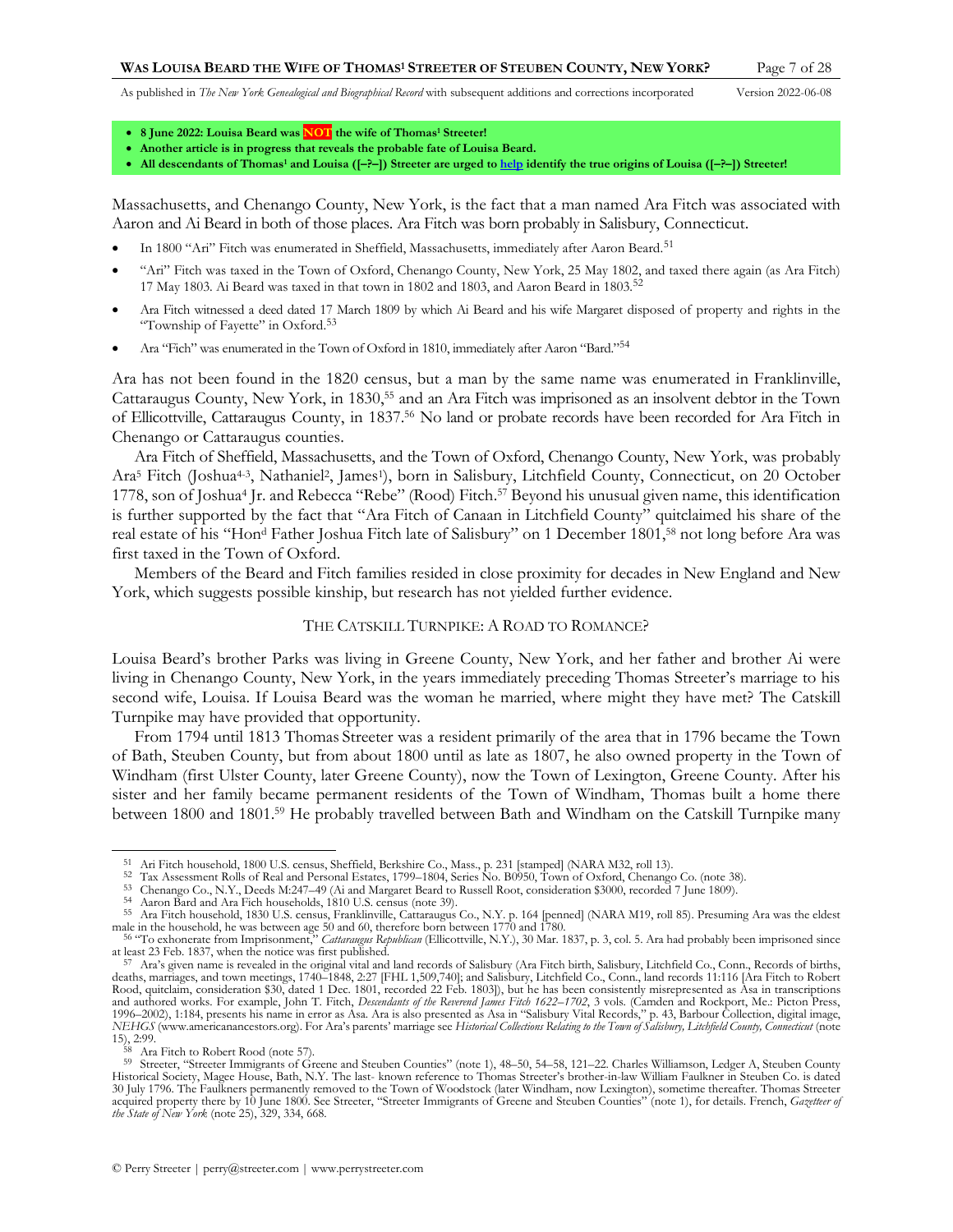- **8 June 2022: Louisa Beard was NOT the wife of Thomas<sup>1</sup> Streeter!**
- **Another article is in progress that reveals the probable fate of Louisa Beard.**
- **All descendants of Thomas<sup>1</sup> and Louisa ([–?–]) Streeter are urged t[o help](http://www.perrystreeter.com/help/streeter.pdf) identify the true origins of Louisa ([–?–]) Streeter!**

times. The turnpike crossed the Chenango River in what is now the village of Greene, Chenango County. <sup>60</sup> See Figure 1.



#### BEARD-STREETER NODES IN A BAPTIST SOCIAL NETWORK

The churches attended by Aaron, Lucy, Ai, and Louisa Beard have not been discovered, but Parks Baird was evidently a Baptist. He and his wife Sarah were buried in the Baptist cemetery in Damascus, Wayne County, Pennsylvania.<sup>61</sup> Sarah Baird was listed among the church members attending a covenant meeting in the Damascus Baptist Church 11 August 1838, where several of Parks and Sarah's children were later members.<sup>62</sup> Thomas Streeter was also a Baptist and served as a minister in Bath.<sup>63</sup> Streeter and Beard associates affiliated with the Baptist Church nodes in a social network—may have introduced Thomas Streeter to Louisa Beard.

<sup>60</sup> Hamilton Child, *Gazetteer and Business Directory of Chenango County, N.Y. for 1869–70* (Syracuse, N.Y.: Hamilton Child, 1869), 97, which states in the section of the gazetteer for Greene that the "Susquehanna and Bath Turnpike, which passed east and west through the town, was made in 1807. The<br>first bridge over the Chenango was built the same year." The Susquehanna and B Turnpike between the Susquehanna River and Bath, Steuben Co., and it was also the name of the company created to build it. "Lands for Sale," *Republican*  Crisis (Albany, N.Y.), 2 Apr. 1807, p. 4, col. 3: "The Susquehannah and Bath Turnpike Road . . . [will soon enable] safe and easy communication to<br>Kingston on the Hudson river. Roads are already opened and mills erected."

<sup>&</sup>lt;sup>61</sup> Abbey and Eldred, "Overlook Cemetery" (note [37\)](#page-4-1), 1. The contents listing for the typescript identifies Overlook Cemetery as Baptist. Karlyn Shedlowki to author, email, 12 May 2014, in which Ms. Shedlowki reported a telephone conversation with the historian of the First Baptist Church of Damascus earlier in the day; the historian confirmed that Overlook Cemetery is for members of the Baptist Church of Damascus and their extended families.

<sup>&</sup>lt;sup>62</sup> Members present at the covenant meeting, 11 Aug. 1838, First Baptist Church of Damascus (Damascus, Pa.), covenant book, unpaginated, church<br>office, Damascus; digital images provided by Karlyn Shedlowski. Parks had a d baptized in 1840 (see the covenant book entries for 7 June 1840 and 5 July 1840). The woman who was a member and attended the meeting in 1838 was likely Parks's wife. As will be discussed in the genealogical summary, Parks and Sarah's children Parks Jr., Cornelius, John L., and Sarah Ann are among

those listed in the church's account book, covenant book, and day book. 63 Streeter, "Streeter Immigrants of Greene and Steuben Counties" (note [1\)](#page-1-1), 49–52.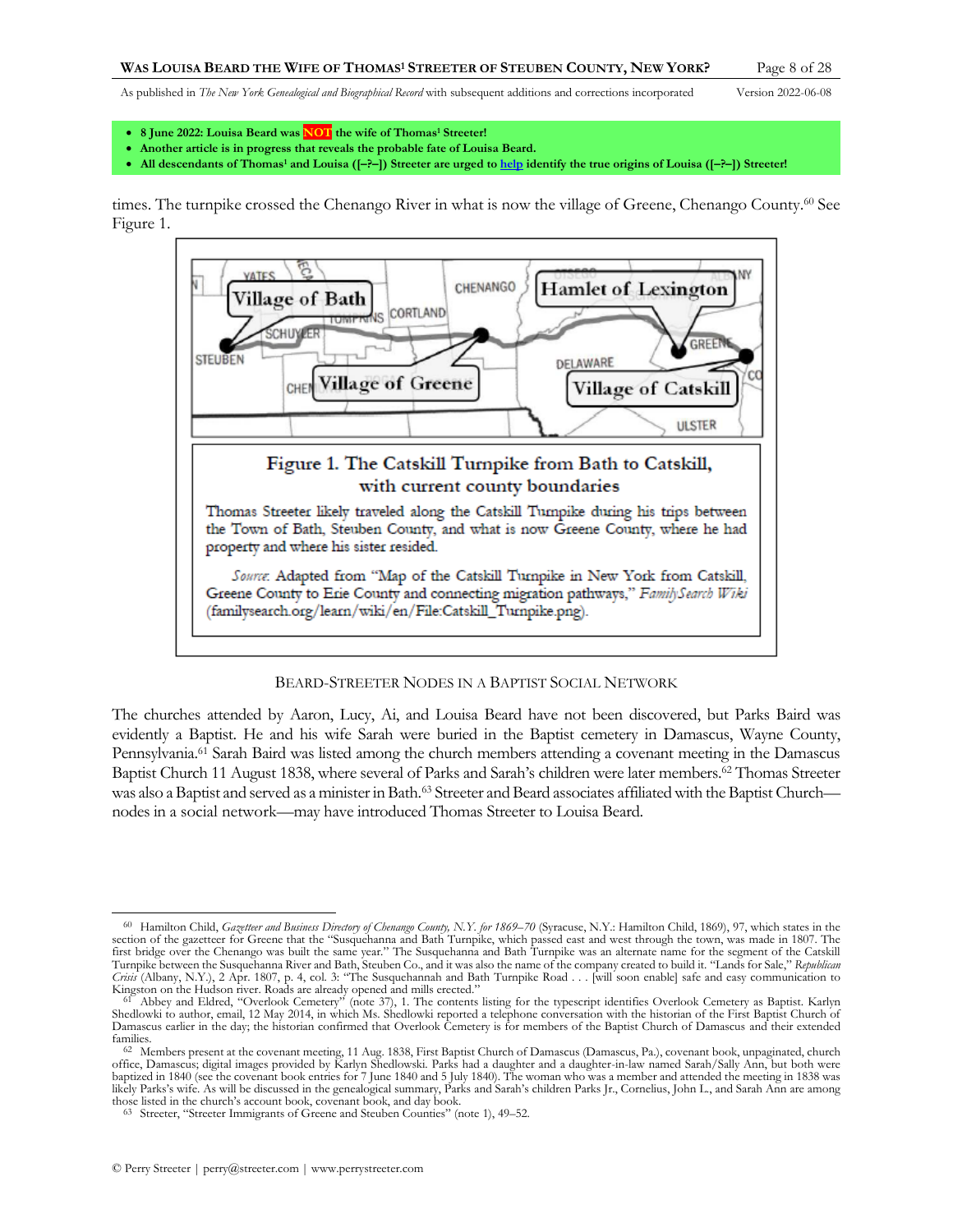<span id="page-8-3"></span><span id="page-8-1"></span><span id="page-8-0"></span>

- **8 June 2022: Louisa Beard was NOT the wife of Thomas<sup>1</sup> Streeter!**
- **Another article is in progress that reveals the probable fate of Louisa Beard.**
- <span id="page-8-2"></span>• **All descendants of Thomas<sup>1</sup> and Louisa ([–?–]) Streeter are urged t[o help](http://www.perrystreeter.com/help/streeter.pdf) identify the true origins of Louisa ([–?–]) Streeter!**
- Thomas Streeter was a resident of Bath as early as 1794<sup>64</sup> and was preaching there probably in the late 1790s.<sup>65</sup> In November 1808 he was identified as a licentiate serving the First Baptist Church of Bath,<sup>66</sup> and in 1813 he was called an "unordained" minister there, serving alongside Amos Eggleston,<sup>67</sup> who was ordained the first minister of the church at Bath in June 1797.<sup>68</sup> Thomas Streeter undoubtedly was acquainted with Eggleston from that time.
- Amos Eggleston was born in Middletown, Connecticut, in 1751 and raised in Northeast North East Precinct (later the Town of Northeast North East), Dutchess County, New York .<sup>69</sup> North East borders Salisbury, Connecticut so it possible that members of the Eggleston family were acquainted with members of the Beard family long before Amos Eggleston became acquainted with Thomas Streeter. He probably knew Deacon Obed Hervey, whose family was from Northeast. In 1788 Hervey settled in what later became the Town of Durham, Greene County, New York, and founded the Hervey Street Baptist Church.<sup>70</sup> Elder Hervey was of Freehold in 1790, when the Baptist Church was formed in what was then the Town of Woodstock, Ulster County (later the Town of Windham, Greene County, and now the Town of Lexington, Greene County).<sup>71</sup> A "Bro. Hervey" joined the Windham Baptist congregation in 1802, at the same time that Thomas Streeter's sister and brother-in-law joined.<sup>72</sup> There is no record that Thomas ever joined that church, but he probably attended services there during the years he resided in the area on a part-time or seasonal basis.
- Thomas Streeter attended the meeting of the Chemung Baptist Association in November 1808, as did Elder Jesse Hartwell. Two months earlier Hartwell preached in Freehold, Greene County,<sup>73</sup> where Parks Baird resided.<sup>74</sup>
- Also in attendance at the November 1808 meeting of the Chemung Association were ministers Roswell Goff, Ebenezer Green, and Thomas Smiley.<sup>75</sup> These three men knew Elder Jacob Drake, also of the Chemung Association.<sup>76</sup>
- Elder Jacob Drake was acquainted with Baptist ministers Nathaniel Kellogg and Jeduthan Gray. <sup>77</sup> In 1795 Nathaniel Kellogg founded the first Baptist church in what was later the Town of Greene, Chenango County.<sup>78</sup>

American Baptist Historical Society, Mercer University, Atlanta, Ga.]<br><sup>67</sup> David Benedict, *A General History of the Baptist Denomination in America and Other Parts of the World, 2 vols. (Boston: the author, 1813), 2:516.* 

<sup>64</sup> Streeter, "Streeter Immigrants of Greene and Steuben Counties" (not[e 1\)](#page-1-1), 48.

<sup>65</sup> Rev. James Harvey Hotchkin, *A History of the Purchase and Settlement of Western New York, and of the Progress, and Present State of the Presbyterian Church in That Section* (New York: M. W. Dodd, Brick Church Chapel, 1848), 478.

<sup>&</sup>lt;sup>66</sup> "Minutes of the Chemung Baptist Association, Held by Appointment, at Newtown, Now Called Almyra [Elmira]. On November 3d and 4<sup>th</sup>, 1808," p. 2, American Baptist-Samuel Colgate Historical Library, Colgate Rochester Crozer Divinity School, Rochester, N.Y. [The library has moved to the

<sup>68</sup> Records of the Chemung Baptist Church at Wellsburgh, N.Y., vol. 1 (2 Sept. 1789–1833), p. 38 (FHL 534,225, item 4), which indicates that on 20 June 1797 "Elder [Roswell] Goff [and] Justice Bennitt [were] appointed to visit the Church at Bath to asist the ordination of amos Egleston according to the request of that Church by a Letter to us."

James H. Smith, *History of Dutchess County, New York ...* (1882; reprint, Interlaken, N.Y.: Heart of the Lakes Pub., 1980), 239, referring to the Town of Northeast: "Among the earliest settlers was Samuel Eggleston, who located in the vicinity of what is now known as Spencer's Corners, and who was<br>the ancestor of all the families in North East who bear that name.... he m as the boundary line was changed,) and there reared . . . [many children including] Amos." Frank J. Doherty, *The Settlers of the Beekman Patent*, 11 vols. (Pleasant Valley, NY: Doherty, 1990–), 4:681, which identifies Amos as a child of Samuel<sup>4</sup> and Abigail ("Bibbins") Eggleston without citing specific<br>sources for the identity or relationship. Elsewhere Doherty lists Abigai the spelling given in at least one transcription of the marriage record ["Middletown Vital Records," p. 161, Barbour Collection, digital image, *NEHGS*  (www.americanancestors.org)]. For Amos's birth, see "Middletown Vital Records," p. 160, the date of which matches that listed by Doherty.<br><sup>70</sup> History of Greene County, New York, with Biographical Sketches of its Prominent

Hervey Street is approximately 5 miles from where Parks Baird resided from 1801 until 1811.

<sup>&</sup>lt;sup>71</sup> History of Greene County (not[e 70\),](#page-8-0) 356. French, Gazetteer of the State of New York (note [25\),](#page-3-1) 334, 668.<br><sup>72</sup> 1802 Membership List, Lexington Baptist Church Records, Jennie Haines Dunn Collection: Greene County Histor Collection #149, New York State Historical Association Library, Cooperstown, N.Y.; courtesy of Elder Robert Webb. The Baptist church at Windham was organized in 1790 and later was known as the Lexington Baptist Church. See "Church and Family History Research Assistance for Greene County, New York," *Primitive Baptist Library of Carthage, Illinois* (www.carthage .lib.il.us/community/churches/primbap/FamHist-GreeneNY.html). "Bro. Hervey" may have been Samuel Harvey of Windham, who nominated his brother Abed [*sic*, Obed] Harvey of Freehold one of the executors of his will dated 20 Feb. 1804 (Samuel Harvey will, Greene Co., N.Y., Wills A:119–21). 73 "Minutes of the Chemung Baptist Association" (note [66](#page-8-1))," p. 2.

<sup>74</sup> "Extract from Elder Hartwell's Missionary Journal, dated New-Marlborough, January 11, 1810 . . . ," *Massachusetts Baptist Missionary Magazine* 2 (1810): 304, which states that Hartwell had "preached . . . 2 [sermons] in Litchfield, in Connecticut," traveled through "Sharon, to North-east Town in<br>York State," and "visited Elder Stewart's people at Freehold." Elder S Parks Baird, who resided there from 1801 to 1811: "Elder Stewart who was one of the early pastors of the first Baptist church of the town, kept a hotel for a number of years during his pastorate on the premises now occupied by George C. Weeks" (History of Greene County, New York [not[e 70\]](#page-8-0), 300). Parks<br>bought property in the Town of Greenfield in 1807 (not[e 30\)](#page-4-2) and was enu

<sup>&</sup>quot;Minutes of the Chemung Baptist Association . . . at Newtown" (note [66\)](#page-8-1), p. 2.

<sup>76</sup> Benedict, *A General History of the Baptist Denomination in America, and Other Parts of the World* (not[e 67\)](#page-8-2), 1:596–97.

<sup>&</sup>lt;sup>77</sup> Benedict, *A General History of the Baptist Denomination in America, and Other Parts of the World (not[e 67\),](#page-8-2) 1:549, which states that "In New-Canaan [N.Y.]* a church was planted over forty years ago by Elder Jacob Drake, from which many others originated. Mr. Drake removed from Windsor, Connecticut, and settled in this town in 1769 . . . [After 1770] he embraced the Baptist principles, and formed a church of baptized believers only . . . besides its pastor, eleven Teachers and Ruling Elders . . . [including] . . . Jeduthan Gray . . . [and] . . . Nathaniel Kellogg."<br><sup>78</sup> James Hadden Smith, *History of Chenango and Madison Counties, New York* . . . 2 vols. (Syracuse, N.Y.: D.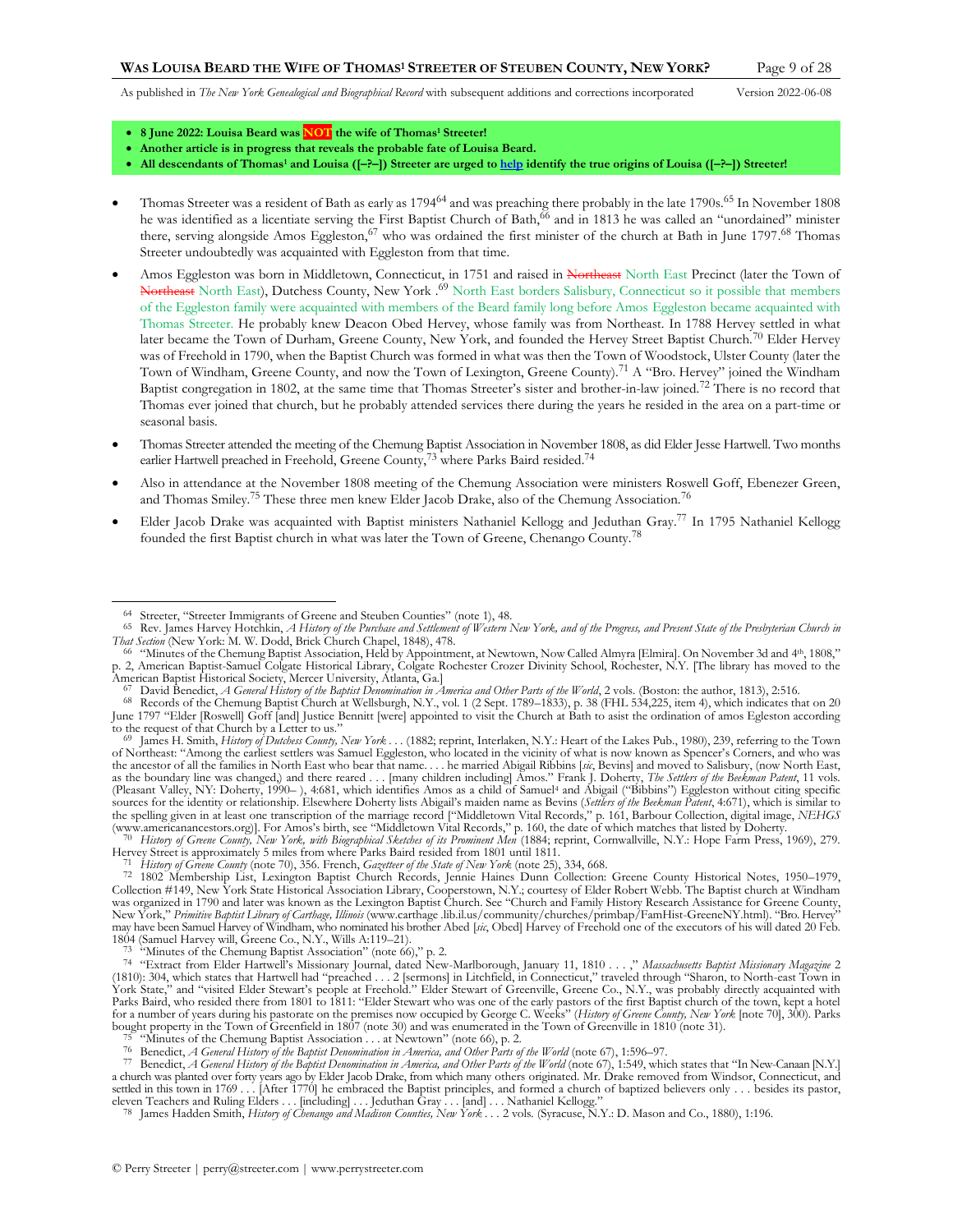- **8 June 2022: Louisa Beard was NOT the wife of Thomas<sup>1</sup> Streeter!**
- **Another article is in progress that reveals the probable fate of Louisa Beard.**
- <span id="page-9-0"></span>• **All descendants of Thomas<sup>1</sup> and Louisa ([–?–]) Streeter are urged t[o help](http://www.perrystreeter.com/help/streeter.pdf) identify the true origins of Louisa ([–?–]) Streeter!**
- Nathaniel Kellogg and Jeduthan Gray were likely acquainted with Aaron and Ai Beard. Nathaniel built a hotel in the small hamlet of Brisben, Chenango County,<sup>79</sup> which was near the Greene-Oxford border and in close proximity to Ai Beard's saw mill.<sup>80</sup> In 1820 Nathaniel Kellogg's household was enumerated on the page following Aaron "Baird,"<sup>81</sup> while Nathaniel's brother-in-law and fellow Baptist minister Jeduthan Gray resided nearby.<sup>82</sup>
- Nathaniel Kellogg and Jeduthan Gray may have also known Amos Eggleston. Nathaniel's sister-in-law (Sarah Gray) and Amos's niece (Martha Eggleston) both married men named Barnes, possibly brothers.<sup>83</sup>
- Nathaniel Kellogg relocated to Steuben County about 1820.<sup>84</sup> He died in the Town of Jasper in 1846;<sup>85</sup> Jasper is adjacent to the Town of Canisteo, where Thomas and Louisa ( $[-$ ?- $]$ ) Streeter resided from 1818 until their deaths.<sup>86</sup>

If Thomas Streeter was not already acquainted with Baptists in Chenango County via formal communication or the missionary ministers, he may have introduced himself to Baptists there as he travelled between Steuben and Greene counties, either for opportunities to worship together or simply for like-minded companionship. Thomas may have stayed overnight in the hotel owned by Nathaniel Kellogg or Nathaniel's nephew Jeduthan Gray [[r.]; the latter was located directly on the Catskill Turnpike in Greene.<sup>87</sup>

It is possible—if not probable—that Thomas may have been introduced to Louisa Beard through Baptist contacts in Chenango or Greene County.

### BEARD-STREETER NODES IN A COMMERCIAL SOCIAL NETWORK

In addition to being a Baptist minister, Thomas Streeter was identified during the course of his life as a wheelwright, sawyer, and wagon shop owner.<sup>88</sup> Members of the Beard family were involved in related occupations. Ai Beard was a sawyer;<sup>89</sup> Parks Baird was a wheelwright,<sup>90</sup> cooper,<sup>91</sup> and wagon maker.<sup>92</sup> The Beard family's Fitch associates were engaged in far-flung lumbering enterprises that extended to Chautauqua County, New York,

<sup>79</sup> J. Harvey Lenderson, "History of Brisben" (manuscript, undated), p. 7, Chenango Co. Historian, Norwich, N.Y. Lenderson's history is not documented.

<sup>80</sup> Eli Bartoo (1825–1917), "Chronicles of Brisben" (manuscript, undated but thought to be 1892–1910), unpaginated, Moore Memorial Library, Greene, N.Y.

Aaron Baird household, 1820 U.S. census (not[e 42\)](#page-5-4). Nathaniel Kellogg household, 1820 U.S. census, Greene, Chenango Co., N.Y., p. 192 [penned] (NARA M33, roll 66).

<sup>82</sup> Jeduthan Gray household, 1820 U.S. census, Greene, Chenango Co., N.Y., p. 195 [penned] (NARA M33, roll 66). Timothy Hopkins, *The Kelloggs*  in the Old World and the New, 3 vols. (San Francisco: Sunset Press and Photo Engraving Co., 1903), 1:122, 250, which identifies Nathaniel's wife as Annice Gray,<br>daughter of Joseph. For the relationship between the Jeduthan *Genealogical Record and History of the Descendants of John Gray, of Beverly, Mass., and also including Sketches of Other Gray Families* (Tarrytown, N.Y.: privately

printed, 1887), 100.<br><sup>83</sup> The 1 Jan. 1808 will of Samuel Eggleston "of North East town in the County of Dutchess" includes "my beloved daughter Martha wife of Aaron Barns" (Samuel Eggleston will, codicil, and proofs, Dutchess Co., N.Y., Wills, F:276–83). Raymond, *Gray Genealogy* (not[e 82\)](#page-9-0), 100, which indicates that Sarah Gray married Reuben Barnes. That Reuben and Aaron Barnes were brothers is proposed in Don Barnes, "All Family Tree from Don Barnes," database, *RootsWeb.com's WorldConnect Project* (wc.rootsweb.ancestry.com/ cgi-bin/igm.cgi?op=GET&db=donbarn&id=I8317), entries for Thomas and Sarah ([–?–]) Barnes and their children, updated 26 June 2011; the entries are weakly documented and conclusions have not been verified by the author. Mr. Barnes also suggests that Thomas Barnes, brother of Aaron and Reuben, married Mary Tyler, a great-granddaughter of Bezaleel and Abigail (Johnson)<br>Tyler of Sharon, Conn.; Bezaleel and Abigail were also the great-grandpa

<sup>84</sup> Smith, *History of Chenango and Madison Counties* (not[e 78\)](#page-8-3), 196.

<sup>85</sup> Henry J. Galpin, *Annals of Oxford* (Oxford, N.Y.: the author, 1906), 240.

<sup>86</sup> Streeter, "Streeter Immigrants of Greene and Steuben Counties" (not[e 1\)](#page-1-1), 121–22.

<sup>87</sup> Smith, *History of Chenango and Madison Counties* (not[e 78\)](#page-8-3), 197, which states that Amos Gray and Elder Jeduthan Gray were brothers, and that Amos's son Jeduthan 2d moved to Greene Village about 1807 and had a hotel "on the site of Chenango House." The Sherwood Hotel, at 25 Genesee St., Greene, near the bridge over the Chenango River, "is the third hotel to stand on the site of Greene's first tavern (and first frame building), Wattles Tavern (1803). The original tavern was moved in 1836 . . . to make room for a larger inn, The Chenango House, which was destroyed by fire in 1905" ("Walking Tour of Historic Greene," *Greene Chamber of Commerce* [greenenys.com/about/walking\_tour.html]).

<sup>88</sup> Streeter, "Streeter Immigrants of Greene and Steuben Counties" (not[e 1\)](#page-1-1), 49, 55, 57.

<sup>89</sup> Chenango Co., N.Y., Deeds K:316–17 (Ephraim Fitch to Ai Bard, dated 12 Apr. 1806, recorded 4 Dec. 1807), in which Ephraim gave Ai permission to keep a road to accommodate a planned sawmill. *Biographical Memoirs of St. Clair County, Michigan* (not[e 49\),](#page-5-5) 398–99 [David Beard sketch], which states<br>"While a resident of the state of New York, Ai Beard was a mill own *and Its People* (not[e 49\)](#page-5-5), 1:365–66, which states "In 1830 Ai Beard, who had come from Chenango county, N.Y., and bought pine land along Black River,

in Clyde township, put up a water mill at Ruby, with a capacity of 800,000 feet yearly."<br><sup>90</sup> "Local News... Hawley, Pa., Dec. 7," The Citizen (Honesdale, Penn.), 8 Dec. 1911, p. 5, col. 2, which states that D. J. Branning bench used by his great-grandfather Parks Baird 100 years earlier, and that Parks was "the only wheelwright at that time in the northeastern part of Pennsylvania.

George and Elinor Brown to Parks Baird (not[e 35\)](#page-4-4).

<sup>92</sup> Parks Baird in Aaron Baird household, 1850 U.S. census (not[e 36\)](#page-4-5).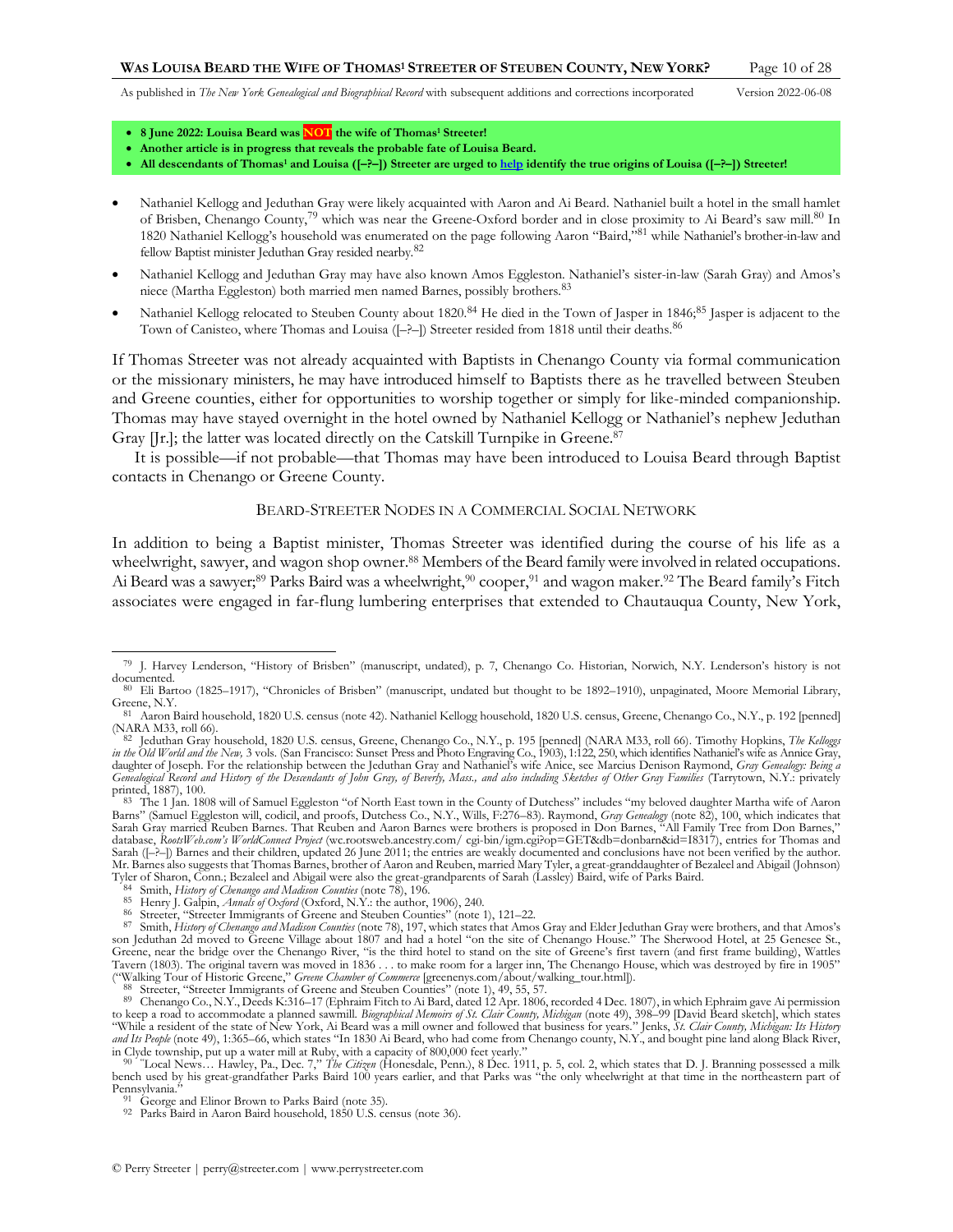- **8 June 2022: Louisa Beard was NOT the wife of Thomas<sup>1</sup> Streeter!**
- **Another article is in progress that reveals the probable fate of Louisa Beard.**
- **All descendants of Thomas<sup>1</sup> and Louisa ([–?–]) Streeter are urged t[o help](http://www.perrystreeter.com/help/streeter.pdf) identify the true origins of Louisa ([–?–]) Streeter!**

where Ara Fitch's cousin Ephraim Fitch settled in 1816. <sup>93</sup> About 1828 another cousin of Ara Fitch, Daniel Perry Fitch, with "Eli Haynes, and other lumberman" from Chenango County, went "up the Canisteo for the purpose of running lumber down the rivers to the head of the Chesapeake bay to a market in Baltimore."<sup>94</sup> They probably passed through or by Thomas Streeter's property in the Town of Canisteo, which was bounded by the Canisteo River.<sup>95</sup> To the extent that a social network was established by 1807 (the approximate year that Thomas married Louisa) within lumber-related industries along the New York-Pennsylvania border, Thomas Streeter may have been introduced to Louisa Beard through her brothers' commercial contacts.

### <span id="page-10-0"></span>CONNECTIONS OF THE STREETER CHILDREN

Several of Thomas and Louisa ([–?–]) Streeter's children had ties to places in which Beard family members and their associates resided.<sup>96</sup>

- Thomas Streeter, the couple's eldest child, married Elizabeth "Betsey" Burleson, whose probable maternal grandparents, Ichabod and Sybil ( $[-?-]$ ) Tubbs, were buried in Tremain Cemetery in the Town of Greene, Chenango County.<sup>97</sup> Tremain Cemetery lies less than 2 miles away from Tillotson Cemetery, where Lucy ( $[-?-]$ ) Beard was buried.<sup>98</sup>
- Thomas and Louisa's youngest daughter, Ruth (Streeter) Kenfield, and her descendants created and preserved family records, as discussed above.<sup>99</sup> Ruth named her only daughter Lucina Ruth Louisa Kenfield,<sup>100</sup> evidently in honor of the mother (Ruth) and maternal grandmother (Louisa) of the baby. Did the genealogically-minded Ruth also intend to honor her own maternal grandmother with Lucina?
- Ruth and her husband, Salmon Kenfield, were buried in Fitch Cemetery, Town of Ischua, Cattaraugus County.<sup>101</sup> Fitch migrants from Chenango to Cattaraugus County included Ephraim Fitch,<sup>102</sup> who resided in the Town of Franklinville, Cattaraugus County, in 1850 and 1855.<sup>103</sup> Was the 1852 migration of Solomon and Ruth (Streeter) Kenfield from Steuben County to Ischua<sup>104</sup> influenced in any way by the long history of association between the Beard and Fitch families in New England and Chenango County?

<sup>&</sup>lt;sup>93</sup> Michael A. Leeson, History of the Counties of McKean, Elk and Forest, Pennsylvania, with Biographical Selections (Chicago: J. H. Beers and Co., 1890), 521, which includes a sketch on Ephraim<sup>7</sup> Fitch Jr., "farmer and Athalia (Smith) Fitch, moved there. Franklin Ellis, *History of Cattaraugus County, New York* (Philadelphia: L. H. Leverts, 1879), 311, which refers to a seven-<br>year period (1817–1824) of heavy immigration to the region, w

<sup>&</sup>lt;sup>'94</sup> "An Old Time Compositor: . . . Interesting Reminiscences of People Who Were Born Before the Republic Came Into Existence, From the Pen of<br>Daniel P. Fitch . . . The City of Elmira Sixty Years Ago," Elmira Morning Tele of Oxford, N.Y., April 23, 1804" and "My grandfather, Ephraim Fitch, settled in Oxford in its early days, and cleared up a farm, where I was born." Fitch, *Descendants of the Reverend James Fitch 1622–1702* (not[e 57\)](#page-6-0), 1:312, which identifies Daniel Perry<sup>6</sup> Fitch as the son of Ara's first cousin John<sup>5</sup> (son of Ara's uncle Ephraim<sup>4</sup>), making Daniel Perry<sup>6</sup> Ara's first cousin once removed.

Streeter, "Streeter Immigrants of Greene and Steuben Counties" (not[e 1\)](#page-1-1), 50n23.

<sup>&</sup>lt;sup>96</sup> For information about the Streeter children, see Streeter, "Streeter Immigrants of Greene and Steuben Counties" (not[e 1\)](#page-1-1), 121–30.<br><sup>97</sup> Streeter, "Streeter Immigrants of Greene and Steuben Counties" (note [1\)](#page-1-1), 122–23, w Tubbs. Sybil Tubbs widow's claim, Ichabod Tubbs (Pvt., Willet's N.Y. Regt., Revolutionary War), file W22460, Case Files of Pension and Bounty-Land Warrant Applications Based on Revolutionary War Service (NARA M804, roll 2418), digital image, *Fold3* (www.fold3.com), which establishes that Ichabod and<br>Sybil were husband and wife and that they had a son Ichabod Jr., li and Ichabod Tubbs memorial, Tremain Cemetery, Greene, Chenango Co., N.Y., digital image of Sybil's marker, memorials #109,771,209 and #109,771,766, *Find A Grave* (www.findagrave.com). Ichabod Tubbs marker transcription, Tremain Cemetery, Coventry, Town of Greene, Chenango Co., N.Y., *USGenWeb* (www.usgenweb.info/ nychenango/cemetery/tremain.htm).

<sup>98</sup> "Tillotson Family Plot" (note [45\),](#page-5-0) 26. 99 Hall, research notes (not[e 3\)](#page-1-0).

<sup>100</sup> Lucina Kenfield in the Salmon Kenfield household, 1880 U.S. census (note [2\)](#page-1-2). Melvin Kenfield family Bible records, 1847–1946, *The Holy Bible, containing the Old and New Testaments . . .* (Philadelphia: A. J. Holman Co., 1875), digital images provided by Terri (Clouston) Batt, great-great-granddaughter of the original owner. The records include a list of the children of the children of Salmon and Ruth (Streeter) Kenfield, one of whom was listed as Lucina Ruth Louisa [or Lovisa?].

<sup>101</sup> Salmon and Ruth Kenfield shared marker, Fitch Cemetery, Ischua, Cattaraugus Co., N.Y., digital images, memorials #74,849,841 and #74,849,910, *Find A Grave* (www.findagrave.com).

<sup>102</sup> Leeson, *History of the Counties of McKean, Elk, and Forest, Pennsylvania* (not[e 93\)](#page-10-0), 521. Ellis, *History of Cattaraugus County, New York* (not[e 93\)](#page-10-0), 311.

<sup>103</sup> Ephraim Fitch households: 1850 U.S. census, Franklinville, Cattaraugus Co., N.Y., p. 385 [stamped, *verso*], dw. 112, fam. 116 (NARA M432, roll

<sup>480); 1855</sup> N.Y. state census, Town of Franklinville, Cattaraugus Co., p. 280 [stamped], dw. [92], fam. 98.<br>104 Cattaraugus Co., N.Y. Deeds, 26:207 (Theodore and Sarah E. Smith and Truman R. and Sophia Colman to Salmon Kenf dated 6 Feb. 1852, recorded 20 Mar. 1852).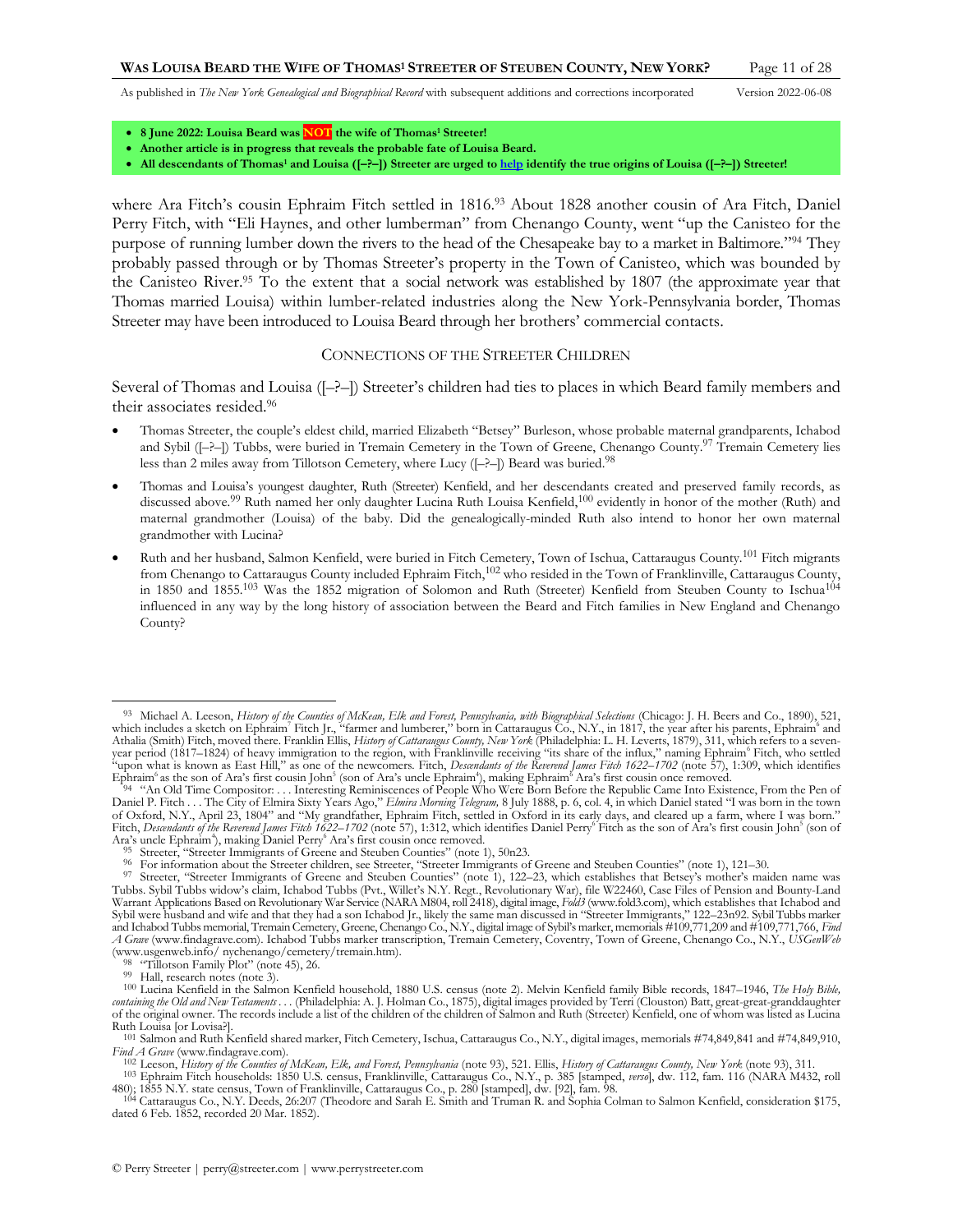- **8 June 2022: Louisa Beard was NOT the wife of Thomas<sup>1</sup> Streeter!**
- **Another article is in progress that reveals the probable fate of Louisa Beard.**
- **All descendants of Thomas<sup>1</sup> and Louisa ([–?–]) Streeter are urged t[o help](http://www.perrystreeter.com/help/streeter.pdf) identify the true origins of Louisa ([–?–]) Streeter!**
- Mary Ann Streeter married say 1839 Alanson R. Ellsworth,<sup>105</sup> and the couple named their eldest son Aaron D. Ellsworth.<sup>106</sup> Alanson was born in Greene County in 1812.<sup>107</sup> His father, Joshua Ellsworth, was in the Town of Greenville, Greene County, by 1803,<sup>108</sup> and was enumerated there in 1810 and 1830.<sup>109</sup> He settled in Italy, Yates County, by 1840.<sup>110</sup> In 1810 Parks Beard was enumerated in Greenville approximately ten lines before Joshua "Alsworth."<sup>111</sup> Italy, where Alanson's father resided in 1840, is approximately 34 miles from Canisteo, where the widowed Louisa ( $[-$ ?- $]$ ) Streeter then resided.<sup>112</sup>

These shared ties in Cattaraugus, Chenango, Greene, and Steuben counties may indicate ongoing relationships between members of the Beard and Streeter families and their associates.

### ASSESSING THE LEAN LEGACY OF AARON AND LUCY ([–?–]) BEARD

It is not surprising that Aaron and Lucy ([–?–]) Beard have escaped detection by their descendants when one considers all of the things that they did not do. They do not appear in land records and they did not have more than three known children. Aaron did not muster for service in the American Revolution, he was not enumerated in the first United States census, and he never held public office. The only indication of any occupation found to date is that he was engaged in agriculture in 1820.<sup>113</sup> Aaron does not have a grave marker, nor is there any other record of his death. Neither Aaron nor Lucy left a will or had an estate settled in court.

Perhaps the most significant thing that Aaron and Lucy ([–?–]) Beard did do—which greatly offsets all of the things that they did not do in their otherwise thinly documented life together—was to give their two sons wonderfully distinctive names. Without the evidence yielded by researching the social networks of Ai Frost Beard and Parks Baird, it would not be possible to conclude much about Aaron and Lucy after their brief time in Litchfield County, Connecticut, with any confidence. The revelation of Ai Frost Beard's middle name also provides an invaluable clue towards identifying Aaron's origins.

#### **CONCLUSION**

Little is known about Louisa ([–?–]) Streeter prior to her marriage to Thomas. By using abstracts and indexes to identify candidates in Connecticut birth records and then systematically trimming the list, Louisa, daughter of Aaron and Lucy ([–?–]) Beard, emerged as the only possible match. No information has been found about Louisa Beard beyond her birth record, but records of her parents, her unusually-named brothers, and of Thomas Streeter and his associates, reveal intriguing links to support the hypothesis that Louisa Beard married Thomas Streeter sometime before 1808.

<sup>&</sup>lt;sup>105</sup> Streeter, "Streeter Immigrants of Greene and Steuben Counties" (not[e 1\)](#page-1-1), 127–28.<br><sup>106</sup> [Felton Taylor Kenfield (1850–1924)], "Mary Ellsworths family," undated single sheet, photocopy provided to the author by Kaye (K Felton's descendant. Felton's mother was Ruth (Streeter) Kenfield.

<sup>107</sup> Streeter, "Streeter Immigrants of Greene and Steuben Counties" (not[e 1\)](#page-1-1), 127–28.

<sup>108</sup> New York (State) Comptroller's Office, Tax Assessment Rolls of Real and Personal Estates (not[e 29\)](#page-4-0), Town of Greenfield, Greene Co., box 18, folder 18 (1803), which lists his surname as Alesworth.

<sup>109</sup> Joshua Alsworth household, 1810 U.S. census, Greenville, Greene Co., N.Y., p. 155 [penned] (NARA M252, roll 27). Joshua Elsworth household, 1830 U.S. census, Greenville, Greene Co., N.Y., folio 161 (NARA M19, roll 110).

<sup>110</sup> Joshua Ellsworth household, 1840 U.S. census, Italy, Yates Co., N.Y., p. 88 [penned], p. 297 [stamped] (NARA M704, roll 351).

<sup>111</sup> Parks Beard household, 1830 U.S. census (not[e 31\).](#page-4-3)

<sup>112</sup> Streeter, "Streeter Immigrants of Greene and Steuben Counties" (not[e 1\)](#page-1-1), 121–22.

<sup>113</sup> Aaron Baird household, 1820 U.S. census (note [42\).](#page-5-4)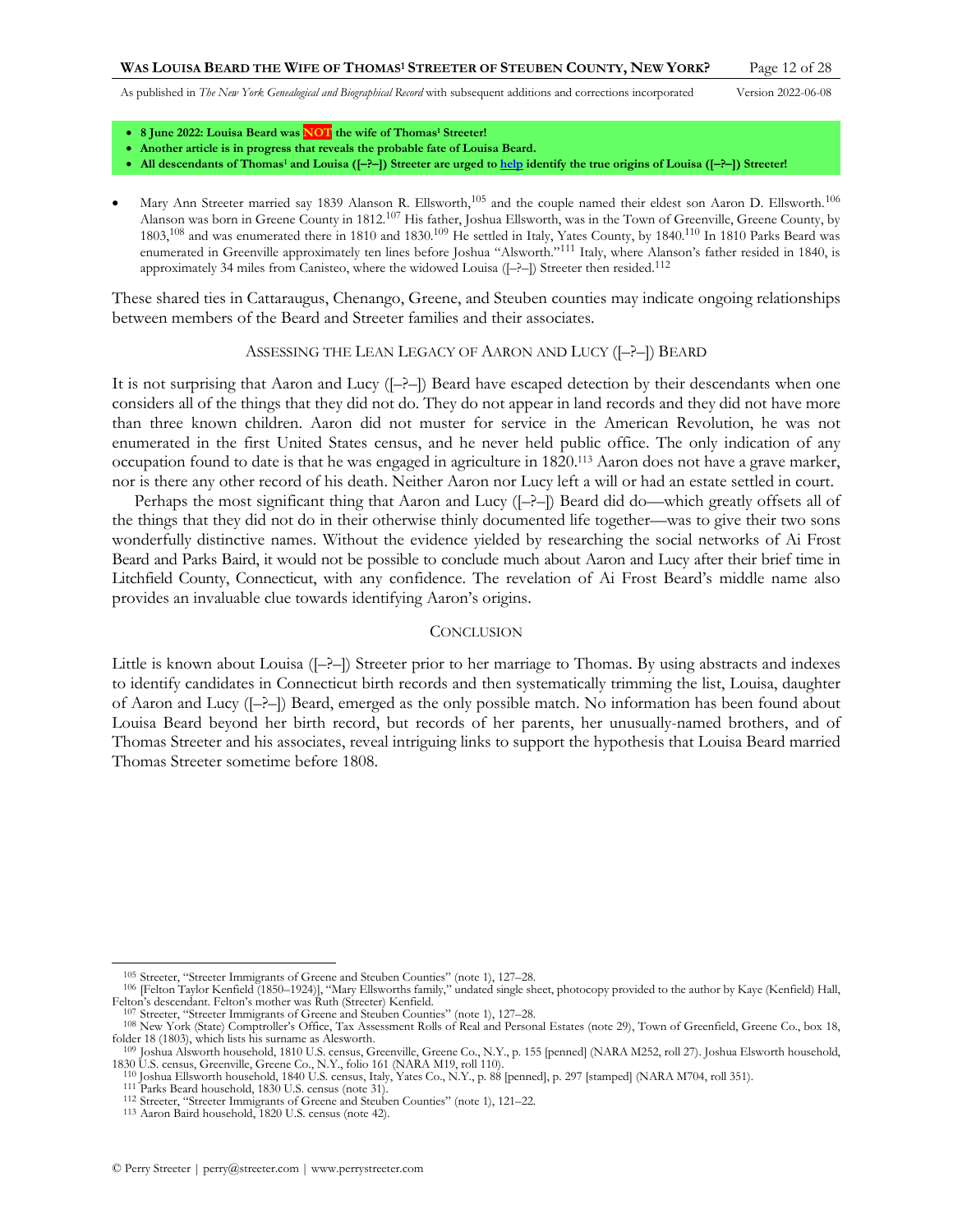- **8 June 2022: Louisa Beard was NOT the wife of Thomas<sup>1</sup> Streeter!**
- **Another article is in progress that reveals the probable fate of Louisa Beard.**
- **All descendants of Thomas<sup>1</sup> and Louisa ([–?–]) Streeter are urged t[o help](http://www.perrystreeter.com/help/streeter.pdf) identify the true origins of Louisa ([–?–]) Streeter!**

### <span id="page-12-2"></span><span id="page-12-1"></span><span id="page-12-0"></span>**GENEALOGICAL SUMMARY**

### AARON AND LUCY ([–?–]) BEARD, THEIR CHILDREN AND GRANDCHILDREN

1. **AARON<sup>1</sup> BEARD/BARD/BAIRD**<sup>114</sup> was born before 1755,<sup>115</sup> likely before 1744–1745 (birth of wife). He died probably in the Town of Greene, Chenango County, New York, between the 1820 and 1830 censuses.<sup>116</sup> Aaron married say 1773 (first-known child), perhaps in Salisbury, Litchfield County, Connecticut, **LUCY [–?–]**, <sup>117</sup> who was born about 1744–1745, died August 1828, aged 83, probably in the Town of Greene, and was buried there in Tillotson Cemetery.<sup>118</sup>

Following the births of their children in Litchfield County, Connecticut, by 1800 the Beards moved to Sheffield, Berkshire County, Massachusetts.<sup>119</sup> By 1803 they followed their son Ai to New York, first to Oxford, Chenango County, then to the adjacent Town of Greene about 1814.<sup>120</sup>

The middle name of Aaron and Lucy's eldest son was Frost, which suggests that Aaron may have been identical with Aaron, son of Aaron**<sup>3</sup>** and Susannah (Frost) Beard of Tewksbury, Middlesex County, Massachusetts. Aaron<sup>3</sup>, son of John<sup>2</sup> and Hannah ( $[-?-]$ ) Beard, was married in the Congregational Church of Tewksbury on 21 April 1742 to Susannah<sup>4</sup> Frost, daughter of Edmund<sup>3</sup> and Hannah (Kittredge) Frost.<sup>121</sup> Aaron<sup>3</sup> and Susannah (Frost) Beard spent nearly all of their lives in Tewksbury;<sup>122</sup> however, less than four months after they married, the 4 August 1742 birth of their first child, a son "Aron," was recorded in the adjacent town of Wilmington.<sup>123</sup> When Aaron**<sup>3</sup>** made his will on 28 May 1790 he left his "well beloved son Aaron" five shillings, which "with what he has formerly had" made up his full portion of the estate. Aaron did not mention where his son resided. When the will was proved in 1796 Aaron**4**was not named in any of the other papers that were filed with it.<sup>124</sup>

In 1760 "Aaron Beard, Jun., age 18 years," of Tewksbury was recorded in "A Return of men enlisted in his Majesty's Service for the total Reduction of Canada" during the French and Indian War.<sup>125</sup> He was only a teenager when he began serving as a "Soldier in the Pay of the Province in Col<sup>o</sup> Saltonstalls Regiment in 1760." Unfortunately "he brought the Small pox home with him, and it was forty eight days before he was clear of the

<sup>114</sup> Research to document Aaron's surname-line lineage is still in progress, and therefore numbering begins here with Aaron as the first generation.

<sup>&</sup>lt;sup>115</sup> Aaron Beard household, 1800 U.S. census, Sheffield, Berkshire Co., Mass., p. 231 [stamped] (National Archives and Records Administration [NARA] microfilm M32, roll 13). Aaron Bard household, 1810 U.S. census, Oxford,

M252, roll 26). He was listed as age 45 or older in 1800 and 1810.<br>
<sup>116</sup> Aaron Baird household, 1820 U.S. census, Greene, Chenango Co., N.Y., p. 191 [penned] (NARA M33, roll 66). He has not been found listed in<br>
the 1830

Marriages 1767–1796 Town Meetings 1767–1784 Salisbury"], p. 12, Salisbury Town Clerk, Salisbury, Litchfield Co., Conn.<br><sup>118</sup> "Tillotson Family Plot on State Road Below Brisben," in "Chenango County—Greene Township," New Yo

Report, series 1, vol. 46 (1933): 26. The month and year of her death and age at death were inscribed on her marker, which can no longer be found.<br><sup>119</sup> Aaron Beard household, 1800 U.S. census, Sheffield, Berkshire Co., Ma

man in Sheffield, see the discussion in Part 1 of this article (RECORD 145:91–92).

<sup>120</sup> New York (State) Comptroller's Office, Tax Assessment Rolls of Real and Personal Estates, 1799–1804, Series B0950, Town of Oxford, Chenango Co., box 8, folder 18 (1803). In 1803 Aaron was taxed only twenty-one cents on personal property valued at \$115. Aaron Bard and Ai Bard households, 1810 U.S. census, Oxford, Chenango Co., N.Y (note [115\)](#page-12-0).

<sup>121</sup> Claire M. Sherwood and Margaret D. Falley, *The New England Ancestry of Wyllys Warner Baird and his wife Olivia Pomeroy Green* (Strasburg, Va.: Shenandoah Publishing House, Inc., 1976), 5–6. That Aaron<sup>4</sup> Beard, born 4 Aug. 1742, was probably a great-grandson of Andrew<sup>1</sup> Beard was perhaps<br>first suggested in Henry A. Hazen, *History of Billerica, Massachusetts, wi* Register," and the lineage was repeated in Fermine Baird Catchings, *Baird and Beard Families: A Genealogical, Biographical, and Historical Collection of Data*

<sup>(</sup>Nashville, Tenn.: Baird–Ward, 1918), 60–61.<br><sup>122</sup> Harold J. Patten, *"Ask now of the days that are past"; A History of the Town of Tewksbury, Massachusetts, 1734–1964 ([Tewksbury]: privately printed, 1964), 187, Tewksbury Historical Society* (tewksburyhistoricalsociety .org/Archives/books/pattons.pdf [*sic*, author's surname is Patten]), which includes a photo of the homestead of Zephaniah Clark, "purchased in 1797 from the heirs of Aaron Beard. The Beard Family was prominent in Tewksbury from 1744–1835. This Homestead probably dated from 1750–60."

<sup>123</sup> Aron Beard birth record, Wilmington, Mass., Town Records, Births, Intentions, Marriages, 1716–1851, 4 Aug. 1742, p. 15, digital image, *FamilySearch* (familysearch.org), citing Family History Library (FHL) microfilm 761,324. 124 Aaron Beard original will and probate papers, file 1429, First Series, Middlesex Co., Mass., Probate Court (FHL 386,016).

<sup>125</sup> D. Hamilton Hurd, *History of Middlesex County, Massachusetts*, 3 vols. (Philadelphia: J. W. Lewis and Co., 1890), 3:293.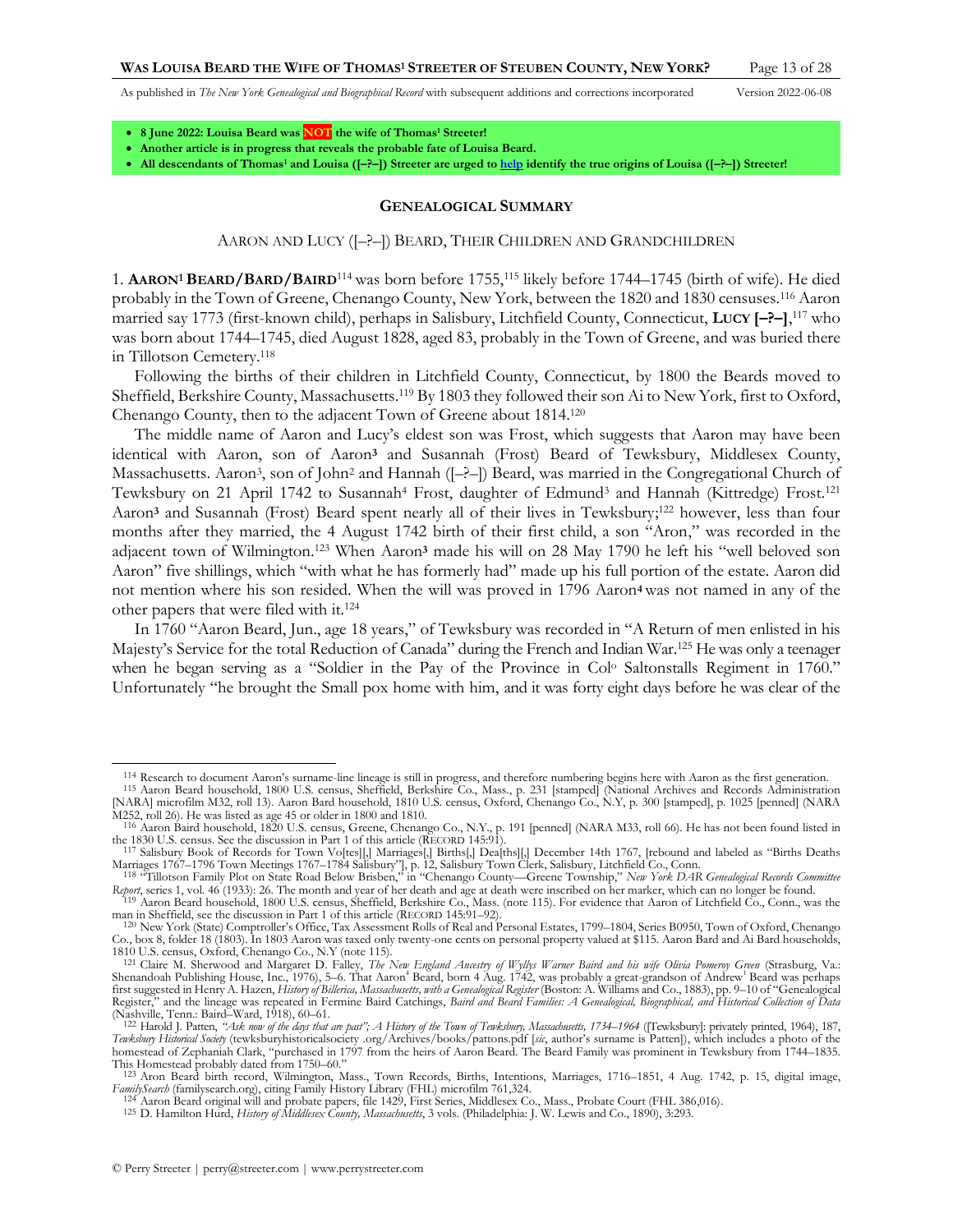<span id="page-13-2"></span><span id="page-13-1"></span><span id="page-13-0"></span>

- **8 June 2022: Louisa Beard was NOT the wife of Thomas<sup>1</sup> Streeter!**
- **Another article is in progress that reveals the probable fate of Louisa Beard.**
- **All descendants of Thomas<sup>1</sup> and Louisa ([–?–]) Streeter are urged t[o help](http://www.perrystreeter.com/help/streeter.pdf) identify the true origins of Louisa ([–?–]) Streeter!**

Infection." Aaron's father petitioned for reimbursement of the "great expence" incurred in getting his son well and was allowed £10.2 from the "publick Treasury" of Massachusetts.<sup>126</sup>

Children of Aaron<sup>1</sup> and Lucy ( $\left[-\right]$ ) Beard/Bard/Baird, born in Litchfield County, Connecticut:

- **I.** LOUISA<sup>2</sup> BEARD, born in Salisbury 8 June 1774.<sup>127</sup> She may be the woman who died 12 January 1844, probably in hamlet of Adrian, Town of Canisteo, Steuben County, New York, and who married say 1807 (first-known child), as his second wife, Baptist minister **THOMAS STREETER**. 128
- 2. ii. **AI FROST2 BEARD/BARD/BAIRD**, born in Salisbury 11 August 1777; died in Port Huron, St. Clair County, Michigan, 23 or 24 October 1852; married first probably in the Town of Oxford, Chenango County, New York, say 1803 **MARGARET "PEGGY" [BEARD?]**; married second in the Town of Greene, Chenango County, about 1817–1818 **HARRIET BELKNAP**; married third in St. Clair County 9 July 1841 **MARTHA HAVENESE**; married fourth in Port Huron 4 May 1847 **ELIZABETH NEVIT**.
- 3. iii. **PARKS2 BEARD/BARD/BAIRD**, born in Canaan 11 March 1779; died in Damascus Township, Wayne County, Pennsylvania, by 1 June 1852; married in the Town of Freehold (now Greenville), Greene County, New York, 4 October 1801 **SARAH/SALLY LASSLEY**.

<span id="page-13-3"></span>2. **AI FROST2 BEARD/BARD/BAIRD** (Aaron<sup>1</sup> ) was born in Salisbury, Litchfield County, Connecticut, on 11 August 1777,<sup>129</sup> and died intestate in Port Huron, St. Clair County, Michigan, 23 or 24 October 1852.<sup>130</sup> He was buried in Ruby Cemetery, Ruby, Clyde Township, St. Clair County.<sup>131</sup> Ai married first<sup>132</sup> probably in the Town of Oxford, Chenango County, New York, say 1803 (first-known child) **MARGARET "PEGGY" [BEARD?]**, 133 who was born probably in New York or Massachusetts<sup>134</sup> about 1782–1783, died 22 May 1817, aged 34, probably in the Town of Greene, Chenango County, New York, and was buried in Tillotson Cemetery, Town of Greene.<sup>135</sup> Ai married second in the Town of Greene about 1817–1818 **HARRIET BELKNAP**. <sup>136</sup> Harriet was

<sup>&</sup>lt;sup>126</sup> The Acts and Resolves, Public and Private, of the Province of the Massachusetts Bay: To which are Prefixed the Charters of the Province . . . , vol. 17 (Boston: State of Massachusetts, 1910), 156, Chapter 358, Petition of Aaron Beard of Tewksbury. During 1760, Richard Saltonstall "commanded the garrison at Crown Point" (Scott Campbell Steward, *The Descendants of Dr. Nathaniel Saltonstall of Haverbill, Massachusetts* [Boston: Newbury Street Press, 2013]), 78, as the "Lieutenant Colonel of the fourth Regiment of Militia in the Coun

<sup>127</sup> Salisbury Book of Records (not[e 117\)](#page-12-1), 12.

<sup>&</sup>lt;sup>128</sup> For more information on Thomas<sup>1</sup> and Louisa ([--?-]) Streeter and their children, see Perry Streeter, "Streeter Immigrants of Greene and Steuben<br>Counties: The Common Origins of Elizabeth (Streeter) Faulkner, Thomas England," RECORD 142 (2011): 47–61, 117–132. A revised and updated version is online at www.perrystreeter.com/streeter.pdf.

Salisbury Book of Records (not[e 117\)](#page-12-1), 12.

<sup>130</sup> Ai Beard estate, St. Clair Co., Mich., calendar 1, file 270, St. Clair Co. Probate Court, Port Huron, in which Ai's son John Beard swore on 6 Nov. 1852 that Ai Beard died "on or about the Twenty third day of October A.D. 1852," and also swore, on 7 Dec. 1852, that Ai died "on or about the 24th day of October A.D. 1852." James Beard-Isabella Lockwood family Bible records (1845–1946), family record pages only, digital images provided to the<br>author by Sarah (Guthrie) Melvin, Ai Frost Beard's great-great-great-grand 1852 Aged 80 years." The Bible was in possession of James Beard's descendant Mary (Asman) Pagel in 1966. She wrote to Sarah (Guthrie) Melvin 25 Mar. 1966 that the Bible "fell apart from former rough handling, so I took out the record pages." Å. Beard marker, Ruby Cemetery, Ruby, Clyde Twp.,<br>Mich., memorial #36,751,436, digital image, Find A Grave (www.findagrave.c 131 A. Beard marker (note [130\)](#page-13-0).

<sup>&</sup>lt;sup>132</sup> Public family trees posted online and Beard family message forums refer to the possibility that Ai married a total of five times (for example, see Judy Jones, "A. I. [was] married 5 times," "Re: Beard, Ai 1772 Mass," [genforum.genealogy.com], and David Keating, "Re: Beards in Columbia [etc.] Co., NY, around 1730s," Message 3437, 3 Nov. 2001, Beard Family Genealogy Forum [genforum.genealogy.com]). No evidence has been found to indicate that Ai Frost Beard had a wife before Margaret, mother of his eldest-known children. An erroneous fifth marriage may be explained by the incorrect identification of Ai Frost Beard as Andrew<sup>5</sup> Beard (Andrew<sup>43</sup>,

John<sup>2</sup>, Andrew<sup>1</sup>), due to a likely misinterpretation of Ai as "A. I." or "Andrew Isaiah."<br><sup>133</sup> Two sources list Beard as her maiden name. Her son's death record (James Beard death record, Mich., 1882, p. 126, #3948, dig surname of the deceased's father for the mother's surname. An account of John Beard's son lists John's parents as Ai Beard and his wife, whose "maiden name was Martha Beard" (*Biographical Memoirs of St. Clair County, Michigan* [Logansport, Ind: B. F. Bowen, 1903], 398–99 [David Beard sketch]), confusing<br>the given name of John's mother with that of Ai's third wife. It is be ruled out.

<sup>134</sup> Margaret's birthplace is listed in the 1880 census entries for three of her children: David Beard household, 1880 U.S. census, Greene, Chenango Co., N.Y., Enumeration District (ED) 94, p. 18 [penned], p. 88A [stamped, *verso*], dw. 165, fam. 176 (NARA T9, roll 818), which lists his mother's birthplace as N.Y.; "Adibal" Lovelock in the Charles Lovelock household, 1880 U.S. census, Brockway Twp., St. Clair Co., Mich., ED 366, p. 26 [penned], p. 27A [stamped, *verso*], dw. 241, fam. 263 (NARA T9, roll 604), which lists the birthplace of Adibal's mother as N.Y.; James Beard household, 1880 U.S. census, City of Port Huron, Ward 6, St. Clair Co., Mich., ED 389, p. 30 [penned], p. 424A [stamped, *verso*], dw. 262, fam. 268 (NARA T9, roll 605), which lists James's mother's birthplace as Mass. As their father's birthplace is stated inaccurately in all three censuses (Vt., N.Y., and Mass., respectively), the accuracy of the places stated for Margaret is also questionable.

<sup>135</sup> Mrs. Margaret Beard marker, Tillotson Cemetery, Greene, N.Y., memorial #66,084,072, digital image, *Find A Grave* (www.findagrave.com).

<sup>136</sup> Perney Kingsley deposition, 12 Nov. 1834, in Ai Beard *v*. Harriet Beard, Mich. Supreme Court, box 19, folder 1406, Record Group (RG) 2013-32, Archives of Mich., Lansing, in which Perney (Ai's daughter) stated that her father had been married to Harriet about sixteen years. Ai Beard estate (note [130\),](#page-13-0) in which Harriet Beard attested on 9 Aug. 1855 that she married Ai Beard in Greene, Chenango Co., N.Y., 17 July 1816, and that her former name was Harriet Belknap. That marriage date is likely incorrect, as it predates the death of Ai's first wife.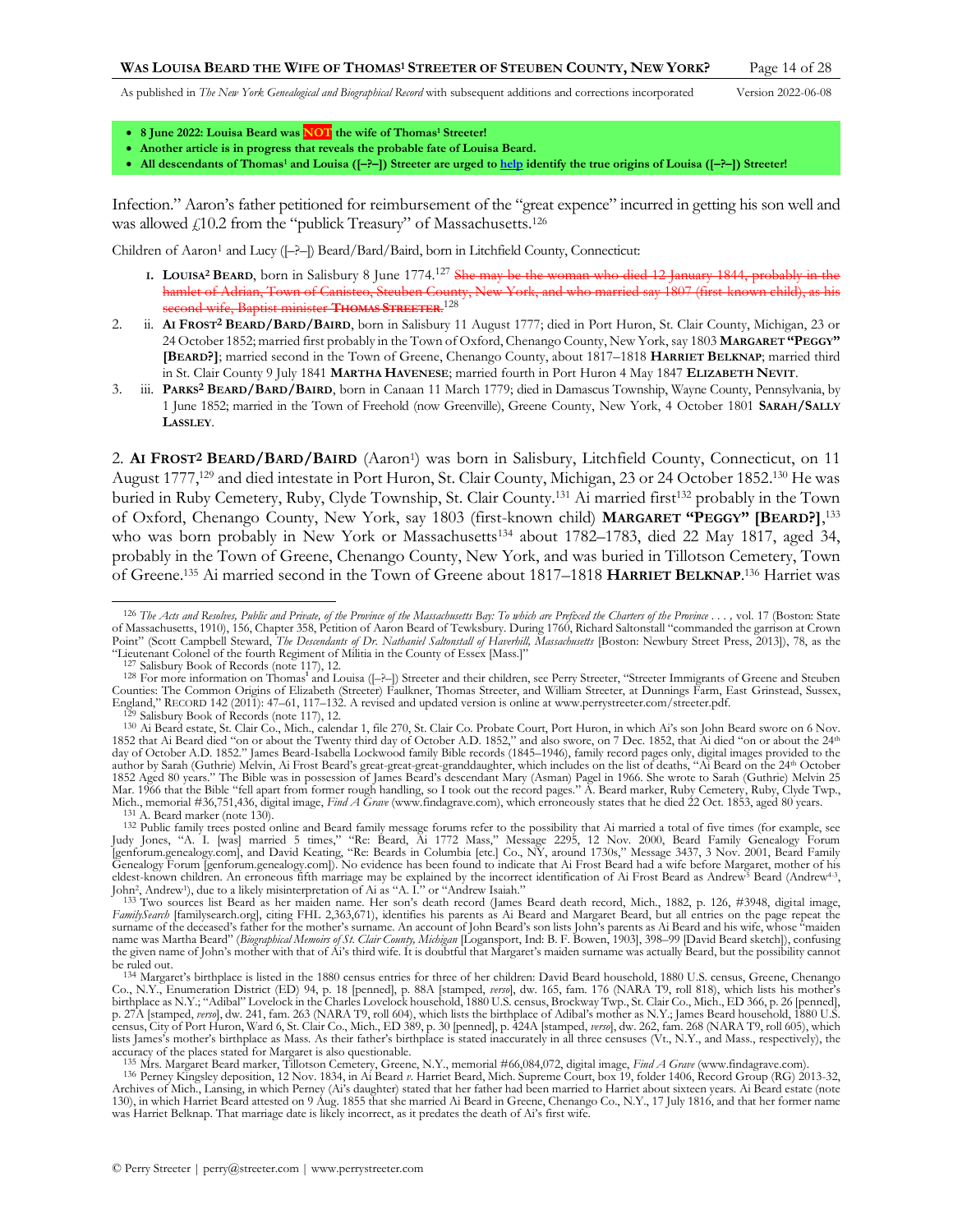<span id="page-14-5"></span><span id="page-14-2"></span><span id="page-14-0"></span>

- **8 June 2022: Louisa Beard was NOT the wife of Thomas<sup>1</sup> Streeter!**
- **Another article is in progress that reveals the probable fate of Louisa Beard.**
- **All descendants of Thomas<sup>1</sup> and Louisa ([–?–]) Streeter are urged t[o help](http://www.perrystreeter.com/help/streeter.pdf) identify the true origins of Louisa ([–?–]) Streeter!**

born in Vermont or possibly New Hampshire<sup>137</sup> about 1799–1800.<sup>138</sup> She was found guilty of adultery with Calvin E. Comstock (among others) and the divorce between Harriet and Ai was decreed by the Supreme Court of Michigan in the June Term 1834 in response to Ai's petition.<sup>139</sup> She died after 9 August 1855, when she claimed to be a resident of St. Clair County, Michigan, during the settlement of Ai's estate.<sup>140</sup> Ai married third in St. Clair County 9 July 1841 **MARTHA HAVENESE** of Port Huron.<sup>141</sup> Martha was born in England about 1821–1822,<sup>142</sup> and died "just after the [Civil] war," perhaps in Danville, Hendricks County, Indiana,<sup>143</sup> but she and Ai must have divorced sometime before 4 May 1847, when Ai married fourth in Port Huron to **ELIZABETH NEVIT** of Port Huron.<sup>144</sup> Elizabeth was born in England about 1813–1815;<sup>145</sup> no record of her after the 25 October 1854 final accounting of her husband's estate has been found.<sup>146</sup>

<span id="page-14-4"></span><span id="page-14-3"></span><span id="page-14-1"></span>Ai Beard was in Chenango County, New York, by 1 June 1801, when he was taxed in the Town of Oxford.<sup>147</sup> He was involved in land transactions in Chenango and Broome counties between 1804 and 1814. In the earliest of record, dated June 1804, as a resident of the Town of Oxford, he purchased 100 acres in the Town of Greene from Platt Brush, and he sold the property the following May to Francis Balcom.<sup>148</sup>

A number of other real estate dealings were related to Ai's occupation of sawyer. On 12 April 1806 Ai "Bard" received from Ephraim Fitch the "full power and lawful authority to erect a Mill Dam across the Cheningo River and joyn the same" to Fitch's lands. Ai intended to build a sawmill, and Ephraim stipulated that "all damages arising in consequence of flooding land within mentioned is to be paid in good merchantable

<sup>137</sup> Harriet Comstock in the Calvin Comstock household, 1850 U.S. census, Newark, Dist. 21, Rock Co., Wisc., p. 782 [penned], p. 391 [stamped, versø], dw. 259, fam. 271 (NARA M432, roll 1005), in which her place of birth was listed as Vt. Harriet may have been born in Sunapee, N.H., 23 Dec.<br>1798, daughter of Thomas and Anne ([-?-]) Belknap (Harriet Belknap birth citing FHL 4,243,708). Thomas Belknap married Anne Hawkins in Wendell (now Sunapee), N.H., 22 Aug. 1798 (Thomas Belknap-Anne Hawkins marriage record, 22 Aug. 1798, "New Hampshire, Marriage Records, 1637–1947," index and digital images, FamilySearth [familysearch.org], citing FHL<br>4,242,889). This identification is supported by the Beards' association wit George W. Hotchkiss, *History of the Lumber and Forest Industry of the Northwest* (Chicago: George W. Hotchkiss and Co., 1898), 54. Celestia died in Port Huron, Mich., 25 Nov. 1880. Her death record identifies her birthplace as N.Y. and her parents as Thomas Belknap and Anna Belknap (C. R. Haynes<br>death record, 25 Nov. 1880, St. Clair Co., Mich., p. 145, #3170, digital image 1850 census, Celestia was born in Vt. ("Elista" Haynes in the James Haynes household, 1850 U.S. census, Village of Port Huron, St. Clair Co., Mich., p. 188 [stamped], p. 375 [penned], dw. 110, fam. 110 [NARA M432, roll 362]). Her Find A Grave memorial indicates she was born in N.H. (Celestia Haynes<br>marker and memorial, Lakeside Cemetery, Port Huron, Mich., memorial #50,42 information is not on the marker and no source is stated.

<sup>&</sup>lt;sup>138</sup> Ai Beard estate (not[e 130\),](#page-13-0) in which Harriet attested on 9 Aug. 1855 that she was then age 55.<br><sup>139</sup> Ai Beard *v*. Harriet Beard (note [136\)](#page-13-1), in which witnesses testified to being aware of Harriet's relationship with marriage to Ai. William Wirt Blume, *Transactions of the Supreme Court of the Territory of Michigan, 1805–1836*, 6 vols. (Ann Arbor, Mich.: University of Michigan Press, 1935–1940), 5:136, Calendar of Cases, referring to Case 1406, Ai Beard *v*. Harriet Beard. 140 Ai Beard estate (not[e 130\).](#page-13-0)

<sup>141</sup> Ai Baird-Martha Havenise [*sic*] marriage record, St. Clair Co., Mich., marriages 1:38, digital image, *FamilySearch* (familysearch.org), citing FHL 976,870, which indicates they were married by Justice of the Peace R. Hamilton, witnessed by James Haynes and Andrew Belknap, "both of the State of New York." 142 Ai Baird-Martha Havenise marriage record (not[e 141](#page-14-0)), in which she was listed as age 19. A. I. Beard [Martha's son] household, 1880 U.S. census,

Dist. 4, Polk Co., Tenn., ED 97, pp. 20–21 [penned], pp. 40–41 [stamped, *verso* and *recto*], dw. not recorded, fam. 200 (NARA T9, roll 1275), in which Ai's mother's birthplace is listed as England.

<sup>143</sup> Cynthia Beard deposition, 28 Dec. 1898, p. 8, in Cynthia Beard widow's pension application no. 640,888, certificate no. 485,417, service of Ai Beard, Pvt., Co. A, 7th Ind. Inf. (Civil War), Case Files of Approved Pension Applications . . . , 1861–1934, Civil War and Later Pension Files, Dept. of Veterans Affairs, RG 15, National Archives (NA), Washington, D.C. The general index shows the claim number as 531,635, but that number is listed on only one document in the file (an 1892 abstract of the record of Ai's military service). The correct claim number appears to be 640,888. Cynthia's statement indicates that Martha died in Mich., but she was living in Danville, Hendricks Co., Ind., in 1860, with her son Ai Jr. and her probable husband (Michael Long household, 1860 U.S. census, Center Twp., Danville post office, Hendricks Co., Ind., p. 50 [penned], dw. 364, fam. 365 [NARA M653, roll 265]).

<sup>&</sup>lt;sup>144</sup> Ai Baird-Elizabeth Nevit marriage record, St. Clair Co., Mich., marriages 1:120, digital image, FamilySearth (familysearch.org), citing FHL 976,870, which indicates the marriage, by J. G. Shurtleff, "Minister of the and son-in-law.

<sup>145</sup> Ai Baird-Elizabeth Nevit marriage record (not[e 144\)](#page-14-1), in which she was listed as age 32. Ai Beard household, 1850 U.S. census, Village of Port Huron, St. Clair Co., Mich., p. 182 [stamped], p. 363 [penned], dw. 19, fam. 19 (NARA M432, roll 362), in which she was listed as age 36, born in England.

<sup>&</sup>lt;sup>146</sup> Ai Beard estate (not[e 130\)](#page-13-0), in which her name appears on the final accounting, dated 25 Oct. 1854, as having received \$900.<br><sup>147</sup> New York (State) Comptroller's Office, Tax Assessment Rolls of Real and Personal Estat Chenango Co., box 7, folder 28 (1801).

<sup>148</sup> Chenango Co., N.Y., Deeds G:395–96 (Platt Brush and Eliza, his wife, to Ai Beard, dated 21 June 1804, recorded 9 Aug. 1805, consideration \$300). Chenango Co., N.Y., Deeds G:322–23 (Ai Beard and Peggy, his wife, to Francis Balcom, dated 22 May 1805, recorded 13 June 1805, consideration \$400).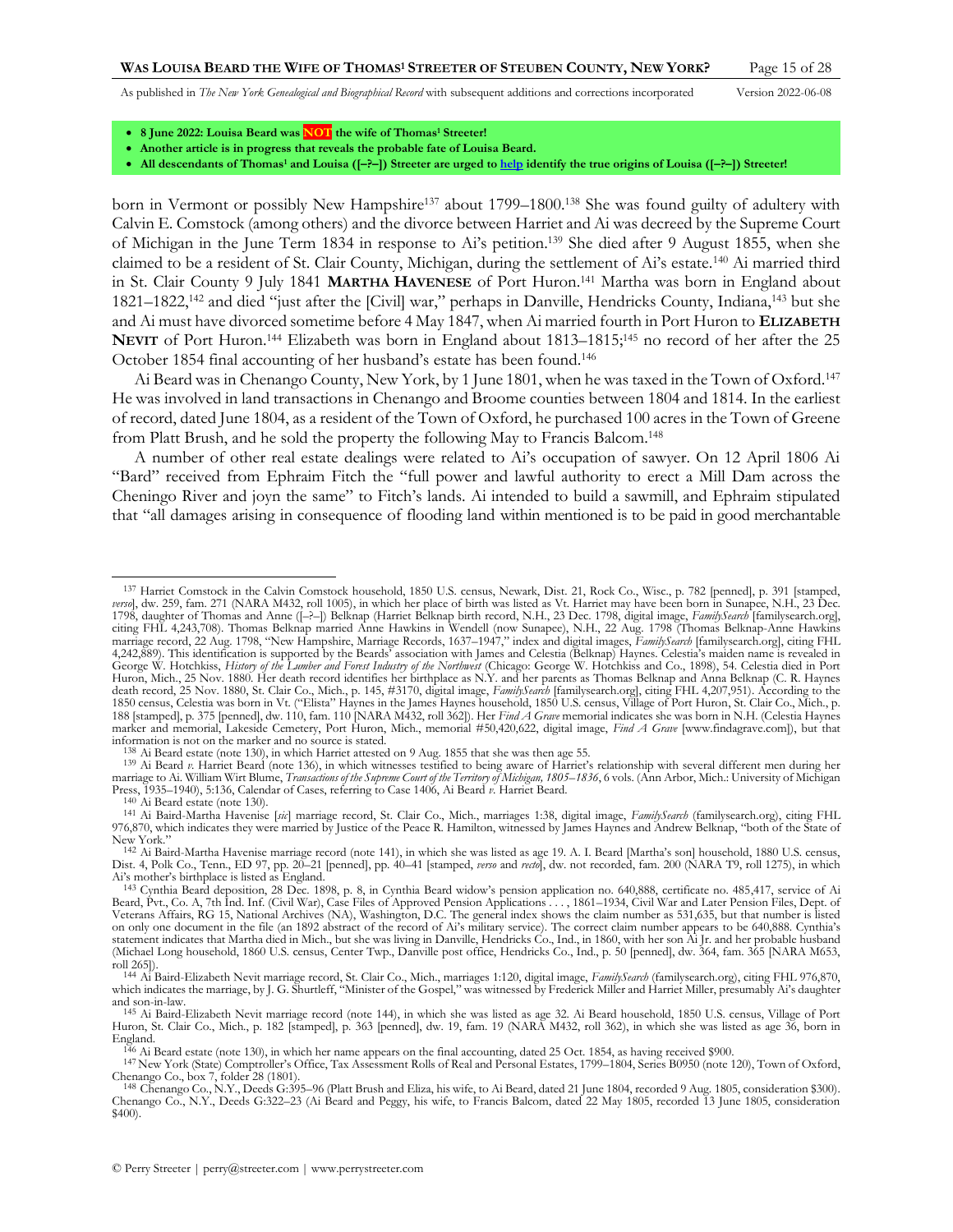- **8 June 2022: Louisa Beard was NOT the wife of Thomas<sup>1</sup> Streeter!**
- **Another article is in progress that reveals the probable fate of Louisa Beard.**
- **All descendants of Thomas<sup>1</sup> and Louisa ([–?–]) Streeter are urged t[o help](http://www.perrystreeter.com/help/streeter.pdf) identify the true origins of Louisa ([–?–]) Streeter!**

Boards at market prices."<sup>149</sup> In March 1809 Ai and his wife sold their half of parts of lot 90 in the "Township of Fayette" in Oxford along with half of the mills and water works.<sup>150</sup> On 1 January 1811 Ai Beard and two others, all residents of the Town of Oxford, purchased properties in the Town of Chenango, Broome County (adjacent to the Town of Greene), including three acres with a grist and sawmill and a thirteen-acre island in the Chenango River.<sup>151</sup> Ai and his wife sold their share of this Chenango property to John Park of Chenango on 15 October 1811, along with one third of a 1.22 acre lot in the Village of Binghamton.<sup>152</sup> About a year later, on 19 October 1812, John Park sold his interest in the same collection of properties and rights back to Ai Beard,<sup>153</sup> and the following December Ai Beard and John Stratton sold their two-thirds interest in the properties, along with the lot in Binghamton adjacent to the mill, back to the man from whom they had purchased it.<sup>154</sup>

Ai moved from the Town of Oxford to the Town of Greene probably in early 1814.<sup>155</sup> The death of his wife Margaret in 1817 left him with several small children to raise. He soon married again, his second wife being Harriet Belknap, but the marriage was troubled. Harriet was unfaithful and the couple separated, but Harriet convinced Ai that "her conduct should be better for the future" and Ai agreed to reconcile. He decided to take his wife to Michigan in an attempt to put distance between her and her lover.<sup>156</sup>

<span id="page-15-0"></span>Ai moved to St. Clair County, Michigan, about 1830 and soon built and operated a water-powered sawmill on the Black River in Clyde Township.<sup>157</sup> On 5 March 1831 Harriet Baird, "late of Greene in the County of Chenango," quitclaimed lots 69 and 70 in the Town of Greene (with exceptions) and "the privileges of butting the Grist and Saw Mill dam to the east shore of the Chenango River" to Eli Haynes Jr. of Greene, all being the same deeded by Ai Baird to David Baird, and then by David to Haynes. Harriet Beard appeared in court in Broome County on the same day to confirm this conveyance.<sup>158</sup> On 11 October 1831, at a New York State Court of Chancery held in Greene, Chenango County, Joseph Tillotson successfully sued Ai Beard, who "resides out of this state," for \$5,000, after Ai sold property in Greene and left there without having paid his \$1,000 mortgage for the same.<sup>159</sup>

Marital problems between Ai and Harriet continued after the move to Michigan and their union ended in divorce in 1834.<sup>160</sup> After Harriet was gone, Ai focused on expanding his business in association with his sons. James and David had arrived in St. Clair County in October 1833 and worked for some time in their father's

<sup>149</sup> Chenango Co., N.Y., Deeds K:316–17 (Ephraim Fitch to Ai Bard, dated 12 Apr. 1806, recorded 4 Dec. 1807, consideration \$1 and "divers other causes and considerations hereunto especially moving"). Ephraim also gave Ai permission to keep a road to accommodate the planned sawmill. The statement about damages was added at the end of the deed, after Ephraim's signature, and signed separately.

<sup>&</sup>lt;sup>150</sup> Chenango Co., N.Y., Deeds M:247–49 (Ai Beard and Margaret, his wife, to Russell Root, dated 17 Mar. 1809, recorded 7 June 1809, consideration<br>\$3000). Beard and Root may have been business partners, as the deed mentio [adjoining] land which said Beard, or Beard and Root together, were to fulfill . . . this deed being nearest as a quit claim of those priviledges & as a warranty deed of all said Ai Beards right and title to the mills and the land." Russell Root was enumerated near the Beards in 1810 (see note [115\).](#page-12-0)

<sup>151</sup> Broome Co., N.Y., Deeds 2:467–68 (Marshall Lewis and Polly, his wife, to Ai Baird, John Stratton, and Tyler Smith, dated 1 Jan. 1811, recorded 10 Jan. 1811, consideration \$4500). 152 Broome Co., N.Y., Deeds 3:275–76 (Ai Beard and Peggy, his wife, to John Park, dated 15 Oct. 1811, recorded 24 Oct. 1811, consideration \$2220).

Ai signed and Peggy made her mark. 153 Broome Co., N.Y., Deeds 3:297–99 (John Park to Ai Beard, dated 19 Oct. 1812, recorded 10 Dec. 1812, consideration \$2000).

<sup>154</sup> Broome Co., N.Y., Deeds 3:302–3 (Ai Beard and John Stratton to Marshall Lewis, dated 14 Dec. 1812, recorded 21 Dec. 1812, consideration \$3000). Ai's wife Peggy and John's wife Charlotte released their dower rights to this property.

<sup>155</sup> Chenango Co., N.Y., Deeds R:389–91 (Ai Baird and Peggy, his wife, to Samuel Balcom, quitclaim, dated 1 Mar. 1814, recorded 22 Mar. 1814, consideration \$1000), in which Ai and Peggy were identified as late residents of Oxford, Chenango Co., N.Y., Deeds S:486–88 (Andrew Ackhorn and Jemima, his wife, to Ai Beard, dated 15 Nov. 1814, recorded 28 Jan. 1815, consideration \$2600), in which Ai was identified as a resident of Greene. 156 Perney Kingsley deposition, 12 Nov. 1834, in Ai Beard *v*. Harriet Beard (not[e 136\)](#page-13-1).

<sup>&</sup>lt;sup>157</sup> Biographical Memoirs of St. Clair County, Michigan (not[e 133\)](#page-13-2), 398–99 (David Beard sketch). William Lee Jenks, St. Clair County, Michigan: Its History and<br>Its People ... 2 vols. [paged continuously] (Chicago: The Lew bought land along Black River in Clyde Twp., built a watermill in Ruby, and began to manufacture lumber that was sent down the river in rafts to be shipped to its final destination. Although local histories in Michigan indicate he moved from Chenango Co., N.Y., about 1830, he was probably the A.<br>I. Beard enumerated in Barton, Tioga County, N.Y., in 1830 (A. I. Beard h

roll 109], which included three free white males 20–29, one free white male 50–59, and one free white female age 20–29).

<sup>&</sup>lt;sup>158</sup> Chenango Co., N.Y., Deeds PP:134 (Harriet Beard to Eli Haynes Jr., quitclaim, dated 5 Mar. 1831, recorded 25 Mar. 1831, consideration \$1).<br><sup>159</sup> Chancery notices, *Albany* [N.Y.] *Argus*, 11 Oct. 1831, p. 4, col 6, w the suit were David Beard, "Perna Beard," Eli Haines Jr., and Jacob Haines. Eli Haines Jr. and Jacob Haines were probably brothers of James Haynes, who witnessed Ai's 1841 marriage in Port Huron, Mich. (see not[e 141\)](#page-14-0). Sylvia Hasenkopf to the author, email, 14 Mar. 2013; Ms. Hasenkopf examined the court records related to the case and reported the details, but did not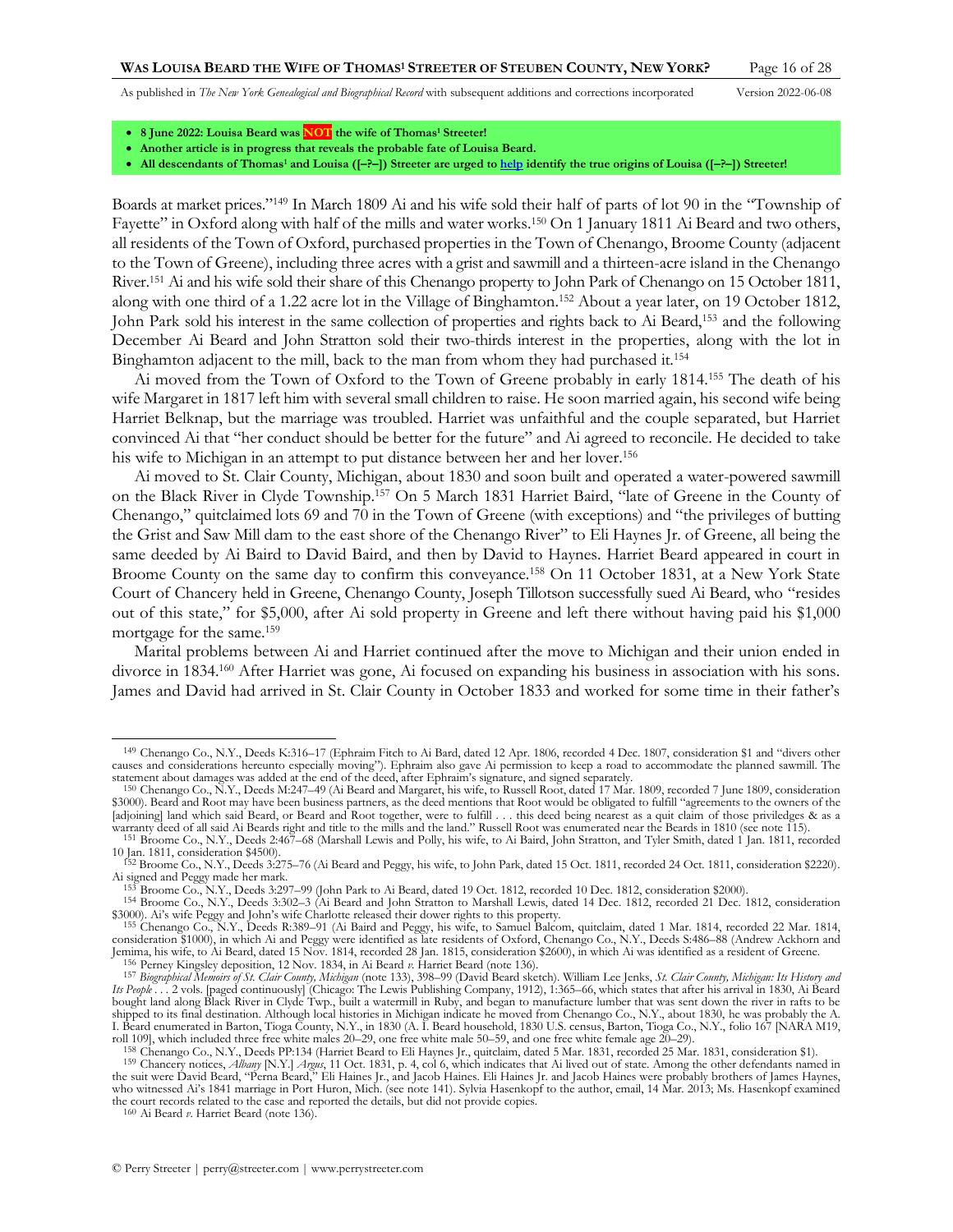<span id="page-16-4"></span><span id="page-16-3"></span>

- **8 June 2022: Louisa Beard was NOT the wife of Thomas<sup>1</sup> Streeter!**
- **Another article is in progress that reveals the probable fate of Louisa Beard.**
- **All descendants of Thomas<sup>1</sup> and Louisa ([–?–]) Streeter are urged t[o help](http://www.perrystreeter.com/help/streeter.pdf) identify the true origins of Louisa ([–?–]) Streeter!**

mill. David returned to New York, but James remained.<sup>161</sup> James and his brother John eventually bought out their father's interest in a mill in Clyde.<sup>162</sup>

On 1 April 1837 Ai Beard of St. Clair County received two patents for land in the Michigan-Toledo Strip in Michigan, acquiring the  $SE\frac{1}{4}$  NE<sup>1</sup>/<sub>4</sub> (forty acres) in Township 7N, Range 16E, Section 6, and the SE<sup>1</sup>/<sub>4</sub> SW<sup>1</sup>/<sub>4</sub> (forty acres) in Township 8N, Range 16E, Section 32.<sup>163</sup>

<span id="page-16-5"></span>In 1840 Ai resided in Detroit, Wayne County, Michigan,<sup>164</sup> about 60 miles downriver from Port Huron. He was last enumerated in 1850 as a resident of the Village of Port Huron, along with his fourth wife, Elizabeth, and his youngest son.<sup>165</sup> Ai died in October 1852, and on 7 December 1852 his son John petitioned the St. Clair County Probate Court to initiate the settlement of Ai's estate.<sup>166</sup>

Although Ai and his second wife, Harriet, were divorced in 1834, on 9 August 1855 Harriet Beard, a resident of St. Clair County, swore she was his surviving wife and that she had "never received any assignment of any portion of the personal estate . . . nor any assignment of dower of in and to any real estate," claiming "her said marriage as ever remained valid and she is now the widow of said deceased."<sup>167</sup> There is no indication that she was successful in acquiring her dower or other assets from Ai's estate.

Children of Ai Frost2 and Margaret/Peggy [Beard?] Beard:

<span id="page-16-2"></span><span id="page-16-1"></span><span id="page-16-0"></span>i. **PARNEL3 BEARD**, <sup>168</sup> born in New York,<sup>169</sup> probably in the Town of Oxford, Chenango County,<sup>170</sup> 16 August 1804 (calculated); died of dropsy in Clyde Township, St. Clair County, Michigan, 25 June 1879, aged 74 years, 10 months, 9 days,<sup>171</sup> and was buried in Ruby Cemetery, Ruby, Clyde Township;<sup>172</sup> married probably in Clyde Township 9 July 1833 **SALMON/SOLOMON KINGSLEY**, <sup>173</sup> born in Addison County, Vermont, 10 March 1807,<sup>174</sup> died of pleurisy in Clyde 2 March 1880, aged 72 years, 11 months, 22 days,<sup>175</sup> and was buried in Ruby Cemetery,<sup>176</sup> son of Jason and Parnel (Abel) Kingsley.<sup>177</sup> Salmon Kingsley was employed by Ai Beard from sometime after 1830 until 1838.<sup>178</sup> Salmon's household

<sup>161</sup> *History of St. Clair County, Michigan* (Chicago: A. T. Andreas and Co., 1883), 557.

<sup>162</sup> *Biographical Memoirs of St. Clair County, Michigan* (note [133\)](#page-13-2), 398 (David Beard sketch).

<sup>163</sup> Ai Beard, cash sale patents, Mich., vol. 280, pp. 433–34, nos. 13913 and 13814, Detroit, Mich., Land Office, Michigan-Toledo Strip, digital image, General Land Office Records, *Bureau of Land Management* (www.glorecords.blm.gov), issued 1 Apr. 1837. He received patents for additional land in 1837 and 1838 (vol. 290, pp. 123 and 131, nos. 14107 and 14115, issued 10 Apr. 1837 [E½ SW¼ (80 acres), Twp. 7N, Range 16E, Section 9, and W½ SE¼<br>(80 acres), Twp. 7N, Range 16E, Section 4]; vol. 630, pp. 189–90, nos. 16168 and 15E, Section 6, and E½ NE¼ (80 acres), Twp. 7N, Range 15E, Section 7]; vol. 640, p. 197, no. 16685, issued 1 May 1837 [E½ NW¼ (80 acres), Twp. 7N, Range 16E, Section 7]; vol. 820, p. 124, no. 25768, issued 21 Aug. 1837 [NW¼ and SW¼ (320.28 acres), Twp. 7N, Range 16E, Section 3]. The land

entry files have not been examined. 164 Ai Beard household, 1840 U.S. census, Detroit, Wayne Co., Mich., folio 196 (NARA M704, roll 212). Form for Examining a Recruit, 6 Nov. 1862, in Ai Beard compiled service record (Pvt., Co. A, 4th Ind. Cav.), Carded Records, Volunteer Organizations, Civil War, Records of the Adjutant General's<br>Office, 1780s–1917, RG 94, National Archives (NA), Washington, D.C., i

was age 20 (therefore born about 1841–1842). 165 Ai Beard household, 1850 U.S. census, Village of Port Huron, St. Clair Co., Mich. (not[e 145\),](#page-14-2) which incorrectly states Ai was born in Mass.

<sup>166</sup> Ai Beard estate (not[e 130\)](#page-13-0).

<sup>167</sup> Ai Beard estate (not[e 130\)](#page-13-0).

<sup>168</sup> James Beard-Isabella Lockwood family Bible records (not[e 130](#page-13-0)), which lists in the record of deaths "Parnel Kingsley a daughter of Ai & Margret Beard 25<sup>th</sup> June 1879."

<sup>169</sup> Solomon/Salmon Kingsley households: 1850 U.S. census, Clyde Twp., St. Clair Co., Mich., p. 225 [stamped, *verso*], p. 449 [penned, *verso*], dw. 607, fam. 607 (NARA M432, roll 362); 1860 U.S. census, Clyde Twp., St. Clair Co., Mich., p. 193 [penned, top right], dw. 527, fam. 502 (NARA M653, roll<br>559); 1870 U.S. census, Clyde Twp., St. Clair Co., Mich., p. 22 [penned], p

<sup>&</sup>lt;sup>171</sup> Parnell Kingsley death record, St. Clair Co., Mich., deaths in the year ending 31 Dec. 1879, p. 107, #2784, digital image, *FamilySearch* (familysearch.org), citing FHL 4,207,950. James Beard-Isabella Lockwood family mortality schedule, Clyde Twp., St. Clair Co., Mich., ED 371, p. 1, line 6 (NARA T1164, roll 77). An 1804 year of birth is supported by her ages as listed in the 1850, 1860, and 1870 censuses (not[e 169\)](#page-16-0).

<sup>172</sup> Parnel Kingsley marker, Ruby Cemetery, Ruby, Clyde Twp., Mich., memorial #19,895,376, digital image, *Find A Grave* (www.findagrave.com). 173 William Arthur Kingsley, *Kingsley family of America . . .* (Baltimore: Gateway Press, 1980), 222.

<sup>&</sup>lt;sup>174</sup> Biographical Memoirs of St. Clair County, Michigan (not[e 133](#page-13-2)), 417 (Henry Kingsley sketch), which provides Solomon's birth date and refers to him as being of Addison Co., Vt. His birth date is supported by his age as

<sup>175</sup> Salmon Kingsley death record, Mich., 1880, p. 142, #3096, digital image, *FamilySearch* (familysearch.org), citing FHL 2,363,668. Salmon Kingsley entry, 1880 U.S. census, mortality schedule, Clyde Twp, St. Clair Co., Mich., ED 371, p. 1, line 5 (NARA T1164, roll 77). James Beard-Isabella Lockwood<br>family Bible records (not[e 130\).](#page-13-0) Biographical Memoirs of St. Clair County, Mi

<sup>176</sup> Salmon Kingsley memorial, Ruby Cemetery, Ruby, Clyde Twp., Mich., memorial #19,895,368, digital image, *Find A Grave* (www.findagrave.com). 177 Kingsley, *Kingsley family of America* (not[e 173\)](#page-16-1), 141. Salmon Kingsley death record (note [175\)](#page-16-2), which identifies his parents as Jason Kingsley and Parnell Kingsley.

<sup>178</sup> *Biographical Memoirs of St. Clair County, Michigan* (not[e 133\),](#page-13-2) 417 (Henry Kingsley sketch).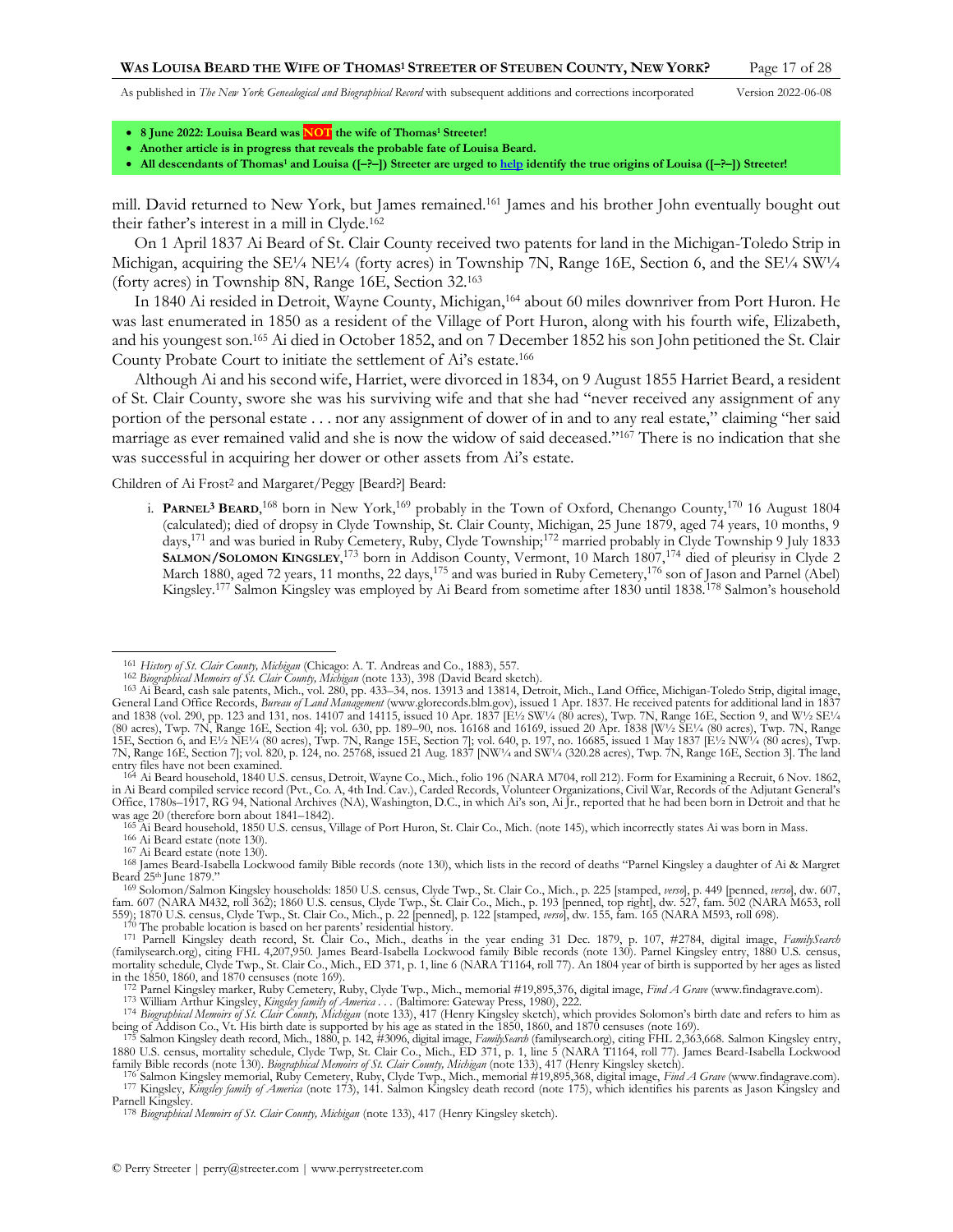<span id="page-17-2"></span><span id="page-17-1"></span><span id="page-17-0"></span>

- **8 June 2022: Louisa Beard was NOT the wife of Thomas<sup>1</sup> Streeter!**
- **Another article is in progress that reveals the probable fate of Louisa Beard.**
- **All descendants of Thomas<sup>1</sup> and Louisa ([–?–]) Streeter are urged t[o help](http://www.perrystreeter.com/help/streeter.pdf) identify the true origins of Louisa ([–?–]) Streeter!**

was in Clyde Township in 1840, 1850, 1860, and 1870.<sup>179</sup> When Salmon died he was in possession of lots within the McNeil Tract in the City of Port Huron.<sup>180</sup>

- ii. **DAVID3 BEARD**, born in Chenango County, New York, probably the Town of Oxford, about 1807–1808;<sup>181</sup> died in Greene, Chenango County, 19 February 1881, aged 73,<sup>182</sup> and was buried in Sylvan Lawn Cemetery, Greene;<sup>183</sup> married probably in Chenango County say 1843–1844 (first-known child) **SARAH SMITH DICKINSON**, <sup>184</sup> born in Whately (then Hampshire County, now Franklin County), Massachusetts, 30 April 1810,<sup>185</sup> died 31 December 1865, aged 56, probably in Greene, and was buried in Sylvan Lawn Cemetery,<sup>186</sup> daughter of Alpheus and Martha (Murphy) Dickinson.<sup>187</sup> As discussed above, David worked in his father's mill in St. Clair County, Michigan, during the 1830s, but he eventually returned to New York.<sup>188</sup> In 1850 David and Sarah "Baird" resided in her father's household in Greene.<sup>189</sup> David's household was in Greene in 1855, 1860, 1865, 1870, 1875, and 1880.<sup>190</sup>
- <span id="page-17-3"></span>iii. **JOHN3 BEARD**, born in Chenango County, probably in the Town of Oxford, 11 May 1811;<sup>191</sup> died intestate of stomach cancer at his residence in Ruby, Clyde Township, St. Clair County, Michigan, 1 June 1879, aged 68 years, 17 days,<sup>192</sup> and was buried in Ruby Cemetery, Ruby;<sup>193</sup> married in Norfolk County, Ontario, Upper Canada, 19 November 1837 **HANNAH FICK**, <sup>194</sup> born in Port Rowan, (now South) Walsingham, Norfolk County, Ontario, Upper Canada,<sup>195</sup> about July 1816 (age at death) or on 15 August 1817, died probably in Clyde Township 13 January 1889, aged 72 years, 6 months, and was buried in Ruby Cemetery,<sup>196</sup> daughter of Frederick and Elizabeth (Becker) Fick.<sup>197</sup> In 1839 John and his brother James began a lumbering business in Michigan known as J. & J. Beard. Two years later they bought out their father's share in his mill and expanded their operations. The brothers worked together until 1856, when they parted

182 James Beard-Isabella Lockwood family Bible records (not[e 130\).](#page-13-0)

<sup>179</sup> Solomon/Salmon Kingsley households: 1840 U.S. census, Clyde Twp., St. Clair Co., Mich., p. 210 [stamped] (NARA M432, roll 210); 1850 U.S. census, Clyde Twp., St. Clair Co., Mich. (not[e 169\)](#page-16-0); 1860 U.S. census, Clyde Twp., St. Clair Co., Mich. (not[e 169\)](#page-16-0); 1870 U.S. census, Clyde Twp., St. Clair  $Co$ , Mich. (note  $169$ ).

<sup>180</sup> Solomon Kingsley estate file, St. Clair Co., Mich., Probate Court, calendar 14, file 272. His daughter filed a petition in 1919 requesting that the court determine Solomon's heirs at the time of his death. He had died intestate.

<sup>&</sup>lt;sup>181</sup> David Baird in the Alpheus Dickinson household, 1850 U.S. census, Town of Greene, Chenango Co., N.Y., p. 316 [stamped, *verso*], p. 631 [penned, *lerso]*, dw. 44, fam. 49 (NARA M432, roll 109). David Beard households [not paginated], dw. 93, fam. 97; 1865 New York state census, Town of Greene, Elect. Dist. 1, Chenango Co., p. 275 [stamped], dw. 34, fam. 34; 1870 U.S. census, Town of Greene, Chenango Co., N.Y., p. 4 [penned], p. 95 [stamped*, verso*], dw. 24, fam. 24 (NARÀ M593, roll 916); 1875 New York state<br>census, Greene, Chenango Co., p. 17, dw. 169, fam. 180; 1880 U.S. census, census, Greene, Chenango Co., N.Y., pp. 317–18 [penned], p. 430 [stamped, *recto* and *verso*], dw. 2576, fam. 345 (NARA M653, roll 734). The 1855, 1875, and 1875 state censuses provide the county of birth. The probable location within Chenango Co. is based on his parents' residential history.

<sup>183</sup> David and Sarah S. (Dickinson) Beard marker, Sylvan Lawn Cemetery, Greene, N.Y., memorial #70,119,967, digital image, *Find A Grave* (www.findagrave.com).

<sup>184</sup> David Beard household, 1855 New York state census, Town of Greene, Elect. Dist. 1, Chenango Co. (not[e 181\)](#page-17-0), which includes daughter Margaret, listed as age 11. David and Sarah S. (Dickinson) Beard marker (not[e 183\)](#page-17-1).

<sup>185</sup> Sarah Smith Dickinson birth record, 30 Apr. 1810, Whately, Mass., Town Clerk's Record of Births, Marriages, and Deaths, 1749–1856, p. 98, digital image, *FamilySearch* (familysearch.org), citing FHL 770,462.

<sup>186</sup> David and Sarah S. (Dickinson) Beard marker (note [183\)](#page-17-1).

<sup>187</sup> Sarah Smith Dickinson birth record (not[e 185\)](#page-17-2). James M. Crafts, *History of the Town of Whately, Mass. . . . 1661–1899* (Orange, Mass.: Town of Whately, 1899), 448–49.

<sup>188</sup> *History of St. Clair County, Michigan* (not[e 161](#page-16-3)), 557 (his brother James Beard's sketch).

<sup>189</sup> David Baird in the Alpheus Dickinson household, 1850 U.S. census, Town of Greene, Chenango Co., N.Y. (not[e 181\)](#page-17-0).

<sup>190</sup> David Beard households: 1855 New York state census, Town of Greene, Chenango Co. (not[e 181\)](#page-17-0); 1865 New York state census, Town of Greene, Chenango Co. (note [181\);](#page-17-0) 1870 U.S. census, Town of Greene, Chenango Co., N.Y. (note [181\)](#page-17-0); 1875 New York state census, Greene, Chenango Co. (not[e 181\);](#page-17-0) 1880 U.S. census, Greene, Chenango Co., N.Y. (not[e 134\)](#page-13-3). David Byed [*sic*] household, 1860 U.S. census, Greene, Chenango Co., N.Y. (note

[<sup>181\).</sup>](#page-17-0) 191 *Biographical Memoirs of St. Clair County, Michigan* (not[e 133\),](#page-13-2) 398–99 (his son David Beard's sketch). The location within the county is based on his parents' residential history. 192 John Beard death record, Mich., 1879, p. 107, #2785, digital image, *FamilySearch* (familysearch.org), citing FHL 2,363,667. John "Berret" entry,

<sup>1880</sup> U.S. census, mortality schedule, Clyde Twp., St. Clair Co., Mich., ED 371, p. 1., line 16, which indicates he died June 1879 of cancer, aged 68, a lumberman. James Beard-Isabella Lockwood family Bible records (note [130\)](#page-13-0). *History of St. Clair County, Michigan* (not[e 161\)](#page-16-3), 314-15. "Death of John Beard," clipping from *Daily Times* (Port Huron, Mich.), 2 June 1879, [page and column numbers not provided], courtesy of Sarah (Guthrie) Melvin. John's death date was stated as 12 June 1879 in *Biographical Memoirs of St. Clair County, Michigan* (not[e 133\)](#page-13-2), 399 (David Beard sketch).<br><sup>193</sup> John Beard marker, Ruby Cemetery, Ruby, Clyde Twp., Mich., memorial #14,965,5

the place. Her maiden name is listed on death certificates for three of her children (Fred Albert Beard death cert., Mich., 1917, #77, and David Beard death cert., Mich., 1920, #79, which identify her as Hannah Fick, and H. E. Beard death cert., Mich., 1920, #329, which identifies her as Hannah "Fitch," digital images, *Seeking Michigan* [seekingmichigan.org]). Sarah (Guthrie) Melvin to author, email, 18 May 2013, with attached "Outline Descendant Report for Aaron Beard," which provides the place of the marriage but without documentation. Sarah is a great-great-great-granddaughter of Ai Frost Beard.

<sup>&</sup>lt;sup>195</sup> David Beard death cert. (not[e 194](#page-17-3)), which lists her place of birth as "Pt. Rowan, Ont."<br><sup>196</sup> Hannah Beard marker, Ruby Cemetery, Ruby, Clyde Twp., Mich., memorial #14,965,597, digital image, Find A Grave (www.findag lists her date of death as 13 Jan. 1889 and the age at death as 72 years, 6 months. *Biographical Memoirs of St. Clair County, Michigan* (not[e 133\)](#page-13-2), 399 (her son

David Beard's sketch), which lists her birth date as 15 Aug. 1817 and her death date as 13 Jan. 1890.<br><sup>197</sup> John Becker, *Becker, a Genealogy: From Johann Ludwig Becker's Birth in the Palatinate in 1728 to John Adams Becke* Ontario, Canada: Becker Associates, 1992), 12.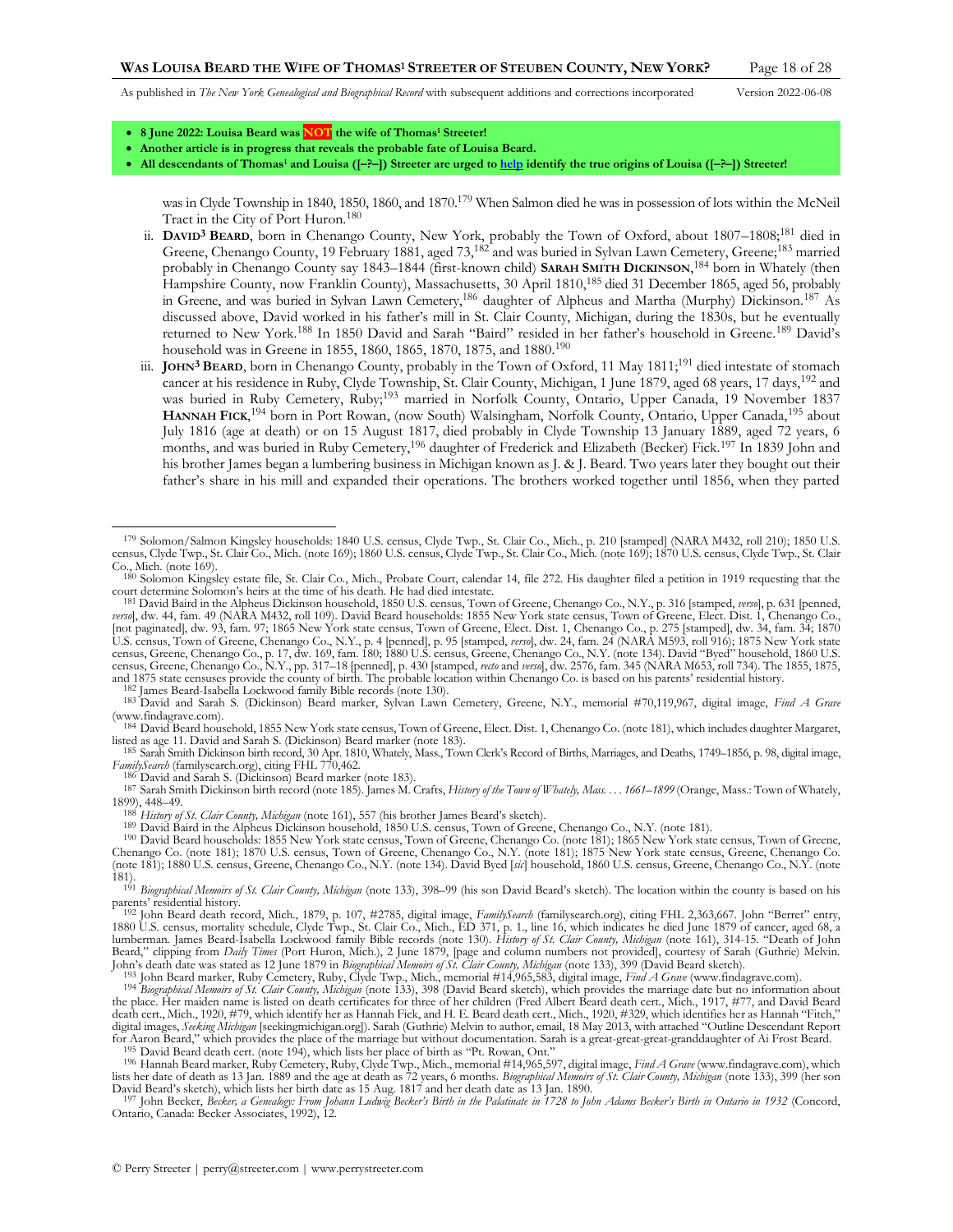<span id="page-18-3"></span><span id="page-18-1"></span><span id="page-18-0"></span>

- **8 June 2022: Louisa Beard was NOT the wife of Thomas<sup>1</sup> Streeter!**
- **Another article is in progress that reveals the probable fate of Louisa Beard.**
- **All descendants of Thomas<sup>1</sup> and Louisa ([–?–]) Streeter are urged t[o help](http://www.perrystreeter.com/help/streeter.pdf) identify the true origins of Louisa ([–?–]) Streeter!**

iv. **ABIGAIL3 BEARD**, born in Oxford, Chenango County,<sup>202</sup> about 1812–1814;<sup>203</sup> died probably in Port Huron, St. Clair County, Michigan, 3 May 1886,<sup>204</sup> and was buried in Lakeside Cemetery, Port Huron, 4 May 1886;<sup>205</sup> married first probably in St. Clair County, in the area that later became Brockway Township, say 1843 (first-known child) **LEWIS BROCKWAY**,<sup>206</sup> born in New York about 1812–1814,<sup>207</sup> died in Brockway 10 March 1866,<sup>208</sup> son of David and  $[-$ ?-Brockway;<sup>209</sup> married second in Brockway Township 12 May 1873, as his second wife, **CHARLES LOVELOCK** of Armada, Macomb County, Michigan,<sup>210</sup> born in England 9 June 1820, died in Armada 3 February 1887, aged 66 years, 8 months, 4 days, son of William Lovelock.<sup>211</sup> Abigail and Charles appear to have divorced after 1880.<sup>212</sup> The entry for their marriage record has a line drawn through it,<sup>213</sup> Abigail was buried under the surname of her first husband,<sup>214</sup> and Charles shares a marker in Willow Grove Cemetery, Armada, with Mary Lovelock,<sup>215</sup> whom he had married first, probably in Michigan, say 1845 (first-known child<sup>216</sup>), and apparently divorced,<sup>217</sup> probably before Charles's marriage to Abigail.

<span id="page-18-6"></span><span id="page-18-5"></span><span id="page-18-4"></span>Brockway Township was presumably named in honor of Lewis Brockway.<sup>218</sup> Lewis and Abigail Brockway were living in Port Huron in 1850 and in Brockway Township in 1860.<sup>219</sup> The inventory of Ai Beard's estate included four \$200 notes signed by Lewis Brockway 25 August 1852.<sup>220</sup> In his own will of 6 March 1866, Lewis Brockway mentioned his wife Abigail, father David Brockway, brother Elliott T. Brockway, and cousin Abel Brockway, in addition to his children. Lewis desired that his executors "maintain and keep up the Brockway House," and "carry on and run the Grist & Saw mills near my said Hotel."<sup>221</sup>

<sup>202</sup> Charles Lovelock-Abigail Beard marriage record, St. Clair Co., Mich., marriages 3:173, #2252, digital image, FamilySearch (familysearch.org), citing<br>FHL 4,207,574. Biographical Memoirs of St. Clair County, Michigan ( married Lewis Brockway.

<sup>203</sup> Lewis Brockway households: 1850 U.S. census, Village of Port Huron, St. Clair Co., Mich., p. 393 [penned, *verso*], p. 197 [stamped, *verso*], dw. 245, fam. 245 (NARA M432, roll 362), in which she was listed as age 3 (NARA M653, roll 559), in which she was listed as age 47. Charles Lovelock household, 1880 U.S. census, Brockway Twp., St. Clair Co., Mich. (note [134\),](#page-13-3) in which she was listed as age 67. Melvin, "Outline Descendant Report for Aaron Beard" (not[e 194\)](#page-17-3), which indicates Abigail was born 17 Apr.<br>1812. Abigail was not found listed in the 1870 U.S. census or the 1884 or 18

204 Melvin, "Outline Descendant Report for Aaron Beard" (not[e 194](#page-17-3)). No record of Abigail's death has been located.

206 Lewis Brockway household, 1850 U.S. census, Village of Port Huron, St. Clair Co., Mich. (not[e 203\)](#page-18-0), which includes the first-known child, Charles, listed as age 6. The likely place of marriage is based on Lewis Brockway's residence from about 1836 in the area later known as Brockway Twp. (*History of St. Clair County, Michigan* [not[e 161\],](#page-16-3) 755).

207 Lewis Brockway households: 1850 U.S. census, Village of Port Huron, St. Clair Co., Mich. (not[e 203\),](#page-18-0) in which he was listed as age 36; 1860 U.S. census, Brockway Twp., St. Clair Co., Mich. (note [203\)](#page-18-0), in which he was listed as age 47.<br><sup>208</sup> Lewis Brockway estate, St. Clair Co., Mich., calendar 2, file 239, St. Clair Co. Probate Court, Port Huron, in which Wm. Mitch

Mar. 1866 for admission of the will, saying Brockway died in Brockway 10 Mar. 1866.

209 Lewis Brockway estate (not[e 208\).](#page-18-1) He mentioned his father David Brockway in his will.

210 Charles Lovelock-Abigail Beard marriage record (not[e 202\)](#page-18-2), which is crossed out.

213 Charles Lovelock-Abigail Beard marriage record (not[e 202\)](#page-18-2).

U.S. census, Washington, Macomb Co., Mich., p. 80 [penned], p. 276 [stamped], dw. 465, fam. 479 [NARA M432, roll 357]).<br><sup>217</sup> Mary Lovelock household, 1880 U.S. census, Armada, Macomb Co., Mich., ED 198, p. 7 [penned], p. roll 592), in which Mary was listed as divorced.

 $220$  Ai Beard estate (not[e 130\).](#page-13-0)

221 Lewis Brockway estate (not[e 208\).](#page-18-1)

<span id="page-18-2"></span>ways. John remained in Clyde,<sup>198</sup> where his household was enumerated in 1850, 1860, and 1870.<sup>199</sup> He died indebted to the Port Huron and Northwestern Railway Company; his assets were reportedly worth at least \$10,000.<sup>200</sup> His widow, Hannah, was in Clyde in 1884.<sup>201</sup>

<sup>198</sup> *History of St. Clair County, Michigan* (not[e 161\),](#page-16-3) 315.

<sup>199</sup> John Beard households: 1850 U.S. census, Clyde Twp., St. Clair Co., Mich., p. 226 [stamped], p. 451 [penned, top right], dw. 612, fam. 612 (NARA M432, roll 362); 1860 U.S. census, Clyde Twp., St. Clair Co., Mich., p. 183 [penned], dw. 435, fam. 436 (NÄRA M653, roll 559); 1870 U.S. census, Clyde<br>Twp., St. Clair Co., Mich., p. 121 [stamped], p. 19 [penned], dw. 136,

<sup>200</sup> John Beard estate, St. Clair Co., Mich., calendar 3, file 719, St. Clair Co. Probate Court, Port Huron. An agent of the railway company petitioned for administration of John's estate.

<sup>201</sup> Hannah Beard household, 1884 Michigan state census, Clyde Twp., St. Clair Co., p. 42[? page number is faded], dw. 176, fam. 183, Archives of Michigan, roll 2070, digital image, *Seeking Michigan* (www.seekingmichigan.org). She has not been found listed in the 1880 U.S. census.

<sup>205</sup> Abbie Brockway burial, "Lakeside Cemetery Records Search," *City of Port Huron* (www.porthuron .org/cemetery\_search.aspx), which indicates she was buried 4 May 1886.

<sup>211</sup> Charles Lovelock death record, Mich., 1887, p. 193, #1, digital image, *FamilySearch* (familysearch.org), citing FHL 2,363,633, which identifies him as a married man, born in England, with father named Wm. Lovelock. Charles Lovelock marker, Willow Grove Cemetery, Armada, Mich., #119,229,648, digital image, Find A Grave (www.findagrave.com), which includes the dates of birth and death. The age at death yields a birth date of 30 May 1820.<br><sup>212</sup> Charles Lovelock household, 1880 U.S. census, Brockway Twp., St. Cla

<sup>214</sup> Abbie Brockway burial (not[e 205\).](#page-18-3)

<sup>215</sup> Charles Lovelock marker (not[e 211\)](#page-18-4). Mary Lovelock marker, Willow Grove Cemetery, Armada, Mich., memorial #119,229,653, digital image, *Find A Grave* (www.findagrave.com).

<sup>216</sup> Delilih [*sic*] E. Powers death cert., Mich., 1916, [no state cert. number], digital image, *Seeking Michigan* (seekingmichigan.org), which identifies her parents as Charles Lovelock and Mary Kimball. In 1850 her age was reported as 5 years (Deliliah E. Lovelock in the Charles Lovelock household, 1850

<sup>&</sup>lt;sup>218</sup> History of St. Clair County, Michigan (not[e 161\),](#page-16-3) 755, which states that "The first permanent settlement in this district was made by Lewis Brockway, John Grinnell and James Haines, who purchased lands there in 1836,

<sup>219</sup> Lewis Brockway households: 1850 U.S. census, Village of Port Huron, St. Clair Co., Mich. (not[e 203\)](#page-18-0); 1860 U.S. census, Brockway Twp., St. Clair Co., Mich. (not[e 203\)](#page-18-0).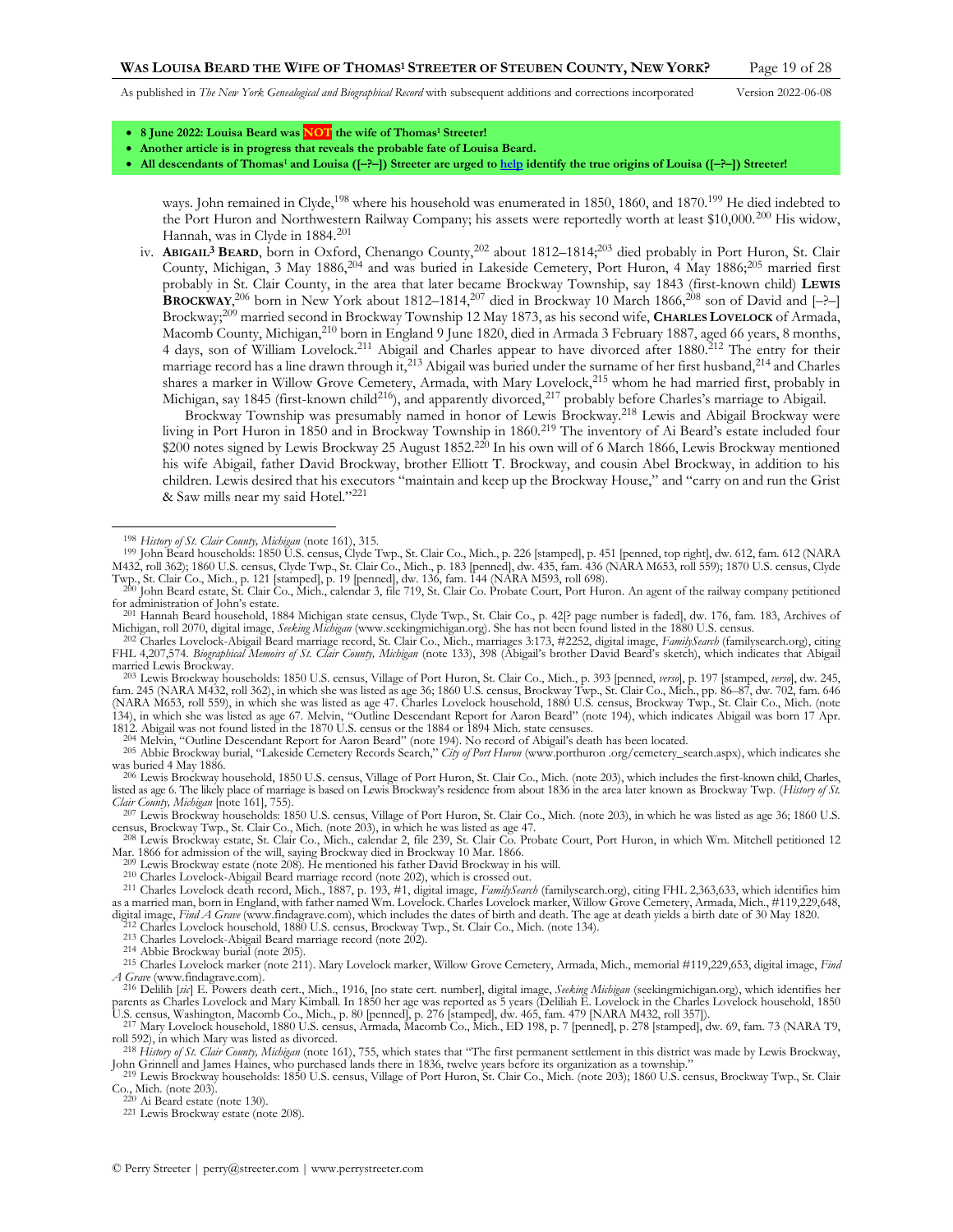<span id="page-19-3"></span><span id="page-19-2"></span><span id="page-19-1"></span>

- **8 June 2022: Louisa Beard was NOT the wife of Thomas<sup>1</sup> Streeter!**
- **Another article is in progress that reveals the probable fate of Louisa Beard.**
- **All descendants of Thomas<sup>1</sup> and Louisa ([–?–]) Streeter are urged t[o help](http://www.perrystreeter.com/help/streeter.pdf) identify the true origins of Louisa ([–?–]) Streeter!**

Charles Lovelock and his first wife, Mary, were in Washington, Macomb County, in 1850, and in the Village of Armada in 1870, but in 1860 Charles Lovelock was a "Loafer" residing in the Town of Armada with Benjamin Kimble (a probable in-law) and James Lockwood (probably Charles's son). Mary was not with Charles in 1870.<sup>222</sup> In 1873 Charles was identified as stock dealer in Armada,<sup>223</sup> and in 1877 he was a justice of the peace in Brockway.<sup>224</sup> In 1880 Mary Lovelock, listed as divorced, was the sole member of her Armada household.<sup>225</sup> Charles and Abigail Lovelock were in Brockway Township that year.<sup>226</sup>

v. **JAMES3 BEARD**, born in Greene, Chenango County, New York, 22 May 1815;<sup>227</sup> died of cancer as a lumberman in Port Huron, St. Clair County, Michigan, 29 April 1882, aged 67 years, 11 months, 11 days, <sup>228</sup> married first 9 September 1845, perhaps in Detroit, **ISABELLA LOCKWOOD**, <sup>229</sup> born about 1826–1827, died 2 April 1847, aged 20, and was buried in Ruby Cemetery, Ruby, Clyde Township;<sup>230</sup> with all parties residents of Detroit, James married second "at the house of Henry Decker," Detroit, 8 April 1850 **MARY A. DECKER**, <sup>231</sup> born in New York about 1825–1832,<sup>232</sup> died in Port Huron 30 August 1860, aged 28,<sup>233</sup> probably the daughter of Henry Decker, in whose home she was married;<sup>234</sup> married third in Port Huron 22 October 1867 **AGNES BALMER**,<sup>235</sup> born in White Bridge, Scotland, 5 April 1837,<sup>236</sup> died in Flint, Michigan, 17 April 1918, of bronchial pneumonia, and was buried in Lakeside Cemetery, Port Huron, 29 April 1918, <sup>237</sup> daughter of Alexander and "Aplonia" ([-?-]) Balmer.<sup>238</sup>

<span id="page-19-0"></span>James and his brother John operated a lumber business together between 1839 and 1856, after which time James took over the mill in Port Huron.<sup>239</sup> James Beard's household was in Detroit in 1850,<sup>240</sup> and in Port Huron in 1860, 1870, and 1880.<sup>241</sup> His widow, Agnes, was head of a household in Port Huron in 1884.<sup>242</sup> In 1860 his household included E. R. Haynes,<sup>243</sup> probably the Elijah R. Haynes with whom James operated a business, Haynes and Beard.<sup>244</sup> In his will

- 226 Charles Lovelock household, 1880 U.S. census, Brockway Twp., St. Clair Co., Mich. (note [134\)](#page-13-3).
- <sup>227</sup> James Beard-Isabella Lockwood family Bible records (not[e 130\)](#page-13-0), which lists his birthplace and date and the names of his parents. James Beard-<br>Agnes Balmer marriage record, St. Clair Co., Mich., marriages 1:176, #101,
- April 30 [*sic*, 29], 1882") and 557 (which states that he "died April 29, 1882"). His burial place has not been determined.
- 229 James Beard-Isabella Lockwood family Bible records (note [130\)](#page-13-0). *History of St. Clair County, Michigan* (note [161\)](#page-16-3), 315, which indicates that he had a lumber yard in Detroit between 1845 and 1853.

233 James Beard-Isabella Lockwood family Bible records (not[e 130\).](#page-13-0)

<sup>222</sup> Charles Lovelock households: 1850 U.S. census, Washington, Macomb Co., Mich. (not[e 216\);](#page-18-5) 1870 U.S. census, Village of Armada, Macomb Co., Mich., p. 3 [penned], p. 300 [stamped], dw. 20, fam. 21 (NARA M593, roll 688). Benj. Kimble household, 1860 U.S. census, Town of Armada, Macomb Co., Mich., p. 168 [penned, top left], p. 601 [penned, top right], dw. 1168, f

<sup>224</sup> *History of St. Clair County, Michigan* (not[e 161\),](#page-16-3) 755. 225 Mary Lovelock household, 1880 U.S. census, Armada, Macomb Co., Mich. (not[e 217\)](#page-18-6).

<sup>&</sup>lt;sup>230</sup> James Beard-Isabella Lockwood family Bible records (note [130\)](#page-13-0). Isabella Beard marker, Ruby Cemetery, Ruby, Clyde Twp., Mich., memorial #36,751,450, digital image, *Find A Grave* (www.findagrave.com).

<sup>&</sup>lt;sup>231</sup> James Beard-Isabella Lockwood family Bible records (not[e 130\)](#page-13-0), which provides the marriage date. James Beard-Mary A. Decker marriage record, 8 Apr. 1850, "Michigan, Marriages, 1822–1995," index [no digital image], FamilySearth (familysearch.org), citing Wayne Co., Mich., marriages 1:99 (FHL 927,488);<br>the record has not been examined. James Beard entry, "Wayne County M *County, MI, Local History and Genealogy* (www.reocities.com/genealogymi /marriages.html), which shows they were wed at the home of Henry Decker by

H. D. Kitchel, Minister of the Gospel, with witnesses Henry Decker and Robert Whitney.<br><sup>232</sup> James Beard households: 1850 U.S. census, City of Detroit, Wayne Co., Mich., p. 235 [stamped], p. 267 [penned], dw. 1403, fam. 14 M432, roll 365), in which she was listed as age 23; 1860 U.S. census, City of Port Huron, Ward 4, St. Clair Co., Mich., p. 216 [penned], dw. 1629, fam. 1564 (NARA M653, roll 359), in which she was listed as age 34. James Beard-Isabella Lockwood family Bible records (not[e 130\)](#page-13-0), which lists her age at death as 28, yielding a year of birth in the range 1831–1832.

<sup>&</sup>lt;sup>234</sup> Henry may be the man enumerated in Detroit in 1850 (Henry Decker household, 1850 U.S. census, City of Detroit, Wayne Co., Mich., p. 198 [penned], p. 230 [stamped, *verse*], dw. 1337, fam. 1337 [NARA M432, roll 365]),

age 22, born in N.Y., and Robert Whiting, a possible match for a witness to the Beard-Decker marriage (not[e 231\)](#page-19-0).<br><sup>235</sup> James Beard-Isabella Lockwood family Bible records (not[e 130\)](#page-13-0). James Beard-Agnes Balmer marriage recor born in White Bridge, Scotland, 5 Apr. 1837. Her marriage record indicates she was born in Kelso, Scotland (not[e 227\)](#page-19-1).

<sup>237</sup> Agnes Beard death cert., Mich., 1918, #32866, digital image, *Seeking Michigan* (seekingmichigan.org). Agnes Beard burial, "Lakeside Cemetery Records Search," *City of Port Huron* (www.porthuron .org/cemetery\_search.aspx), which indicates she was interred 29 Apr. 1918, aged 81.

<sup>238</sup> James Beard-Isabella Lockwood family Bible records (not[e 130\)](#page-13-0). Agnes Beard death cert. (not[e 237](#page-19-2)), which lists her father's name as Alexander.

<sup>239</sup> *History of St. Clair County, Michigan* (not[e 161\),](#page-16-3) 557 240 James Beard household, 1850 U.S. census, City of Detroit, Wayne Co., Mich. (note [232\)](#page-19-3), which included Laura Decker, age 20, perhaps Mary's sister.

<sup>241</sup> James Beard households: 1860 U.S. census, City of Port Huron, St. Clair Co., Mich. (not[e 232\)](#page-19-3); 1870 U.S. census, City of Port Huron, Ward 4, St. Clair Co., Mich., p. 48 [penned], p. 390 [stamped, *verso*], dw. 385, fam. 373 (NARA M593, roll 699); 1880 U.S. census, City of Port Huron, St. Clair Co., Mich. (not[e 134\).](#page-13-3)

<sup>&</sup>lt;sup>242</sup> Agnes Beard household, 1884 Michigan state census, City of Port Huron, Ward 6, St. Clair Co., [page number illegible], dw. 347, fam. 368, Archives of Michigan, roll 2071, *Seeking Michigan* (www .seekingmichigan.org).

<sup>243</sup> E. R. Haynes in the James Beard household, 1860 U.S. census, City of Port Huron, St. Clair Co., Mich. (note [232\)](#page-19-3). E. R. was listed as age 20, born in N.Y. 244 Jenks, *St. Clair County, Michigan: Its History and Its People* (note [157\)](#page-15-0), 1:368, which states that about 1856 Elijah R. Haynes and James Beard purchased

a mill on the St. Clair River, the firm being called Haynes and Beard, remaining in business until about 1863.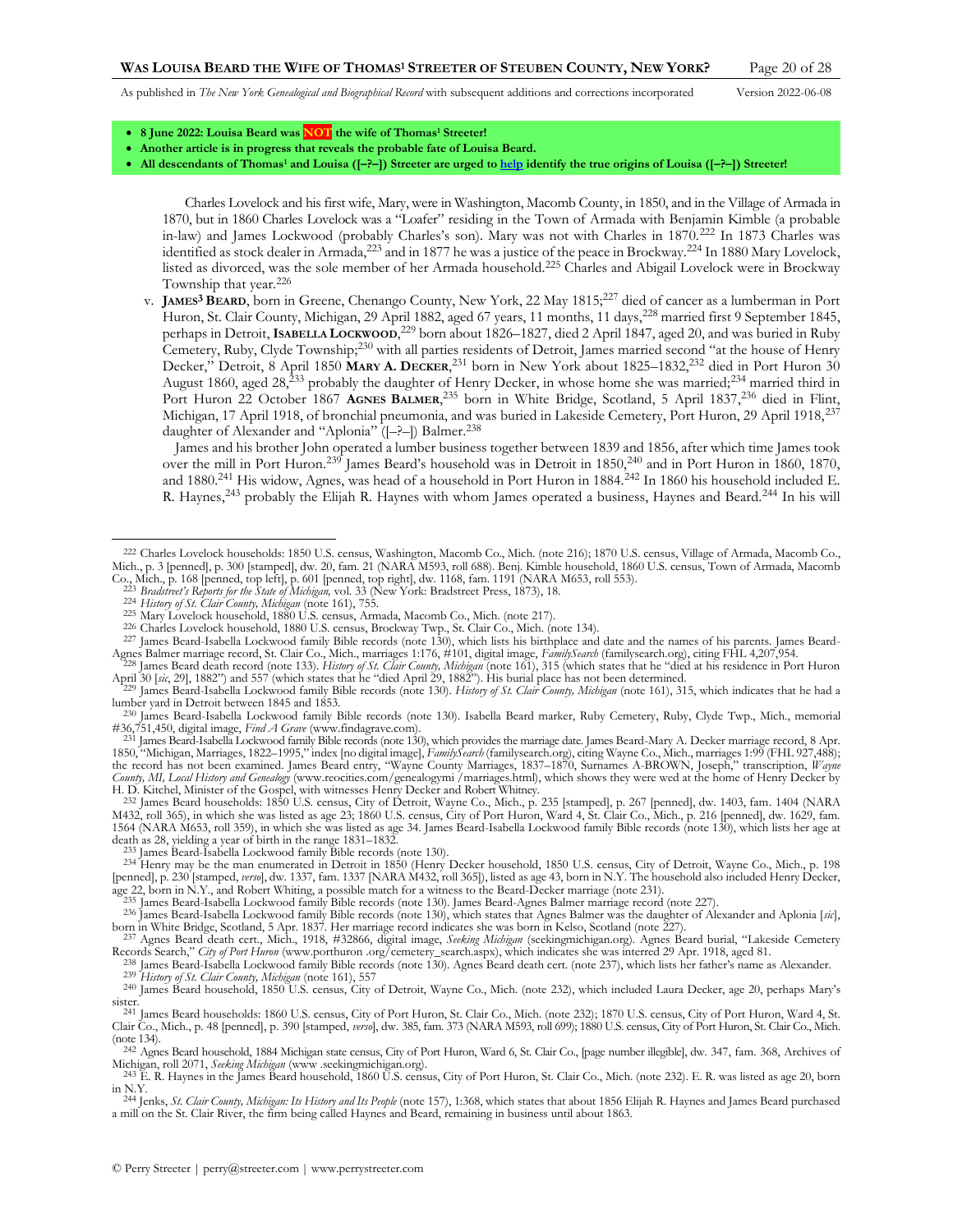<span id="page-20-1"></span><span id="page-20-0"></span>

- **8 June 2022: Louisa Beard was NOT the wife of Thomas<sup>1</sup> Streeter!**
- **Another article is in progress that reveals the probable fate of Louisa Beard.**
- **All descendants of Thomas<sup>1</sup> and Louisa ([–?–]) Streeter are urged t[o help](http://www.perrystreeter.com/help/streeter.pdf) identify the true origins of Louisa ([–?–]) Streeter!**

dated 7 July 1881, James identified himself as a lumberman of Port Huron and made Agnes his executrix. His assets were worth \$5,570.<sup>245</sup>

Child of Ai Frost<sup>2</sup> and Harriet (Belknap) Beard:

vi. **HARRIET3 E. BEARD**, born about 1824–1829, probably in Greene, Chenango County, New York;<sup>246</sup> died 13 January 1877, aged 50, probably in Adel Township, Dallas County, Iowa, and was buried in Oakdale Cemetery, Adel;<sup>247</sup> married first in St. Clair County, Michigan, 14 January 1840 **FREDERICK MILLER**, <sup>248</sup> born in New York<sup>249</sup> 28 June 1817 (calculated), died intestate in Port Huron 17 June 1864, aged 46 years, 11 months, 20 days, and was buried in Lakeside Cemetery, Port Huron;<sup>250</sup> married second evidently prior to 1 June 1860,<sup>251</sup> perhaps in Iowa, **WILLIAM EZRA FORRESTER**, <sup>252</sup> born in New York about 1828–1829,<sup>253</sup> died in Adel "on or about" 10 May 1868, aged 40, and was buried in Oakdale Cemetery,<sup>254</sup> son of Chester and Sarah (Adams) Forrester.<sup>255</sup>

<span id="page-20-4"></span><span id="page-20-3"></span><span id="page-20-2"></span>In 1840 the household of Frederick Miller was enumerated in Clyde Township near that of Harriet's brother-in-law Salmon Kingsley.<sup>256</sup> In 1847 the Millers witnessed the remarriage of her father in Port Huron,<sup>257</sup> where Frederick was identified a sawyer in 1850.<sup>258</sup> By 1860 Harriet and her children Jane, Ellen, and Frederick were in the Brooklyn, Poweshiek County, Iowa, household headed by W. E. Forrester.<sup>259</sup>

Frederick Miller died 17 June 1864, but as Harriet appears to have remarried by 1860, the couple probably divorced.<sup>260</sup> In the settlement of Frederick's estate, his sister-in-law Henrietta Miller (widow of his brother Jacob) testified on 18 January 1865 that when Frederick was about to leave St. Clair County "he left children for whom he was to provide with Jacob Miller, his brother, who at his request, furnished Board, Schooling and some clothing for them, and, that subsequently he sojourned and traveled in the States of Iowa and California. Also, in Australia and the Sandwich Islands, and that more recently, as she is informed, he was with the Army of the United States, and for some time was employed in the Quarter Masters Department."<sup>261</sup> Henrietta valued Frederick's assets at \$2,100 and identified his heirs, including Mrs. Harriet Forrester (formerly Mrs. Harriet Miller, wife of Frederick), Eliza Jane Miller, Helen M. Miller, and Fred F. Miller, all of Dallas County, Iowa, and Jacob's heirs, to whom Frederick's estate was indebted.<sup>262</sup>

William E. Forrester of Adel, Dallas County, Iowa, made his will 3 January 1868 and it was proved 6 July 1868; he left his entire estate to his wife Harriet Forrester and made her executrix.<sup>263</sup> In 1870 Harriet was living in Adel

253 W. E. Forrister household, 1860 U.S. census, Brooklyn, Poweshiek Co., Iowa (note [246\)](#page-20-0), in which he was listed as age 31.

263 William E. Forrester probate file (note [254\)](#page-20-4).

<sup>245</sup> James Beard estate, St. Clair Co., Mich., calendar 3, file 1049, St. Clair Co. Probate Court, Port Huron.

<sup>&</sup>lt;sup>246</sup> Frederick Miller household, 1850 U.S. census, Village of Port Huron, St. Clair Co., Mich., p. 18 [penned], p. 189 [stamped, versa], dw. 131, fam. 131 [NARA M432, roll 362), in which Harriet was listed as age 25. W. E [penned, top left], p. 515 [penned, top right], dw. 556, fam. 538 (NARA M653, roll 339), in which she was listed as age 31. Hattie Forrister household, 1870 U.S. census, Town of Adel, Dallas Co., Iowa, p. 1 [penned], p. 516 [stamped], dw. 1, fam. 1 (NARA M593, roll 385), in which she was listed as age<br>44. Frederick Miller-Harriet Beard marriage, St. Clair Co., Mich., marr

<sup>&</sup>quot;Harriett wife of W. E. Forrester" marker, Oakdale Cemetery, Adel, Iowa, memorial #9,766,135, digital image, *Find A Grave* (www.findagrave.com). <sup>248</sup> Frederick Miller-Harriet Beard marriage (note [246\)](#page-20-0), which indicates both Frederick (age 21) and Harriet were residents of Clyde Twp., that they

were married by Justice of the Peace John W. Wesbrook, and that witnesses were Hiram Whitcomb and Desmond Stockwell, both of Clyde Twp.

<sup>&</sup>lt;sup>249</sup> Frederick Miller household, 1850 U.S. census, Village of Port Huron, St. Clair Co., Mich. (note [246\)](#page-20-0).<br><sup>250</sup> Frederick Miller marker, Lakeside Cemetery, Port Huron, Mich., memorial #83,343,527, digital image, Find A G Frederick Miller estate, St. Clair Co., Mich., calendar 2, file 137, St. Clair Co. Probate Court, Port Huron.

<sup>251</sup> W. E. Forrister household, 1860 U.S. census, Brooklyn, Poweshiek Co., Iowa (note [246\)](#page-20-0), which included Harriet and children Jane, Ellen, and Frederick with the Forrister surname indicated as a ditto from W. E.'s entry.<br><sup>252</sup> Steve Forester, "The Michigan Foresters—from New York to Canada to Michigan . . . ," database, RootsWeb.com (wc.rootsweb.ancestry.com/cgi-

bin/igm.cgi?op=GET&db=steveforester&id=I0039), which states that W. Ezra Forester "migrated to Iowa and there married a widow (previously a Mrs.<br>Miller) of Dexter, Iowa. They lived in Dexter and had no children." Forester Harriet Forrester marker (not[e 247\).](#page-20-1) Henrietta Miller petition for appointment of administrator, 19 Jan. 1865, Frederick Miller estate (note [250\)](#page-20-2), which identifies Frederick Miller's former wife as Mrs. Harriet Forrester.

<sup>254</sup> William E. Forrester probate file, will book 1, pp. 172–73, calendar box 1, Dallas Co. Courthouse, Adel, Iowa, which includes his widow's petition for administrator dated July 1868, in which she indicated William died in Adel on or about 10 May 1868. W. E. Forrester marker, Oakdale Cemetery, Adel, Iowa, memorial #9,766,137, digital image, *Find A Grave* (www.findagrave.com), which includes the age at death and states he died 13 June 1868. 255 Steve Forester, "The Michigan Foresters" (note [252\).](#page-20-3) W. E. may have been the William Forester (age 22, born in Canada [*sic*]) in Lexington, Sanilac

Co., Mich., in 1850 (Benjamin Luce household, 1850 U.S. census, Lexington, Sanilac Co., Mich., p. 15 [penned, versa], p. 8 [stamped, versa], dw. 237, fam.<br>237 [NARA M432, roll 363]). Lexington lies on Lake Huron about 22 m William had siblings who were born in Canada, and who resided in St. Clair Co., Mich. (in Lexington, Clyde Twp., and Port Huron) and Dallas Co., Iowa.

<sup>256</sup> Frederick Miller household, 1840 U.S. census, Clyde Twp., St. Clair Co., Mich., folio 210 (NARA M704, roll 210).

<sup>257</sup> Ai Baird-Elizabeth Nevit marriage record (not[e 144\).](#page-14-1)

<sup>&</sup>lt;sup>258</sup> Frederick Miller household, 1850 U.S. census, Village of Port Huron, St. Clair Co., Mich. (not[e 246\)](#page-20-0).<br><sup>259</sup> Brooklyn lies over 100 miles east of Dexter, where William and Harriet are believed to have married.

<sup>260</sup> A search for divorce records has not yet been conducted.

<sup>261</sup> A search for military records to substantiate Henrietta's claim of military service was unsuccessful.

<sup>262</sup> Henrietta Miller petition for appointment of administrator, 19 Jan. 1865, Frederick Miller estate (not[e 250\)](#page-20-2).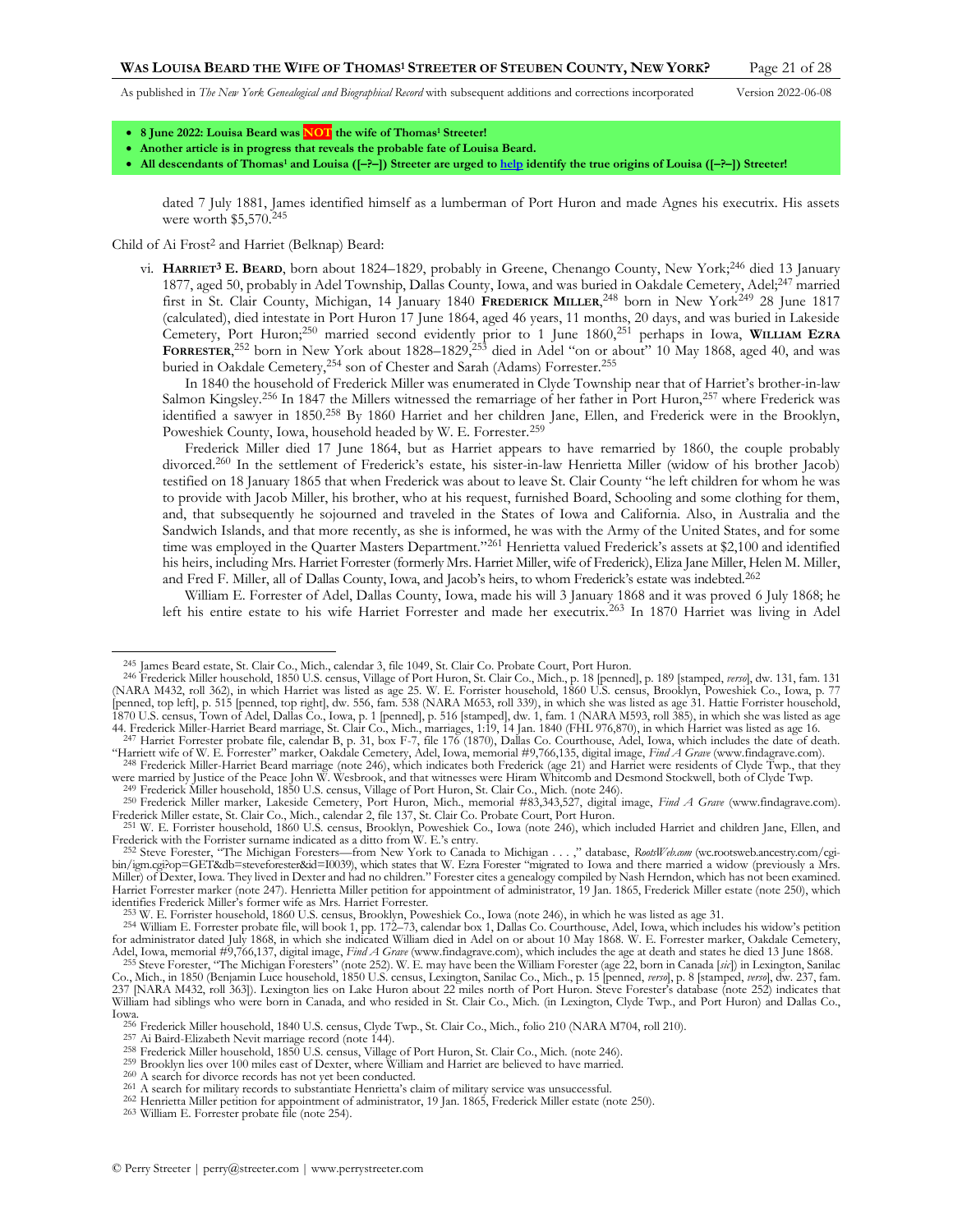<span id="page-21-0"></span>

- **8 June 2022: Louisa Beard was NOT the wife of Thomas<sup>1</sup> Streeter!**
- **Another article is in progress that reveals the probable fate of Louisa Beard.**
- **All descendants of Thomas<sup>1</sup> and Louisa ([–?–]) Streeter are urged t[o help](http://www.perrystreeter.com/help/streeter.pdf) identify the true origins of Louisa ([–?–]) Streeter!**

Township. <sup>264</sup> "Harriett Forrester" of Adel made her will 29 December 1876; it was proved 21 May 1877 and included bequests to Martha Jane and Margaret Beard, both of Greene, Chenango County, New York.<sup>265</sup> Margaret and Martha were daughters of Harriet's brother David Beard.<sup>266</sup>

Child of Ai Frost2 and Martha (Havenese) Beard:

vii. **AI <sup>3</sup> BEARD JR.**, born in Detroit, Michigan, about 1842–1843,<sup>267</sup> died in Polk County, Tennessee, 7 November 1880, after suffering with consumption for two years;<sup>268</sup> married in Cisco, Murray County, Georgia, in her father's house, 22 June 1866 **CYNTHIA ELIZABETH (GRAVES) LEA**, <sup>269</sup> born in Tennessee about 1836–1841, <sup>270</sup> became paralyzed on 5 June 1910, died in Leadill (now Old Fort), Polk County, Tennessee, 15 July 1910, and was buried in Liberty Baptist Cemetery, Murray County, Georgia,<sup>271</sup> daughter of Isaac and Elizabeth ( $[-(-2)]$ ) Graves.<sup>272</sup> Cynthia was married first in Murray County, Georgia, 28 July 1856 to Stephen E. Lea, who died of consumption in November 1859.<sup>273</sup>

Ai was in Port Huron, St. Clair County, Michigan, with his father and step-mother in 1850.<sup>274</sup> By 20 July 1853, after the death of his father, Ai Jr.'s stepmother Elizabeth Beard petitioned for the appointment of a guardian for him,<sup>275</sup> and Duthan Northrop of Port Huron was appointed on 6 October 1853, with James Beard of Port Huron acting as surety on the guardian's bond. Northrop resigned as guardian on 1 April 1854,<sup>276</sup> and by about 1856 Ai Jr. was in Indiana.<sup>277</sup> In 1860 he was living with his biological mother, Martha (Havenese) (Beard) Long and Martha's husband Michael Long in Center Township, Hendricks County, Indiana. 278

On 20 April 1861, 18-year-old Ai enrolled as a private in Company A, 7th Regiment, Indiana Infantry, in Danville and mustered in the following day in Indianapolis.<sup>279</sup> On 30 April 1862 he was discharged as a musician, third class.<sup>280</sup> He re-enlisted in Indianapolis on November 1862 in Company A, 4th Indiana Cavalry Regiment. He was absent from the muster rolls between September and October 1863 through November and December 1864. During this period he was hospitalized in Murfreesboro, Tennessee, in January and February 1864. On 22 March 1864 he was appointed a recruiting officer for the 4th Regiment, East Tennessee Cavalry, but ended up as a patient in Nashville, Tennessee, from July through October 1864. He mustered out in Edgefield (now within Nashville, Davidson County), Tennessee, on 29 June 1865.<sup>281</sup>

Before he married Cynthia (Graves) Lea in 1866, Ai resided on the farm owned by her father, Isaac Graves, for six months while prospecting for oil.<sup>282</sup> On 29 June 1867 Ai was a voter in Murray County, Georgia.<sup>283</sup> Ai was included in

received Harriet's "gold Watch & Chain with pin" and Martha Jane had received "one Fur Muff & Cape."

<sup>&</sup>lt;sup>264</sup> Hattie Forrister household, 1870 U.S. census, Town of Adel, Dallas Co., Iowa (note [246\),](#page-20-0) which included Fred Miller, probably her son.<br><sup>265</sup> Harriet Forrester probate file (note [247\),](#page-20-1) which includes receipts signed 1

<sup>266</sup> David Beard households: 1855 New York state census, Town of Greene, Chenango Co. (not[e 181\)](#page-17-0); 1875 New York state census, Town of Greene, Chenango Co. (not[e 181\)](#page-17-0); 1880 U.S. census, Greene, Chenango Co., N.Y. (not[e 134\).](#page-13-3)

<sup>&</sup>lt;sup>7</sup> Form for Examining a Recruit, Ai Beard compiled service record (not[e 164\)](#page-16-4).

<sup>&</sup>lt;sup>268</sup> Cynthia E. Beard deposition, 28 Dec. 1898, p. 5, in Cynthia Beard widow's pension application no. 640,888, certificate no. 485,417 (note [143\)](#page-14-3).<br><sup>269</sup> Cynthia E. Beard deposition, 28 Dec. 1898, p. 5, in Cynthia Beard w

<sup>270</sup> Ai Beard household, 1870 U.S. census, 1011th Militia Dist., Murray Co., Ga., p. 5 [penned], p. 539 [stamped, *verso*], dw. 37, fam. 37 (NARA M593, roll 167), in which she was listed as age 29. A. I. Beard household, 1880 U.S. census, Dist. 4, Polk Co., Tenn. (note [142\)](#page-14-4), in which she was listed as age<br>41. Cyntha Beard household, 1900 U.S. census, Alaculsa Dist. 1011, T623, roll 213), which indicates she was born in Feb. 1838. Cyntha Beard in the Jesse Harris household, 1910 U.S. census, Civil Dist. 14, Monroe Co., Tenn., ED 151, p. 19 [penned], p. 152 [stamped], dw. 354, fam. 360 (NARA T624, roll 1514), in which she was listed as age 73.<br><sup>271</sup> Application for Reimbursement, 17 Aug. 1910, Cynthia Beard widow's pension application no.

<sup>272</sup> Cynthia E. Beard deposition, 28 Dec. 1898, p. 9, in Cynthia Beard widow's pension application no. 640,888, certificate no. 485,417 (not[e 143\).](#page-14-3)

<sup>&</sup>lt;sup>273</sup> Stephen E. Lea-Sinthey E. Graves marriage record, Murray Co., Ga., Court of Ordinary, Marriages 2:46, digital image, FamilySearch (familysearch.org), citing FHL 382,546. Widow's Declaration for Pension, 28 Sept. 1891 Cynthia Beard widow's pension application no. 640,888, certificate no. 485,417 (note [143\).](#page-14-3)

<sup>&</sup>lt;sup>274</sup> Ai Beard household, 1850 Ü.S. census, Village of Port Huron, St. Clair Co., Mich. (not[e 165\)](#page-16-5).<br><sup>275</sup> Order for a hearing related to Elizabeth Beard's petition for a guardian for her stepson, 20 July 1853, Ai Beard est

<sup>276</sup> Ai Beard guardianship, St. Clair Co., Mich., Probate Court, calendar 1, file 287.

<sup>&</sup>lt;sup>277</sup> Deposition of Cynthia E. Beard, 28 Dec. 1898, p. 8, in Cynthia Beard widow's pension application no. 640,888, certificate no. 485,417 (not[e 143\)](#page-14-3).<br><sup>278</sup> A.I. Baird in the Michael Long household, 1860 U.S. census, Cent listed as Canada. Two depositions in support of his widow's pension application reveal that Ai lived in Danville, Ind., from the time he was young. A. H. B. Lingenfetlin, a resident of Danville, said Ai's "parents lived here." A. Alfred Wilshams, also of Dansville, said Ai "lived at Danville Ind. and I Knew<br>him when he was a quite a young boy . . . his Mother lived here

Lingenfetlin and A. Ålfred Wilshams, 19 Oct. 1899, in Cynthia Beard widow's pension application no. 640,888, certificate no. 485,417 [not[e 143\]](#page-14-3)).<br><sup>279</sup> Ai Beard compiled service record (Pvt., Co. A, 7th Ind. Inf.), Carded General's Office, 1780s–1917, RG 94, NA, Washington, D.C.

<sup>280</sup> Ai Beard compiled service record (3rd class musician, Field and Staff [Band], 7th Ind. Inf.), Carded Records, Volunteer Organizations, Civil War, Records of the Adjutant General's Office, 1780s–1917, RG 94, NA, Washington, D.C.

 $^{281}$  Ai Beard compiled service record (Pvt., Co. A, 4th Ind. Cav.) (not[e 164\)](#page-16-4).

<sup>282</sup> Deposition of Cynthia Elizabeth Beard, 28 Dec. 1898, p. 7, in Cynthia Beard widow's pension application no. 640,888, certificate no. 485,417 (note [143\).](#page-14-3) 283 Ai Beard entry, Returns of Qualified Voters, Precinct 1013, Murray Co., Elect. Dist. 43, #479, 29 June 1867, digital image, *Ancestry.com*

<sup>(</sup>www.ancestry.com).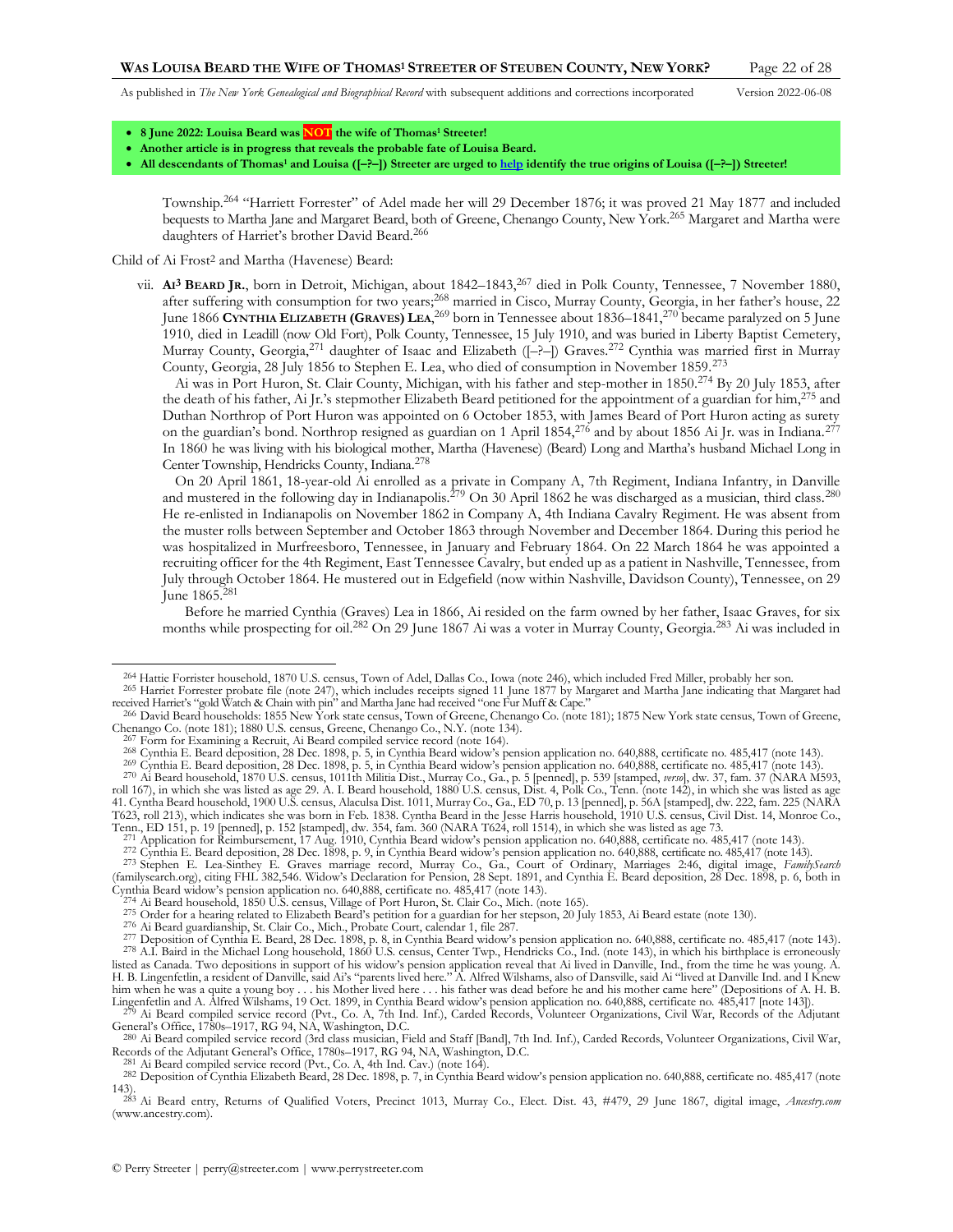<span id="page-22-2"></span>

- **8 June 2022: Louisa Beard was NOT the wife of Thomas<sup>1</sup> Streeter!**
- **Another article is in progress that reveals the probable fate of Louisa Beard.**
- **All descendants of Thomas<sup>1</sup> and Louisa ([–?–]) Streeter are urged t[o help](http://www.perrystreeter.com/help/streeter.pdf) identify the true origins of Louisa ([–?–]) Streeter!**

<span id="page-22-3"></span>the tax digests for Militia District 1011, Murray County, in 1868, 1869, 1874–1878, and 1879–1883.<sup>284</sup> He was enumerated there in 1870.<sup>285</sup> In 1880 Ai was in District 4, Polk County, Tennessee, with a birthplace of Michigan.<sup>286</sup> In 1898 Ai Jr.'s widow deposed that "my husband corresponded with his people [family] in Michigan after I married him but just before he died our house was burned and with it all of my husband's letters."287

<span id="page-22-0"></span>3. **PARKS2 BEARD/BARD/BAIRD**<sup>288</sup> (Aaron<sup>1</sup> ) was born in Canaan, Litchfield County, Connecticut, 11 March 1779.<sup>289</sup> He died intestate in Damascus Township, Wayne County, Pennsylvania, by 1 June 1852,<sup>290</sup> and was buried in Overlook Cemetery, Damascus.<sup>291</sup> Parks married in the Congregational Church of Greenfield (subsequently known as the Greenville Presbyterian Church) in the Town of Freehold (later Greenfield, now Greenville), Greene County, New York, 4 October 1801 **SARAH LASSLEY**. <sup>292</sup> Sarah was born 5 April 1785,<sup>293</sup> probably in Damascus Township,<sup>294</sup> died 30 May 1840, aged 55 years, probably in Damascus, and was buried there in Overlook Cemetery.<sup>295</sup> She was the daughter of John and Sarah (Tyler) Lassley.<sup>296</sup>

<span id="page-22-1"></span>Parks "Bard" purchased one acre in the Town of Greenfield (now Greenville), Greene County, New York, on 29 April 1807.<sup>297</sup> In 1812 legal problems may have pushed him to relocate.<sup>298</sup> He and his family moved to Damascus, Wayne County, Pennsylvania, where Parks's wife's family had lived during the latter part of the eighteenth century.<sup>299</sup> Parks worked as a cooper,<sup>300</sup> a wheelwright,<sup>301</sup> and a wagon maker.<sup>302</sup>

On 5 September 1831 Parks purchased 415 acres in the Township of Berlin, adjacent to Damascus, for \$56 from his eldest son, John L. Baird, and John's wife, Keturah.<sup>303</sup> As residents of Damascus, Parks and his wife, Sarah, sold this same acreage on 23 May 1834.<sup>304</sup> Still residents of Damascus, on 17 October 1838, Parks and Sarah sold an additional 163 acres in Berlin Township.<sup>305</sup>

Parks, Sarah, and several of their children were members of the First Baptist Church in Damascus. Sarah Baird, evidently Parks's wife, was listed among the church members attending a covenant meeting in the Damascus Baptist

<sup>284</sup> Ai Beard entries, Georgia Property Tax Digests, Murray Co., Militia Dist. 1011, 1868, 1869, 1874–1878, 1879–1883, digital images, *Ancestry.com* (www.ancestry.com).

<sup>285</sup> Ai Beard household, 1870 U.S. census, 1011th Militia Dist., Murray Co., Ga. (not[e 270\)](#page-21-0). 286 A. I. Beard household, 1880 U.S. census, Dist. 4, Polk Co., Tenn. (not[e 142\)](#page-14-4).

<sup>287</sup> Deposition of Cynthia E. Beard, 28 Dec. 1898, p. 9, in Cynthia Beard widow's pension application no. 640,888, certificate no. 485,417 (not[e 143\).](#page-14-3) 288 This family generally used the spelling Baird, rather than Beard. 289 Canaan Vital Records, A:34, Canaan Town Clerk, Falls Village, Litchfield Co., Conn., which indicates that Parks was born in Mar. 1779. Parks

Beard-Sarah Lassley family Bible records (1779–1823), family record pages only, digital images provided to the author by Beverly (Branning) Green from Karen Mae Branning, a descendant of Parks and Sarah (Lassley) Baird. Parks's birth date is challenging to read. It appears to be 11 Mar. 1779, but may<br>be 12 or 22 Mar. For further information on this source, see Perry Stre Massachusetts, and Chenango County, New York, the Second Wife of Thomas Streeter of Steuben County, New York?" RECORD 145 (2014): 89n.27.

<sup>290</sup> Parks Baird estate, Wayne Co., Pa., administration file 385, copy provided by Wayne Co. Historical Society. Parks's son Cornelius was appointed administrator 1 June 1852.

<sup>291</sup> Parks's marker in Overlook Cemetery is too weathered to read (Parkes [*sic*] Baird marker, Overlook Cemetery, Damascus Twp., Pa., memorial #15,897,893, digital image of worn, illegible stone, Find A Grave [www.findagrave.com]). Burlin Abbey and Richard O. Eldred, transcribers, "Overlook<br>Cemetery, Damascus Twp., Wayne Co., PA," in "Cemeteries of Wayne County"

p. 1, which shows his death date as 5 Apr. 1853.<br><sup>292</sup> Parks Beard–Sally Lasly marriage, New York Genealogical and Biographical Society [NYG&B], "Records of the Presbyterian Church in the town of<br>Greenville, Greene County, 293 Parks Beard-Sarah Lassley family Bible records (not[e 289\).](#page-22-0)

<sup>294</sup> Willard I. Tyler Brigham and Calvin Cedric Tyler, *The Tyler Genealogy,* 3 vols. (Plainfield, N.J., and Grand Rapids, Mich.: privately printed, 1912– 1976), 3:8. 295 Sarah, wife of Parks Bard, marker, Overlook Cemetery, Damascus Twp., Pa., memorial #29,610,035, digital image, *Find A Grave*

<sup>(</sup>www.findagrave.com).

<sup>&</sup>lt;sup>296</sup> Brigham and Tyler, *Tyler Genealogy* (not[e 294\)](#page-22-1), 3:8. The entry for #8269 Sarah<sup>5</sup> (Tyler) Lassley (Bezaleel<sup>4-3</sup>, Charles<sup>2</sup>, Roger<sup>1</sup>), includes her daughter's marriage to Parks Baird and seven of the Baird children.

<sup>297</sup> John and Sarah Lassley to Parks Bard, dated 29 Apr. 1807, recorded 29 Aug. 1809, Greene Co., N.Y., Deeds C:339–40.

<sup>298</sup> See discussion in Part 1 (Streeter, "Was Louisa, Daughter of Aaron and Lucy ([–?–]) Beard . . ." (note [289\)](#page-22-0).

<sup>299</sup> John Lassley entry, U.S. Direct Tax of 1798, Damascus, Wayne Co., Pa., [unpaginated], digital image, *Ancestry.com* (www.ancestry.com), citing National Archives and Records Administration [NARA] M372, [roll not identified]. Alfred Mathews, *History of Wayne, Pike and Monroe Counties, Pennsylvania* (Philadelphia: R. T. Peck and Co., 1886), 456–57.

<sup>300</sup> George and Eleanor Brown to Parks Baird, dated 30 Aug. 1816, recorded 27 Sept. 1817, Wayne Co., Pa., Deeds 4:491–92.

<sup>&</sup>lt;sup>301</sup> "Local News . . . Hawley, Pa., Dec. 7," *The Citizen* (Honesdale, Pa.), 8 Dec. 1911, p. 5, col. 2.<br><sup>302</sup> Parks Baird in the Aaron Baird household, 1850 U.S. census, Damascus Twp. Wayne Co., Pa., p. 149 [penned], p. 7 (NARA M432, roll 835).

<sup>&</sup>lt;sup>303</sup> John L. Baird and Keturah, his wife, to Parks Baird, dated 5 Sept. 1831, recorded 9 Nov. 1832, Wayne Co., Pa., Deeds 7:579–80.<br><sup>304</sup> Parks Baird and Sarah, his wife, to Bulkley Beardslee, dated 23 May 1834, recorded

<sup>305</sup> Park Bard and Sarah, his wife, to Albert G. Cookinham, dated 17 Oct. 1838, recorded 27 Oct. 1838, Wayne Co., Pa., Deeds 10:449–50.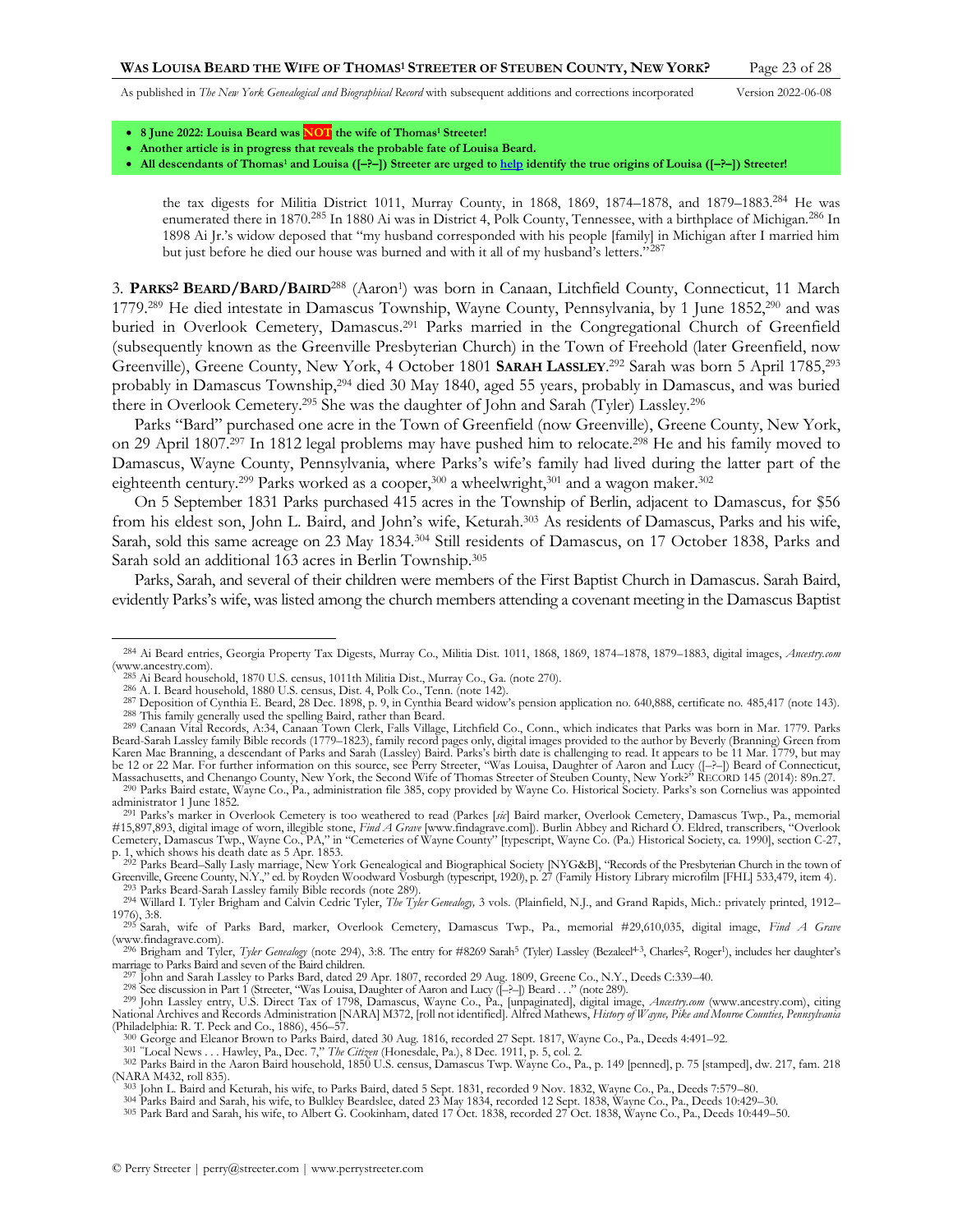- **8 June 2022: Louisa Beard was NOT the wife of Thomas<sup>1</sup> Streeter!**
- **Another article is in progress that reveals the probable fate of Louisa Beard.**
- <span id="page-23-2"></span>• **All descendants of Thomas<sup>1</sup> and Louisa ([–?–]) Streeter are urged t[o help](http://www.perrystreeter.com/help/streeter.pdf) identify the true origins of Louisa ([–?–]) Streeter!**

Church 11 August 1838.<sup>306</sup> An undated entry in the church's account book refers to "Tylers and Bardes Sawing," likely referring to Parks, and his sons John L. "Bard" and Parks [Jr.] are listed in account entries in 1833.<sup>307</sup> The church's covenant and day books include records of baptism, membership, and death for several of Parks's children and their spouses, as discussed below.

On 10 August 1841 Daniel Burrell conveyed two-fifths of a 240-acre tract along the Delaware River in Damascus to Parks "Beard" in exchange for \$550.<sup>308</sup> Parks conveyed this same property to his sons James and Cornelius on 6 June 1845.<sup>309</sup> The property was the subject of litigation and appeals that lasted for more than a decade.<sup>310</sup>

In 1850 Parks Baird resided in Damascus in his son Aaron's household, although he still had \$2,000 worth of real estate.<sup>311</sup> He died in Damascus by 1 June 1852, when Cornelius Baird, Jonathan Dexter, and Alanson Lillie posted a \$400 bond for Cornelius to administer Parks's estate. An inventory of his assets amounting to only \$65.53 was filed on 24 June 1852, and the accounting was filed 7 July 1853.<sup>312</sup> On 28 November 1854 Cornelius Baird, as administrator of the estate, held an auction to cover his father's debts. He sold multiple parcels in Damascus totaling about 301 acres to Charles P. Waller for \$1,000.<sup>313</sup> From this same property, on 30 July 1855 Waller and his wife, Harriet, of Honesdale sold a ninety-four acre and a 125-acre lot in Damascus back to Cornelius Baird for \$600. The deed included a clause to protect Cornelius's sister Hester.<sup>314</sup>

Children of Parks2 and Sarah (Lassley) Baird, the first five born probably in the Town of Greenville, Greene County, New York, and the remainder in Damascus Township, Wayne County, Pennsylvania:<sup>315</sup>

<span id="page-23-1"></span><span id="page-23-0"></span>i. **JOHN LASSLEY3BAIRD**, born 14 November 1803; <sup>316</sup> died 5 December 1849, <sup>317</sup> probably in Damascus Township, Wayne County, Pennsylvania;<sup>318</sup> married 1825, probably in Damascus Township, **KETURAH YOUNG,** <sup>319</sup> born 29 September 1806, died 25 April 1843,<sup>320</sup> probably in Damascus Township.<sup>321</sup> John "Bayrd" was in Damascus Township near Parks "Bard" in 1830,<sup>322</sup> and in 1840 John L. Beard was enumerated in Damascus.<sup>323</sup> He and "Caturah" Baird, evidently his wife, were baptized and received as members in the First Baptist Church in Damascus in 1840.<sup>324</sup>

- 309 Parks Beard to James and Cornelius Beard, dated 6 June 1845, recorded 6 June 1845, Wayne Co., Pa. Deeds 14:97–98.
- 310 *Pennsylvania State Reports . . .* Vol. 17 (Philadelphia: Pa. Supreme Court, 1852), 462–66 (Baird vs. Corwin). 311 Parks Baird in the Aaron Baird household, 1850 census, Wayne Co., Pa. (not[e 302\).](#page-22-2)
- 
- 312 Parks Baird estate (not[e 291\)](#page-22-3).

316 Parks Beard-Sarah Lassley family Bible records (not[e 289\).](#page-22-0)

320 William Gerrard Menner application, SAR (note [317\)](#page-23-0).

<sup>306</sup> Members present at the covenant meeting, 11 Aug. 1838, First Baptist Church of Damascus covenant book, unpaginated, digital images provided by Karlyn Shedlowski, First Baptist Church, Damascus, Pa. Parks had a daughter and a daughter-in-law named Sarah/Sally Ann, but both were baptized in 1840 (see the covenant book entries for 7 June 1840 and 5 July 1840). The woman who was a member and attended the meeting in 1838 was likely Parks's wife.

<sup>307</sup> Bard entries, First Baptist Church of Damascus account book, unpaginated, digital images provided by Karlyn Shedlowski, First Baptist Church of Damascus, Damascus, Pa.

<sup>308</sup> Daniel Burrel to Parks Beard, dated 10 Aug. 1841, recorded 6 June 1845, Wayne Co., Pa., Deeds 14:96–97.

<sup>313</sup> Cornelius Baird, admr., to Charles P. Waller, dated 1 Jan. 1855, recorded 1 Nov. 1855, Wayne Co., Pa., Deeds 24:73–75. Charles P. Waller was an attorney in Wayne Co. See the Charles P. Waller sketch in *History of Luzerne, Lackawanna, and Wyoming Counties, Pa., with Illustrations and Biographical Sketches* 

<sup>... (</sup>New York: W. W. Munsell and Co., 1880), between pp. 200 and 201.<br>314 Charles P. Waller and Harriet, his wife, to Cornelius Baird, dated 30 July 1855, [recorded date not stated], Wayne Co., Pa., Deeds 23:748–50. The de that Hester would have a life interest in the said real estate to cover half of her necessary support and clothing, to be paid to the person who would take care of her.

<sup>315</sup> Birthplaces have been inferred from the parents' residential history.

<sup>317</sup> William Gerrard Menner [descendant of John Lasly] application, New Jersey Society of the Sons of the American Revolution [SAR], National #69520, State #4448, "Sons of the American Revolution Membership Applications, 1889–1970," digital image, *Ancestry.com* (www.ancestry.com). He is not found in the 1850 mortality schedule for Damascus Twp.

<sup>318</sup> The likely place of death is based on his residence in 1840 (John L. Beard household, 1840 U.S. census, Damascus Twp., Wayne Co., Pa., p. 267

<sup>[</sup>stamped] [NARA M704, roll 493]).<br><sup>319</sup> William Gerrard Menner application, SAR (note [317\)](#page-23-0). The likely place of marriage is based on their residence in the 1830 and 1840 censuses.

<sup>&</sup>lt;sup>321</sup> The likely place of death is based on her husband's residence in 1840 (John L. Beard household, 1840 census, Wayne Co., Pa. [not[e 318\]\)](#page-23-1).<br><sup>322</sup> John Bayrd and Parks Bard households, 1830 U.S. census, Damascus Twp., Wa

<sup>323</sup> John L. Beard household, 1840 census, Wayne Co., Pa. (not[e 318\).](#page-23-1)

<sup>&</sup>lt;sup>324</sup> First Baptist Church of Damascus covenant book (note [306\)](#page-23-2), unpaginated, in which Caturah Baird was received for baptism 14 Mar. 1840, John<br>L. Baird requested membership after baptism 12 Apr. 1840, John was baptized 2 1840.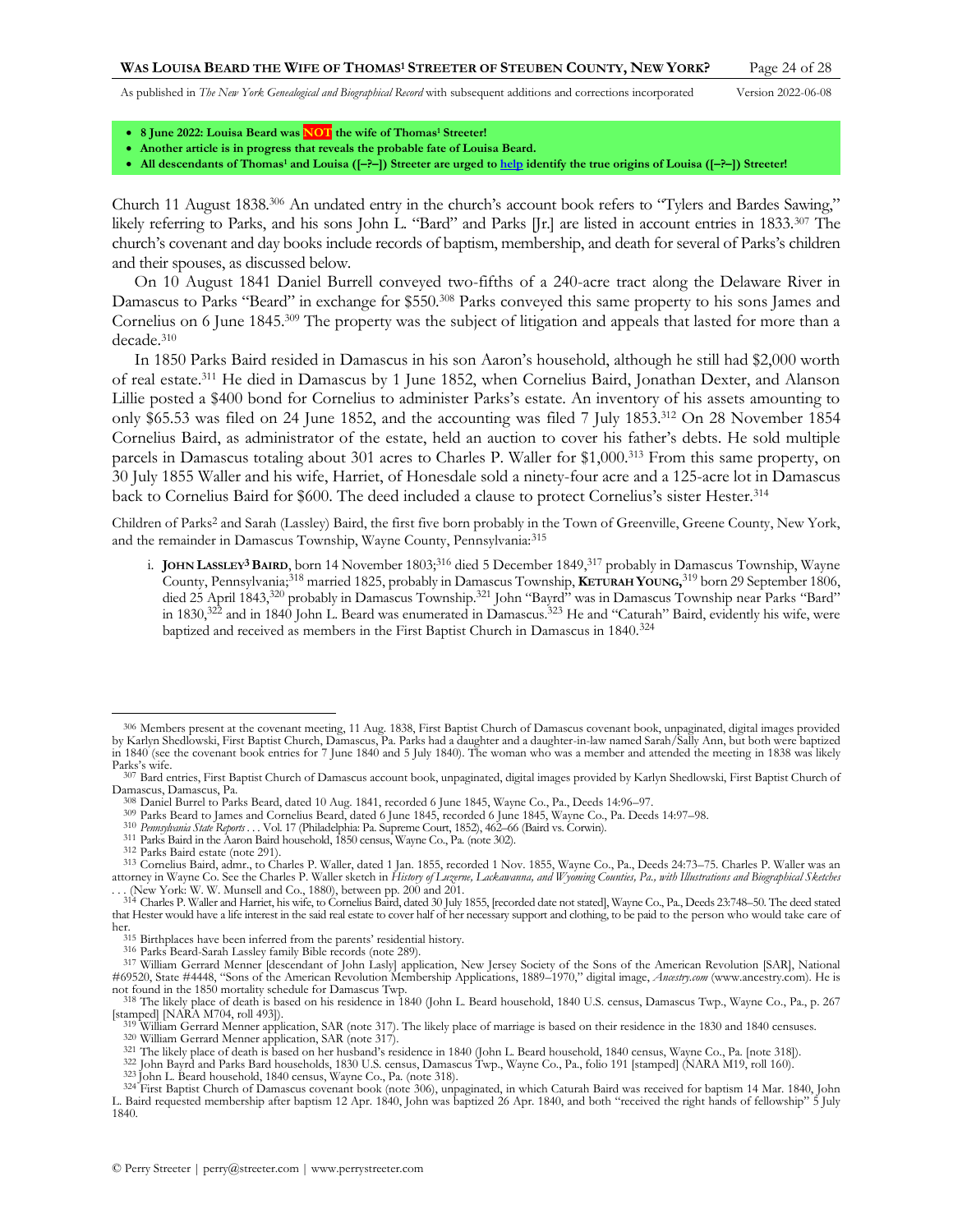<span id="page-24-2"></span><span id="page-24-0"></span>

- **8 June 2022: Louisa Beard was NOT the wife of Thomas<sup>1</sup> Streeter!**
- **Another article is in progress that reveals the probable fate of Louisa Beard.**
- **All descendants of Thomas<sup>1</sup> and Louisa ([–?–]) Streeter are urged t[o help](http://www.perrystreeter.com/help/streeter.pdf) identify the true origins of Louisa ([–?–]) Streeter!**
	- ii. DENNIS<sup>3</sup> BAIRD, born 12 March 1805;<sup>325</sup> died in Orion, Oakland County, Michigan, in 1840;<sup>326</sup> married about 1835-1836 (eldest-known presumed child)<sup>327</sup> **ELIZA JANE CHAPEL**, born in Burford, Brant, Ontario, Canada, 29 June 1818, died in Ada, Kent County, Michigan, 3 October 1865, and was buried in Findlay Cemetery, Ada, was daughter of Guerdon and Rachel (Landon) Chapel.<sup>328</sup> On 1 May 1837 Dennis Baird of Oakland County, Michigan, received two patents, each for forty acres in Oakland County in the "Michigan-Toledo Strip."<sup>329</sup> A few months later, on 16 August 1837, Eliza J. Baird of Oakland County, Michigan, probably Dennis's wife, also received a patent for forty acres in the "Michigan-Toledo Strip."330
	- iii. **JAMES3 BAIRD**, born 6 September 1806.<sup>331</sup> He was unmarried and living in the Town of Delaware, Sullivan County, New York, in 1880.<sup>332</sup> His date and place of death are unknown. James was living in the households headed by James Ross in Cohecton, Sullivan County, in 1850, 1855, and 1860. Later, in 1870, 1875, and 1880, he was a member of the household headed by James Ross's daughter Eunice Ross, in the Town of Delaware (formed from Cohecton in 1869 and adjacent to Damascus), Sullivan County. Between 1850 and 1880 James was identified as a farm laborer, boarder, carpenter, and servant.<sup>333</sup>
- <span id="page-24-4"></span><span id="page-24-3"></span><span id="page-24-1"></span>iv. PARKS<sup>3</sup> BAIRD JR., born 19 September 1807;<sup>334</sup> died after 8 February 1853 and probably before in Damascus "Mr. Parks Baird, a well known lumberman on the Delaware, residing at Hale's Eddy [Town of Deposit, Delaware County, New York] shot himself with a pistol on [23 March 1861], causing death in fifteen minutes,<sup>335</sup> and was buried probably possibly in Overlook Cemetery, Damascus;<sup>336</sup> married say 1832 (first-known probable child)<sup>337</sup> **SARAH ANN YOUNG**, <sup>338</sup> born about 16 August 1810 (calculated), died 26 March 1844 or 29 March 1849, aged 38 years, 7[?]

337 Parks Baird household, 1850 census, Pike Co., Pa. (not[e 334\)](#page-24-3), in which the oldest apparent child is age 17.<br><sup>338</sup> Sarah Ann Young Baird marker and entry, Glen Cove Cemetery, Narrowsburg, N.Y, memorial #49,272,848, digi *Find A Grave* (www.findagrave.com). This entry includes the undocumented statement that Sarah Ann Young was married to Parks Baird Jr.

<sup>325</sup> Parks Beard-Sarah Lassley family Bible records (not[e 289\).](#page-22-0)

<sup>326</sup> Eliza Jane Chapel Richmond memorial, Findlay Cemetery, Ada, Mich., memorial #8,835,862, [no digital image], *Find A Grave* (www.findagrave.com), which includes undocumented statements about Dennis and his alleged wife Eliza, including that Dennis died in Orion, Oakland Co., Mich., in 1840. 327 Gurdon "Band" in the Chas. F. Richmond household, 1850 U.S. census, Ada, Kent Co., Mich., p. 530 [penned], dw. 1461 fam. 1461 (NARA M432, roll

<sup>353),</sup> in which Gurdon is listed as age 13.

<sup>&</sup>lt;sup>328</sup> Eliza Jane Chapel Richmond memorial (not[e 326](#page-24-0)), which identifies Eliza Jane Chapel as Dennis's wife and provides dates and places for her birth and death and the names of parents; none of the information includes documentation. The year of death appears to be incorrectly stated, as her second husband was probably remarried by 1860 (Chas. F. Richmond household, 1860 U.S. census, Town of Ada, Kent Co., Mich., pp. 184–85 [penned], dw.

<sup>1537,</sup> fam. 1375 [NARA M653, roll 550]). 329 Dennis Baird, Cash Sale Patents, Mich., vol. 640, p. 294, no. 16783, and vol. 650, p. 189, no. 17185, Detroit, Mich., land office, Michigan-Toledo Strip, digital image, General Land Office Records, *Bureau of Land Management* (www.glorecords.blm.gov), both issued 1 May 1837. Cert. no. 16783 was

for SE ¼ SE ¼, Twp. 4N, R. 10E, Sect. 10, and cert. no. 17185 was for SW ¼ SW ¼, Twp. 4N, R. 10E, Sect. 11.<br>330 Eliza J. Baird, Cash Sale Patents, Mich., vol. 790, p. 271, no. 24365, Detroit, Mich., land office, Michigan-T Office Records, *Bureau of Land Management* (www.glorecords .blm.gov), issued 16 Aug. 1837. Cert. no. 24365 was for NE ¼ SE ¼, Twp. 4N, R. 10E, Sect.

<sup>10.&</sup>lt;br><sup>331</sup> Parks Beard-Sarah Lassley family Bible records (not[e 289\),](#page-22-0) which is torn where his name is recorded, leaving only the date of birth visible. James Baird in the James Ross household, 1855 N.Y. state census, Town of Cohecton, Sullivan Co., [unpaginated], dw. 193, fam. 204, in which he is listed as age 40, born in Pa. The 1865 census of Sullivan Co. has not been located. James 'Bard'' in the Eunice Ross household, 1875 N.Y. state census, Town of Delaware, Election District [Elect.<br>Dist.] 1, Sullivan Co., p. 4 [penned], dw. 22, fam. 22, in w 1875, and 1880 censuses indicate he was born between 1804 and 1815. James Ross households: 1850 U.S. census, Town of Cohecton, Sullivan Co., N.Y., p. 270 [penned], dw. 1902 fam. 1918 (NARA M432, roll 603); 1860 U.S. census, Town of Cohecton, Sullivan Co., N.Y., p. 146 [penned], dw. 1075, fam.<br>1086 (NARA M653, roll 866). Eunice Ross households: 1870 U.S. census, Town of 307, fam. 307 (NARA M593, roll 1102); 1880 U.S. census, Town of Delaware, Sullivan Co., N.Y., Enumeration District [ED] 90, p. 21 [penned], p. 80 [stamped], dw. 156, fam. 161 (NARA T9, roll 936). 332 Eunice Ross household, 1880 census, Sullivan Co., N.Y. (not[e 331\).](#page-24-1)

<sup>333</sup> James Ross households: 1850 census, Sullivan Co., N.Y. (not[e 331\);](#page-24-1) 1855 N.Y. state census, Sullivan Co. (note [331\)](#page-24-1); 1860 U.S. census, Cohecton, Sullivan Co., N.Y., p. 146 [penned], dw. 1075, fam. 1086 (NARA M653, roll 866). The head of the 1860 household appears to be James Ross Jr. of the<br>1855 household. Eunice Ross households: 1870 census, Sullivan Co., N.Y. (no Sullivan Co., N.Y. (not[e 331\).](#page-24-1)

<sup>334</sup> Parks Beard-Sarah Lassley family Bible records (not[e 289\),](#page-22-0) which is torn where the last digit of the year is recorded. The date of birth is noted with the day of the week (Saturday), and as this birth is recorded between those in 1806 and 1809, the year was likely 1807. Parks Baird household, 1850 U.S. census, Lackawaxen Twp., Pike Co., Pa., p. 75 [penned, *verso*], p. 38 [stamped, *verso*], dw. 39, fam. 40 (NARA M432, roll 825), in which he was recorded

as age 42. 335 "Shot Himself," *Republican Watchman and Jeffersonian Democrat* [Monticello, N.Y.], 10 Apr. 1861, p. 2, col. 2, citing the *Port Jervis Union*; the brief article concludes with the statement that "Domestic difficulties are assigned as having led to the act." Chester I. Branning family history notebook, undated, copy provided by Beverly (Branning) Green, which is a transcription, reportedly made by Evalyn (Branning) Tygret, of information in Chester's scrapbook,<br>"in care of Bill Branning," date unknown. Annotations have been made information about Parks's death date. Four dates are provided for Parks Jr.'s death: 4 Apr. 1859, 30 Mar. 1861, 5 Apr. 1861, and 30 Mar. 1859. Undocumented family records indicate he died aged 51 years, 6 months, 16 days, which yields a death date of 30 Mar. 1859, a date also mentioned in<br>Branning's notes. Parks has not been located in the 1860 census or the mort found for him. Chester I. Branning's mother was Keturah (Baird) Branning, Parks's granddaughter through his son Parks Jr.<del>T</del>

based on the last-known residence (Parks Baird to Cornelius Baird, quitelaim, dated and recorded 8 Feb. 1853, Wayne Co., Pa., Deeds 21:235).<br><sup>336</sup> Chester I. Branning family history notebook (not[e 335](#page-24-2)), which includes near Overlook Cemetery, where Parks Baird Sr. was buried.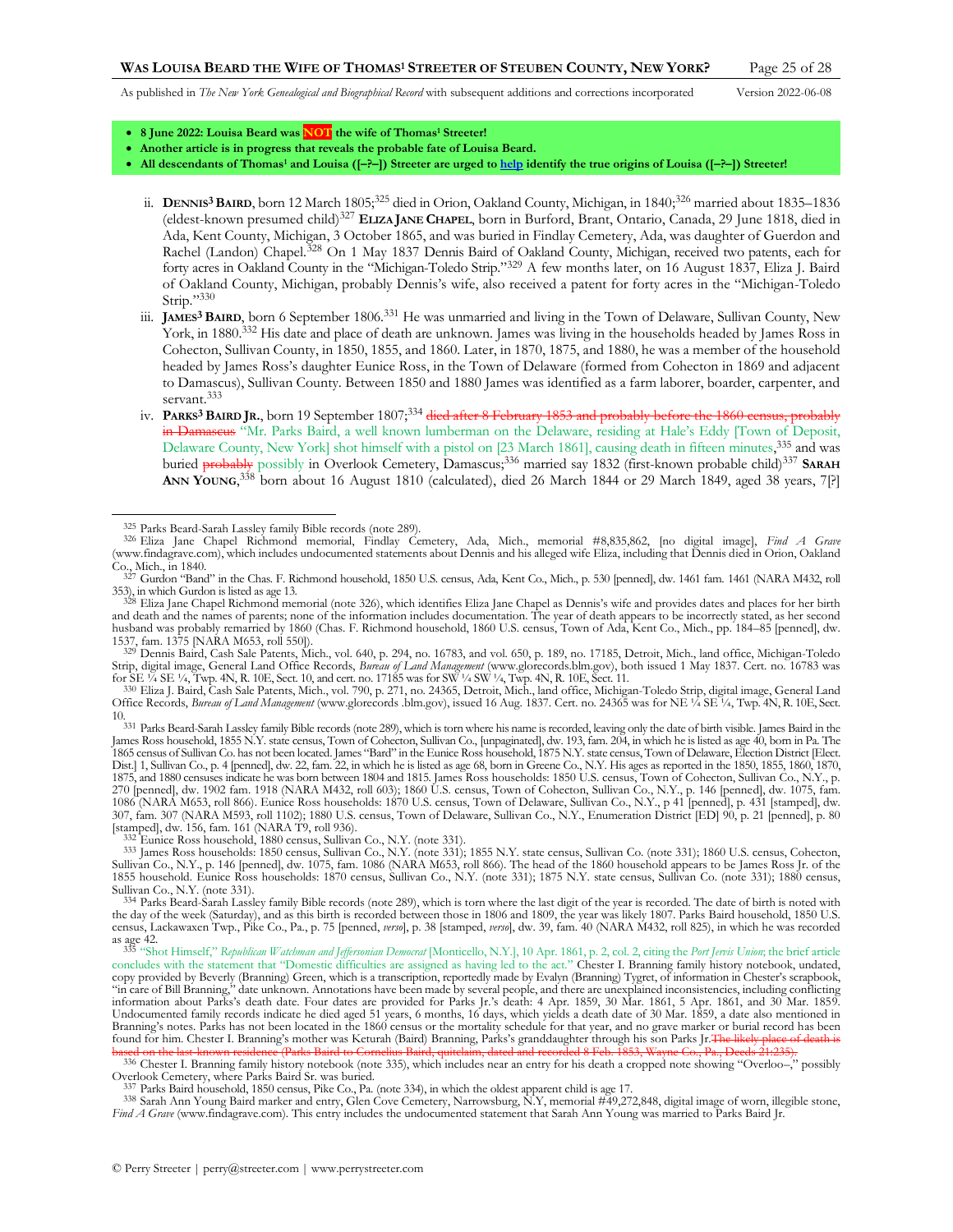<span id="page-25-5"></span><span id="page-25-2"></span><span id="page-25-1"></span>

- **8 June 2022: Louisa Beard was NOT the wife of Thomas<sup>1</sup> Streeter!**
- **Another article is in progress that reveals the probable fate of Louisa Beard.**
- **All descendants of Thomas<sup>1</sup> and Louisa ([–?–]) Streeter are urged t[o help](http://www.perrystreeter.com/help/streeter.pdf) identify the true origins of Louisa ([–?–]) Streeter!**

<span id="page-25-3"></span>months, 10 days, and was buried in Glen Cove Cemetery, Narrowsburg,<sup>339</sup> daughter of Peter and Ann (Emerson) Young.<sup>340</sup> In June 1840 Mrs. Sally Ann Baird, Parks's wife, joined the First Baptist Church in Damascus after baptism. On 5 July 1840 Parks Baird Junr. "received the right hands of fellowship" at the church, and on 3 April 1842 he and his wife Sallyann were dismissed to the newly-formed church in Honesdale.<sup>341</sup> Parks Baird was enumerated as a farmer in 1850 in Lackawaxen Township, Pike County, Pennsylvania. <sup>342</sup> On 8 February 1853 Parks quitclaimed his interest in his father's estate to his brother Cornelius for \$200.<sup>343</sup>

<span id="page-25-0"></span>v. **SARAH ANN3 BAIRD**, born 13 September 1809; <sup>344</sup> died 28 April 1884, probably in Damascus;<sup>345</sup> married probably in Damascus about 1832 (first-known child)<sup>346</sup> JOHN C. BUSH, born in Pennsylvania about 1801–1802,<sup>347</sup> died in Brattleboro, Windham County, Vermont, 10 September 1864, aged 63,<sup>348</sup> probably while a patient of the Vermont Asylum for the Insane,<sup>349</sup> and was buried in Hillside Cemetery, Damascus,<sup>350</sup> son of Simeon and Hannah (Smith) Bush (not William Bush).<sup>351</sup> On 26 November 1832 Simeon and Hannah Bush deeded just over 331 acres in Damascus to John C. Bush for \$80, <sup>352</sup> and in February 1833 his parents deeded an additional three tracts in Damascus to John for \$2,900 and their maintenance.<sup>353</sup> In 1850 several children were living in the Damascus household of John and Sarah Bush, including "Weity," "Amus," and "Lamena."<sup>354</sup> The 1852 tax assessment for John C. Bush does not indicate that he owned a house, but his assets included 2 oxen, 2 cows, 41 acres of "Improved Land" and 120 acres of "Unimproved Land." <sup>355</sup> On 27 March 1852, at a public sale on the premises, the "Committee of the Estate of John C. Bush of Damascus . . . a Lunatic" sold John's "one equal half" of the property along the Delaware River, which was part of the property he bought from his father, Simeon.<sup>356</sup> In his will dated 30 July 1855, Sarah's brother Cornelius bequeathed to her \$100. 357

350 John C. Bush marker (not[e 348\)](#page-25-2).

<span id="page-25-4"></span><sup>339</sup> Sarah Ann Young Baird memorial and marker (note [338\)](#page-24-4), which lists an undocumented date of death as 29 Mar. 1849, but indicates that the difficult-to-read stone shows a date of death of 26 Mar. 1844, aged 33 or 38 years, 7[?] months, 10 days. She has not been found in the 1850 mortality schedule.

<sup>340</sup> Sarah Ann Young Baird marker and entry (note [338\)](#page-24-4), which identifies her parents as Peter and Annie Young, but does not include the source of that information.

<sup>&</sup>lt;sup>341</sup> First Baptist Church of Damascus, covenant book (not[e 306](#page-23-2)), unpaginated. A Sallyann Baird was baptized 5 July 1840 and received the "right hands of fellowship" on the same day, but it is unclear if this refers to Par baptism with Sally Ann Baird (Bush), but in most cases it appears the church records list women's married surnames and by 1840 Parks's sister Sarah was already married. See below.

<sup>342</sup> Parks Baird household, 1850 census, Pike Co., Pa. (not[e 334\)](#page-24-3).

<sup>343</sup> Parks Baird to Cornelius Baird, quitclaim (not[e 335\)](#page-24-2).

<sup>344</sup> Parks Beard-Sarah Lassley family Bible records (not[e 289\).](#page-22-0) 345 First Baptist Church of Damascus (Damascus Pa.), day book, church office, Damascus; digital images provided by Karlyn Shedlowski, which indicates "Sally Ann Baird (Bush)" was baptized July 1840, died 28 Apr. 1884. The covenant book (not[e 306\)](#page-23-2) refers to the 5 July 1840 baptism and reception of "the right hands of fellowship" of Sallyann Baird, and this daybook entry infers that the baptism was for Sarah Ann (Baird) Bush, but those<br>two entries come soon after the June 1840 record for "Mrs. Sally Ann after baptism. Other entries seem to reflect married surnames for women, and by 1840 Sarah Ann (Baird) Bush was already married. It is unclear to which Sarah/Sally Ann these 1840 entries pertain. 346 John Bush household, 1850 U.S. census, Damascus Twp., Wayne Co., Pa., p. 154 [penned], dw. 252, fam. 253 (NARA M432, roll 835).

<sup>347</sup> John Bush household, 1840 U.S. census, Damascus Twp., Wayne Co., Pa., p. 267 [stamped] (NARA M704, roll 493), in which he is age 30–39. John Bush household, 1850 census, Wayne County, Pa. (not[e 346\)](#page-25-0), in which he is listed as age 48. John C. Bush death notice, clipping from *The Republic* (Honesdale, Pa.), 22 Sept. 1864, [page and column not provided], photocopy provided to the author by the Wayne Co. Historical Society, in which he died aged 63. His age is listed as 63, born in Pa., in 1860 (John C. Bush entry, Insane Asylum, 1860 U.S. census, Brattleboro, Windham Co., Vt., p. 211

<sup>[</sup>stamped], p. 57 [penned], dw. 1138, fam. 1208 [NARA M653, roll 1325]), a probable error.<br><sup>348</sup> John C. Bush death notice (note [347\).](#page-25-1) John C. Bush marker, Hillside Cemetery, Damascus, Pa., memorial #9,183,824, digital imag difficult-to-read stone, *Find A Grave* (www.findagrave.com).

<sup>349</sup> John C. Bush entry, Insane Asylum, 1860 census, Windham Co., Vt. (not[e 347\),](#page-25-1) which lists his age as 63, his birthplace as Pa., and indicates he was "Insane." His wife and children have not been found in the 1860 census. For more on the Vermont Asylum for the Insane, see *The Vermont Asylum for the Insane: Its Annals for Fifty Years* (Brattleboro: privately printed, 1887).

<sup>351</sup> Simeon Bush will, written 8 Aug. 1825, probated 29 Mar. 1836, Wayne Co., Pa. Wills 1:105. Simeon appointed his wife Hannah, along with sons George C. Bush, John C. Bush and Eli C. Bush, Executors. A local history written in 1900 mistakenly named John's father as William (William S. Lawyer, *Binghamton: Its Settlement, Growth and Development, and the Factors in Its History, 1800–1900* [Binghamton, N.Y.: Century Memorial Publishing Co., 1900], 915–16 [Amos J. Bush sketch], which indicates that Amos was a native of Damascus, identifies his parents as John C. and Sarah Ann (Beard) Bush, and his grandfather as William Bush, "a Hollander by birth").

<sup>352</sup> Simeon Bush and Hannah, his wife, to John C. Bush, dated 25 Nov. 1832, recorded 29 Jan. 1833, Wayne Co., Pa., Deeds 8:47–48.

<sup>353</sup> Simeon Bush and Hannah, his wife, to John Bush, dated 26 Feb. 1833, recorded 6 Mar. 1833, Wayne Co., Pa., Deeds 8:76–77.

<sup>354</sup> John Bush household, 1850 census, Wayne Co., Pa. (not[e 346\)](#page-25-0).

<sup>&</sup>lt;sup>355</sup> John C. Bush entry, 1852 Damascus Tax Assessment, photocopy courtesy of Wayne County Historical Society. Assessments for George Bush, Eli<br>C. Bush and Simeon Bush were recorded on the same page. John C. Bush was not i C. Bush, Walter Bush and Simeon Bush.

<sup>&</sup>lt;sup>356</sup> "Public Sale," *Wayne County Herald* (Honesdale, Pa.), p. 3, col. 1.<br><sup>357</sup> Cornelius Baird will, Wayne Co., Pa., Wills: 2:63. The associated estate file #618 at the Wayne Co. courthouse exists, but is empty (Kay Step Wayne Co. Historical Society, to author, email, 7 Mar. 2014).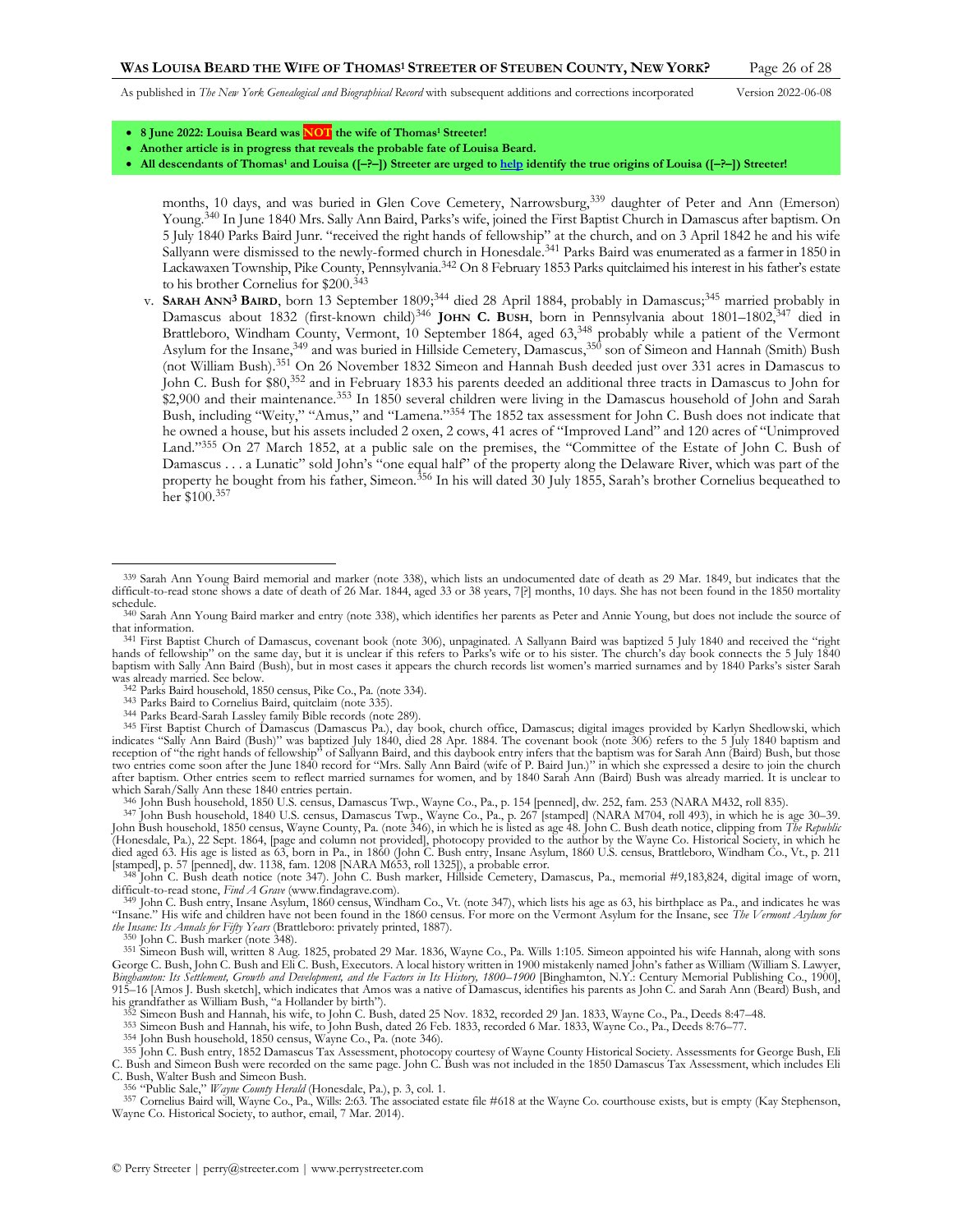<span id="page-26-1"></span>

- **8 June 2022: Louisa Beard was NOT the wife of Thomas<sup>1</sup> Streeter!**
- **Another article is in progress that reveals the probable fate of Louisa Beard.**
- **All descendants of Thomas<sup>1</sup> and Louisa ([–?–]) Streeter are urged t[o help](http://www.perrystreeter.com/help/streeter.pdf) identify the true origins of Louisa ([–?–]) Streeter!**
- vi. **ITHEMAR<sup>3</sup> BAIRD**, born 18 November 1811;<sup>358</sup> died 12 August [1813],<sup>359</sup> probably in Damascus Township.
- vii. **AMOS3 BAIRD**, <sup>360</sup> born 16 September 1813.<sup>361</sup>
- viii. **ESTHER/HESTER3 BAIRD**, born 18 March 1816;<sup>362</sup> died 20 February 1890, unmarried, <sup>363</sup> probably in Damascus. In 1850, 1870, and 1880 Esther resided in Damascus in a household headed by her brother Aaron.<sup>364</sup>
- ix. **CORNELIUS<sup>3</sup> BAIRD**, born 12 April 1818;<sup>365</sup> died unmarried "at his residence" in Damascus 1 September 1855, in his 38th year.<sup>366</sup> On 6 June 1840 Cornelius requested baptism and membership in the First Baptist Church of Damascus. He was baptized 5 July 1840 and received the "right hand of fellowship" the same day.<sup>367</sup> In 1850 Cornelius resided in Damascus Township in a household headed by his brother Aaron.<sup>368</sup> On 8 February 1853 Cornelius was grantee in a quitclaim deed from his brother Parks, who gave up his interest in their father's estate for \$200.<sup>369</sup> Cornelius's will dated 30 July 1855 names his sister Sarah Ann Bush; his niece [*sic*, nephew] Clinton Baird, son of John L. Baird, deceased; Peter C.[?] Baird; his sister Easter [*sic*] Baird; Amos Baird, son of Aaron Baird; and Purny Baird, daughter of Aaron Baird. Cornelius's brother Aaron Baird petitioned for probate on 13 September 1855. The will was filed on 5 November 1855 and a sale of property occurred on 3 January 1855 [sic, probably 1856].<sup>370</sup>
- <span id="page-26-2"></span><span id="page-26-0"></span>x. **AARON3 BAIRD**, born 24 March 1820;371; died a resident of Damascus 27 August 1887<sup>372</sup> and was buried in Overlook Cemetery, Damascus; <sup>373</sup> married 9 December 1840, probably in Damascus, **EMILY JANE JACOBUS**, born in Pennsylvania 24 January 1824,<sup>374</sup> died in Damascus 19 February 1905,<sup>375</sup> and was buried in Overlook Cemetery.<sup>376</sup> In June 1863 Aaron

366 Cornelius Baird death notice, clipping from *Wayne County Herald* (Honesdale, Pa.), 6 Sept. 1855, [page and column not provided], photocopy provided to the author by the Wayne Co. Historical Society.

- <sup>57</sup> First Baptist Church of Damascus (Damascus Pa.), covenant book (not[e 306\)](#page-23-2).
- 368 Aaron Baird household, 1850 U.S. census, Damascus, Wayne County, Pa. (not[e 302\)](#page-22-2).
- 369 Parks Baird to Cornelius Baird, quitclaim (not[e 343\)](#page-25-3).
- 370 Cornelius Baird will (not[e 357\)](#page-25-4).

371 Parks Beard-Sarah Lassley family Bible records (not[e 289\).](#page-22-0) Aaron Baird marker, Overlook Cemetery, Damascus Twp., Pa., memorial #15,827,511, digital image, Find A Grave (www.findagrave.com), which indicates he was born 24 Mar. 1823.<br><sup>372</sup> Aaron Baird will, Wayne Co., Pa., Wills 4:513 (FHL 954,312), which indicates that on 29 Aug. 1887 Deliliah Kessler, Aaron's

Aaron had died 27 Aug. 1887. Aaron Baird marker (note [371\)](#page-26-0), which indicates he died 23 Aug. 1887. The Bairds and Kesslers were enumerated in neighboring households in 1870 (Aaron Biard [*sic*] household, 1870 census, Wayne Co., Pa. [not[e 364\]](#page-26-1); Augustus Kessler household, 1870 U.S. census, Damascus Twp., Wayne Co., Pa., p. 109 [stamped] p. 12 [penned], dw. 85, fam. 88 [NARA M593, roll 1464]).<br><sup>373</sup> Aaron Baird marker (not[e 371\)](#page-26-0). First Baptist Church of Damascus, day book (not[e 341\),](#page-25-5) includes his name as a me

to the church was formed by "Exp[erience]." The day book entry lists only his year of death: 1887.<br><sup>374</sup> Chester I. Branning family history notebook (note not[e 335](#page-24-2)), which includes the date of marriage, Emily Jane's date o

(Jacobus). The couple is noted as having married within the year in 1870, but all couples on that page are so noted (Aaron Biard [*sic*] household, 1870 census, Wayne Co., Pa. [not[e 364\]](#page-26-1)). Emily J. Baird in the Augustus Kesslar household, 1900 U.S. census, Damascus Twp., Elect. Dist. 2, Wayne Co., Pa.,<br>ED 114, p. 4A [penned], p. 75A [stamped], dw. 29, fam. 82 (NARA T623, r marker, Overlook Cemetery, Damascus Twp., Pa., memorial #15,827,511, digital image, *Find A Grave* (www.findagrave.com), which identifies her as the wife of Aaron Baird and lists her date of birth as 24 Jan. 1824. The likely place of marriage is based on the belief that he was a life-long resident of<br>Damascus. Her maiden name is shown as "Emily Jacoba" on her son's dea *Ancestry* [www.ancestry.com]).

<sup>375</sup> Emily Jane Baird estate, affidavit of death, Wayne Co., Pa. probate file 4718, Wayne Co. Historical Society, Honesdale, Pa. First Baptist Church of Damascus, day book (note [341\),](#page-25-5) lists the death of Mrs. Aaron Baird, (Branning) Green, Emily was the daughter of Zephyr ([–?–]) (Jacobus) (James) Holbert by her otherwise-unknown first husband, [–?–] Jacobus. Ms. Green cites correspondence dated 2 Mar. 2009 with a descendant of Emily's brother Thomas David James, whose surname was changed after being adopted by Zephyr's second husband, Israel James. Documentary sources have not been found to verify these family records. 376 Emily Jane Baird marker (not[e 374\)](#page-26-2).

<sup>358</sup> Parks Beard-Sarah Lassley family Bible records (not[e 289\).](#page-22-0)

<sup>359</sup> Parks Beard-Sarah Lassley family Bible records (not[e 289\)](#page-22-0), in which the year of death is illegible, but the day of the week is listed as Thursday. The Branning notebook shows the year as 1813, which is consistent with Thursday, 16 Sept. (Chester I. Branning family history notebook [note not[e 335\]](#page-24-2)).<br><sup>360</sup> He may be the Amos Baird who was reportedly born in Pa. on 16 Sept. married in Wheaton, DuPage Co., Ill., 2 Aug. 1855 Caroline Coborn (see Carol Holmstrom post, "Amos Baird—1816 or 1839?," 2 Oct. 1998, *Baird-L@RootsWeb.com*, [archiver.rootsweb .ancestry.com/th/read/baird/1998-10/0907364858]). Amos was enumerated in Wheaton, DuPage Co., Ill. in 1860 (Amos Beard household, 1860 U.S. census, Wheaton, DuPage Co., Ill., p. 200, dw. 1494, fam. 1534 [NARA M653, roll 175], in which he was listed as age 43, born in Pa.), in Chicago, Cook Co., Ill., in 1865 (Amos Baird entry, 1865 Ill. state census, Chicago, Wards 12–16, Cook Co., Ill., folio 606 [FHL 972,761], in which he was age 40–49), and 1880 (Amos Baird household, 1880 U.S. census, Chicago, Cook Co., Ill., ED 121, p. 307, dw. 349, fam. 416 [NARA T9, roll 194], in which he was age 62, with Pennsylvania-born parents). He was a carpenter, an occupation related to that of Parks Baird Sr. (census). Furthermore, other descendants of Parks and Sarah (Lassley) Baird also settled in Cook Co. His wife, Caroline, died in Chicago in 1913 (Caroline F. Baird death cert., Chicago, Cook Co., Ill., 3 July 1913, [no cert. # given], *FamilySearth* (www.familysearch.org), citing Cook County Deaths 1878–1922<br>(FHL 1,287,706), which indicates she was born in N.Y. 27 Aug. 1837, of Beny and Elizabeth (Anthony) Coborn. In 2018, Autosomal DNA comparisons between known descendants of Amos Baird and his father, Parks Baird, confirmed this identification.

<sup>&</sup>lt;sup>361</sup> Parks Beard-Sarah Lassley family Bible records (not[e 289\).](#page-22-0)

<sup>362</sup> Parks Beard-Sarah Lassley family Bible records (not[e 289\).](#page-22-0)

<sup>363</sup> Chester I. Branning family history notebook (note not[e 335\)](#page-24-2). 364 Aaron Baird/Biard households: 1850 census, Wayne Co., Pa. (note [302\)](#page-22-2); 1870 U.S. census, Damascus Twp., Dist. 2, Wayne Co., Pa., p. 109 [stamped] p. 12 [penned], dw. 84, fam. 87 (NARA M593, roll 1464); 1880 U.S. census, Damascus Twp., Elect. Dist. 1[? number is unclear], Wayne Co., Pa., ED 8, p. 9 [penned], p. 119 [stamped] dw. 87, fam. 90 (NARA T9, roll 1202). 365 Parks Beard-Sarah Lassley family Bible records (not[e 289\).](#page-22-0)